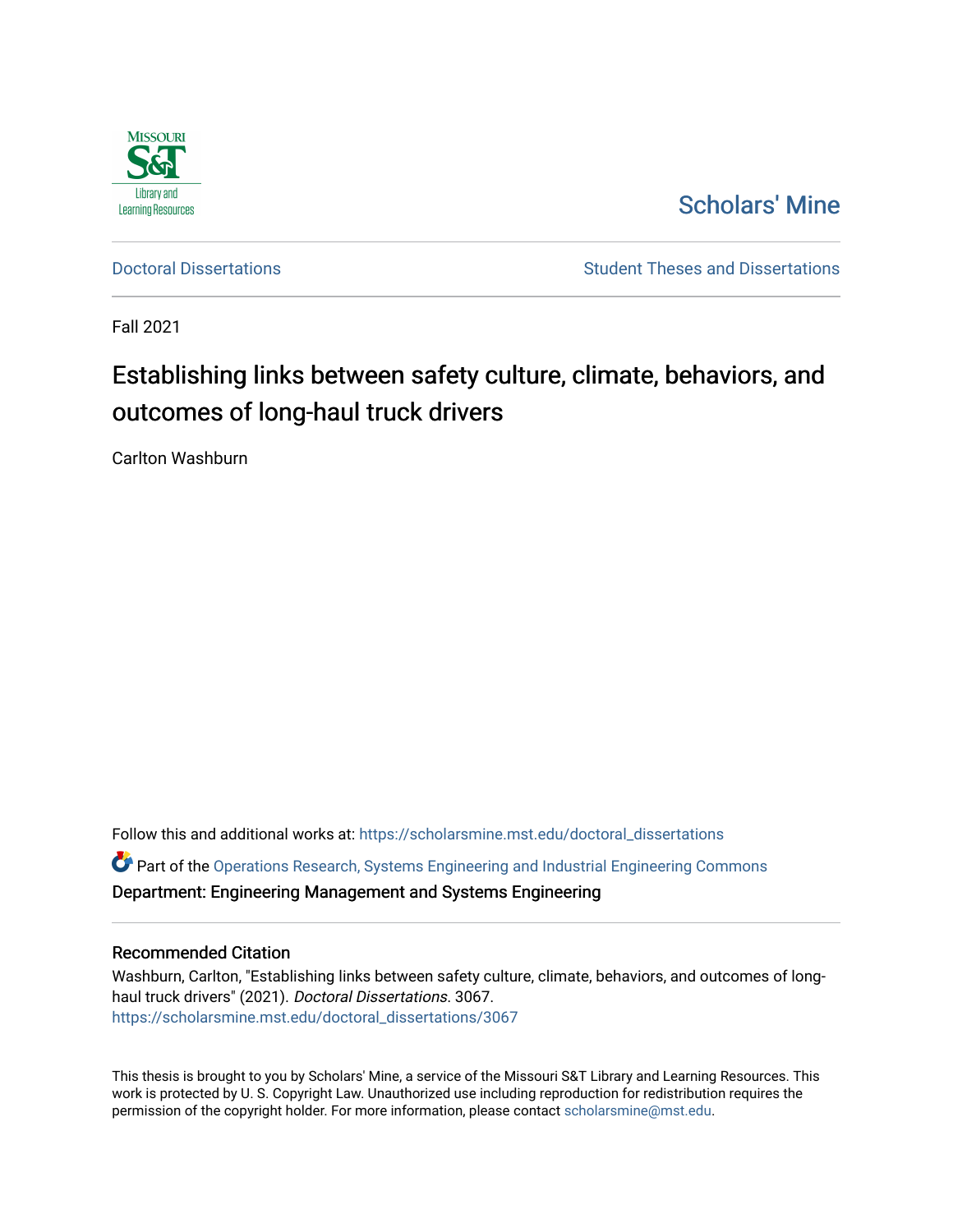# ESTABLISHING LINKS BETWEEN SAFETY CULTURE, CLIMATE, BEHAVIORS,

## AND OUTCOMES OF LONG-HAUL TRUCK DRIVERS

by

#### CARLTON ASHLEY WASHBURN

#### A DISSERTATION

Presented to the Graduate Faculty of the

#### MISSOURI UNIVERSITY OF SCIENCE AND TECHNOLOGY

In Partial Fulfillment of the Requirements for the Degree

#### DOCTOR OF PHILOSOPHY

in

#### ENGINEERING MANAGEMENT

2021

Approved by:

Dr. Susan Murray, Advisor Dr. Clair Kueny, Co-Advisor Dr. Elizabeth Cudney Dr. Abhijit Gosavi Dr. Cassie Elrod Dr. VA Samaranayake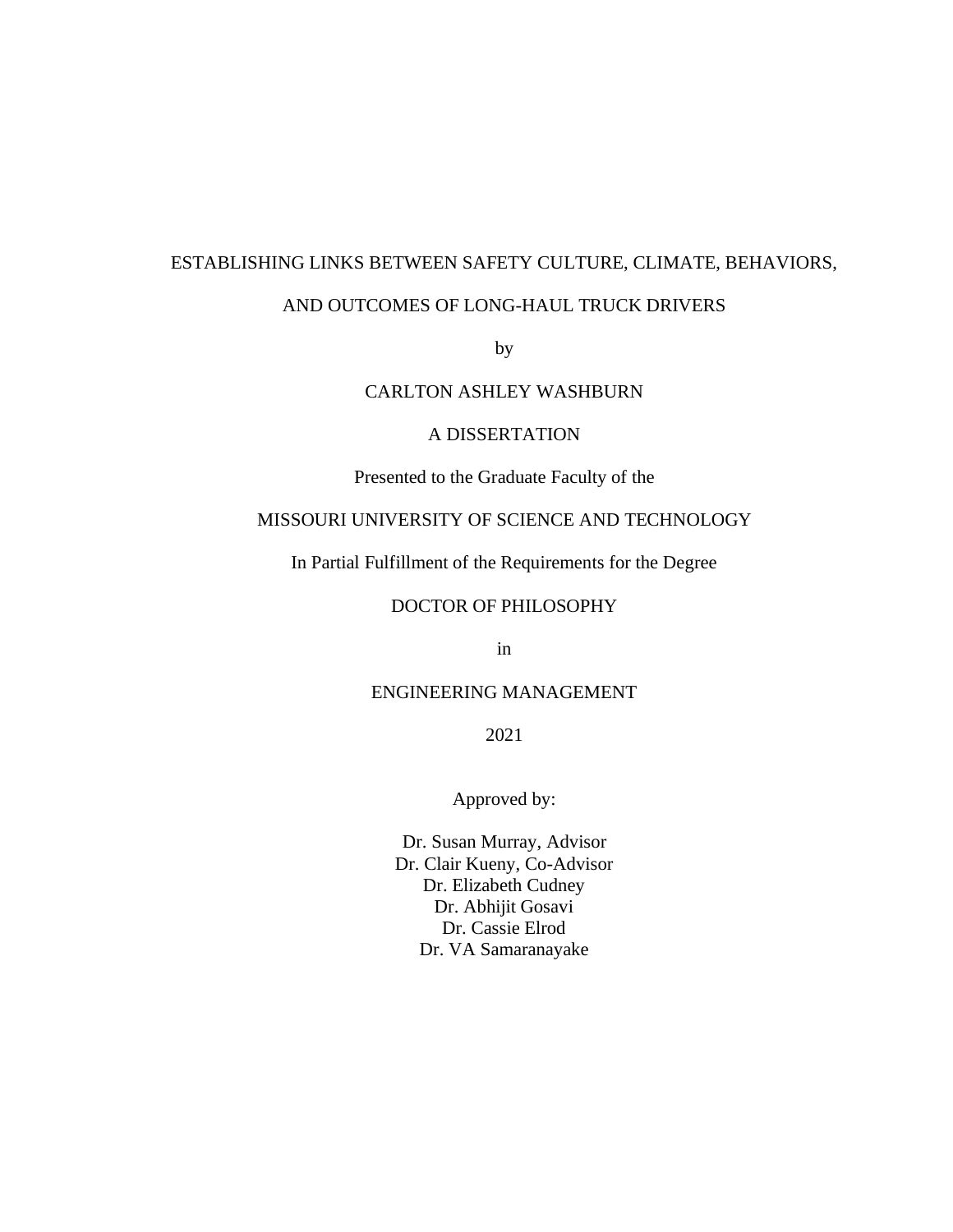© 2021

Carlton Ashley Washburn

All Rights Reserved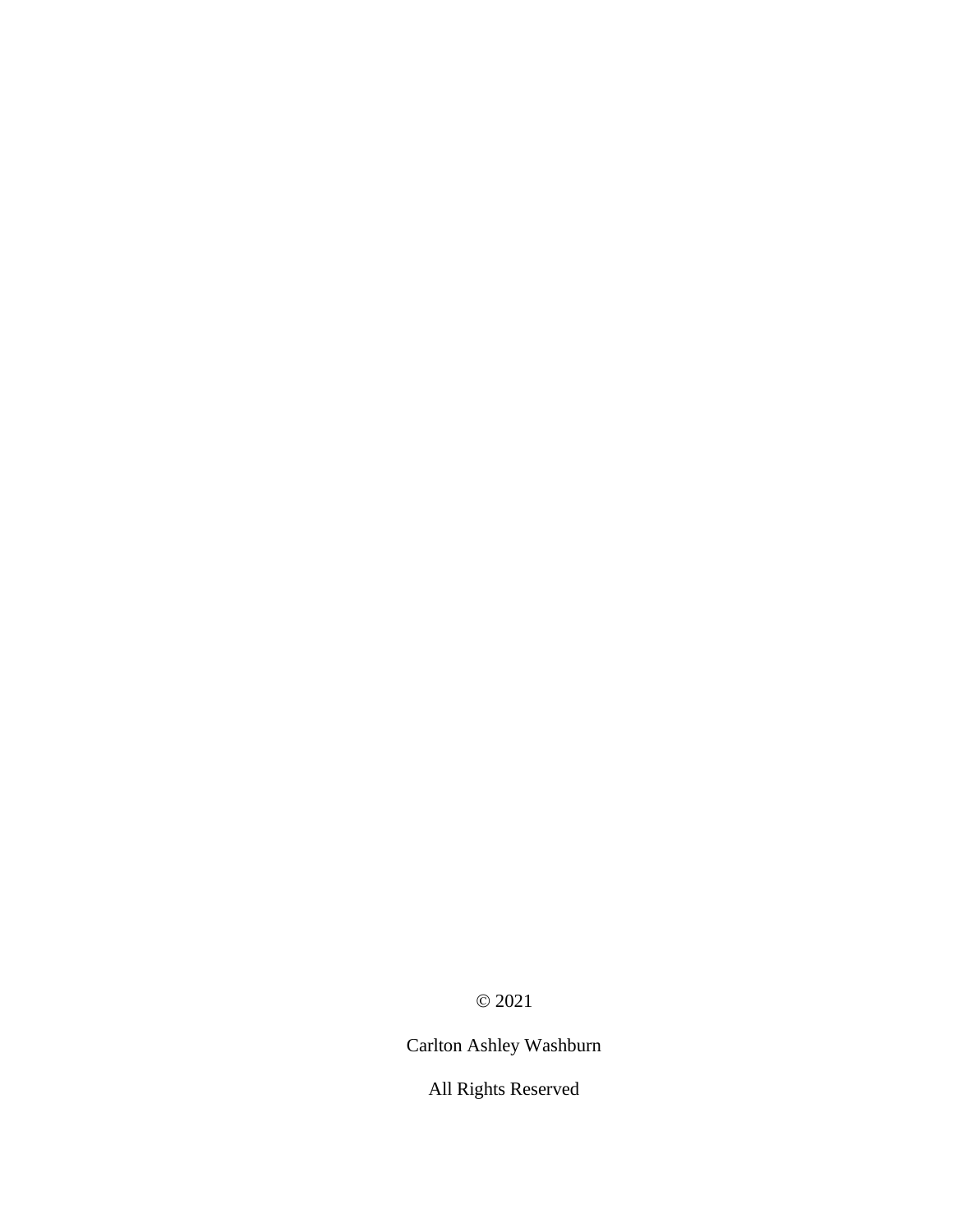## **PUBLICATION DISSERTATION OPTION**

This dissertation consists of the following two articles, formatted in the style used by the Missouri University of Science and Technology:

Paper I, found on pages 15–30, has been submitted to *Professional Safety*.

Paper II, found on pages 31–64, is intended for submission to Safety and Health at Work.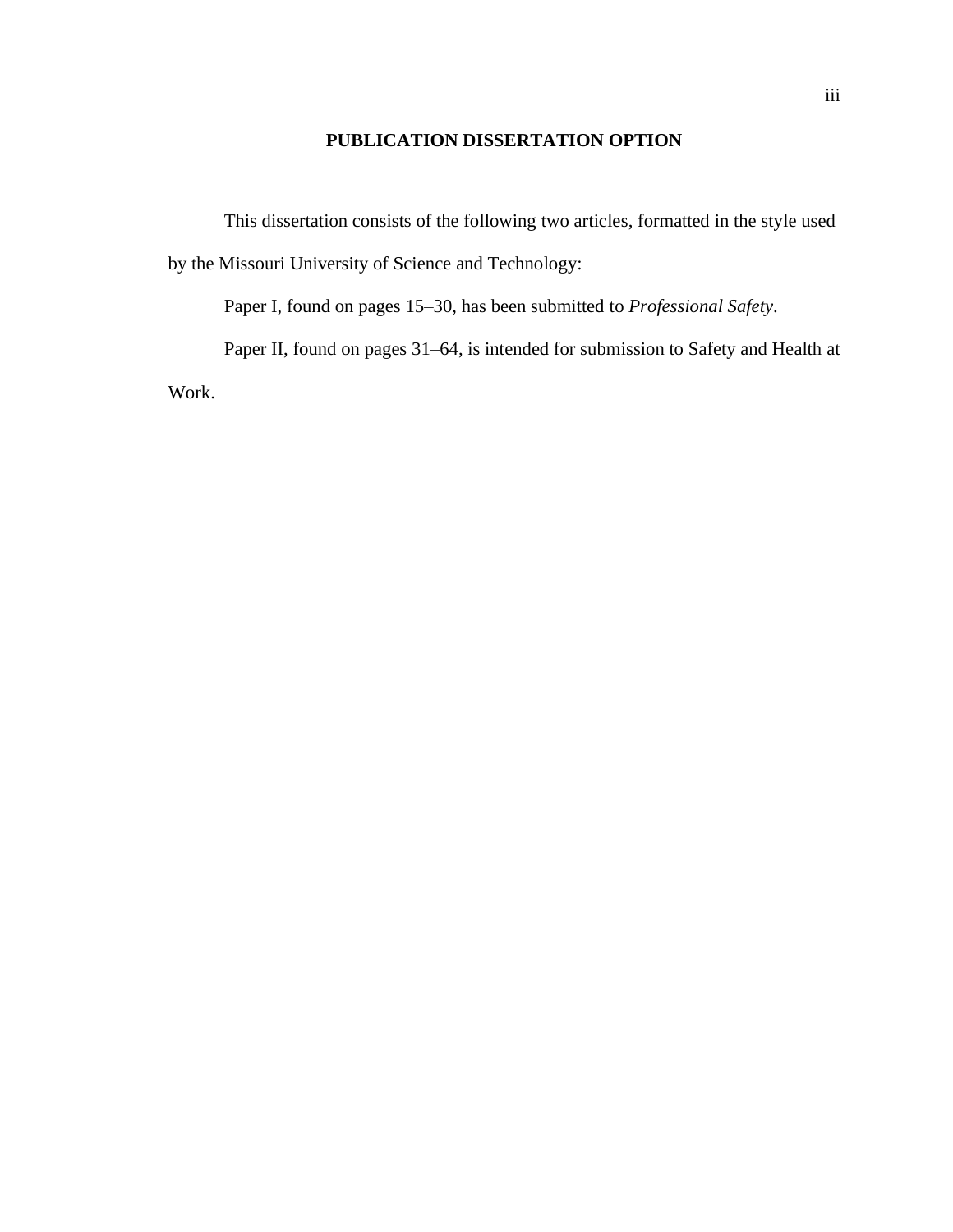#### **ABSTRACT**

This research examines the safety relationships between safety culture, safety influences, safety climate, and safety outcomes for long-haul truck drivers. The relationships focus on the intersection of the electronic logging device (ELD) technology, regulations, and truck drivers that fall into the lone-worker category. Truck drivers were interviewed to understand their beliefs, attitudes, practices, values, and behavior patterns aligned with the phase in of the ELD system. Large truck crashes during the same time period were analyzed to understand associations. Outcomes included both a safety culture and climate were established for long-haul truck drivers. Both positive and negative safety behaviors were uncovered as a response to the ELD implementation. Crash data aligned with comments from the drivers and showed a sigmoid relationship through ELD phase in. Links between safety culture, safety influences, safety climate, and safety behaviors were established. However, safety behaviors were not connected with safety outcomes.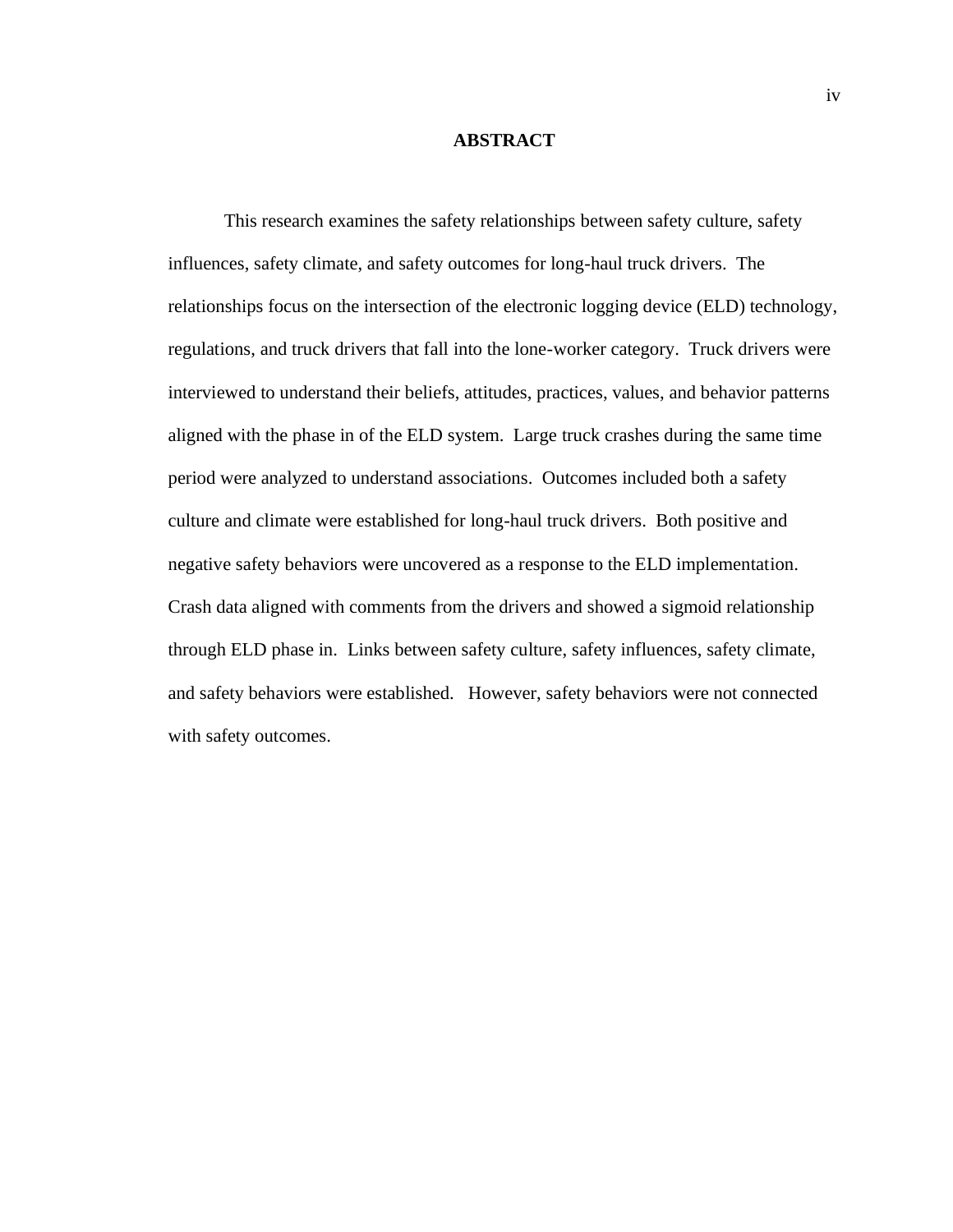### **ACKNOWLEDGMENTS**

Thank you to Dr. Susan Murray and Dr. Clair Kueny for their insights, guidance, and coaching. Their help focusing my high-paced industry approach to a methodical academic setting was much appreciated.

Thank you to The Boeing Company who supported my career through the process and partially funded this work.

My wife, Brandi, has been a driving force behind my furthered education, and I appreciate both her patience and support.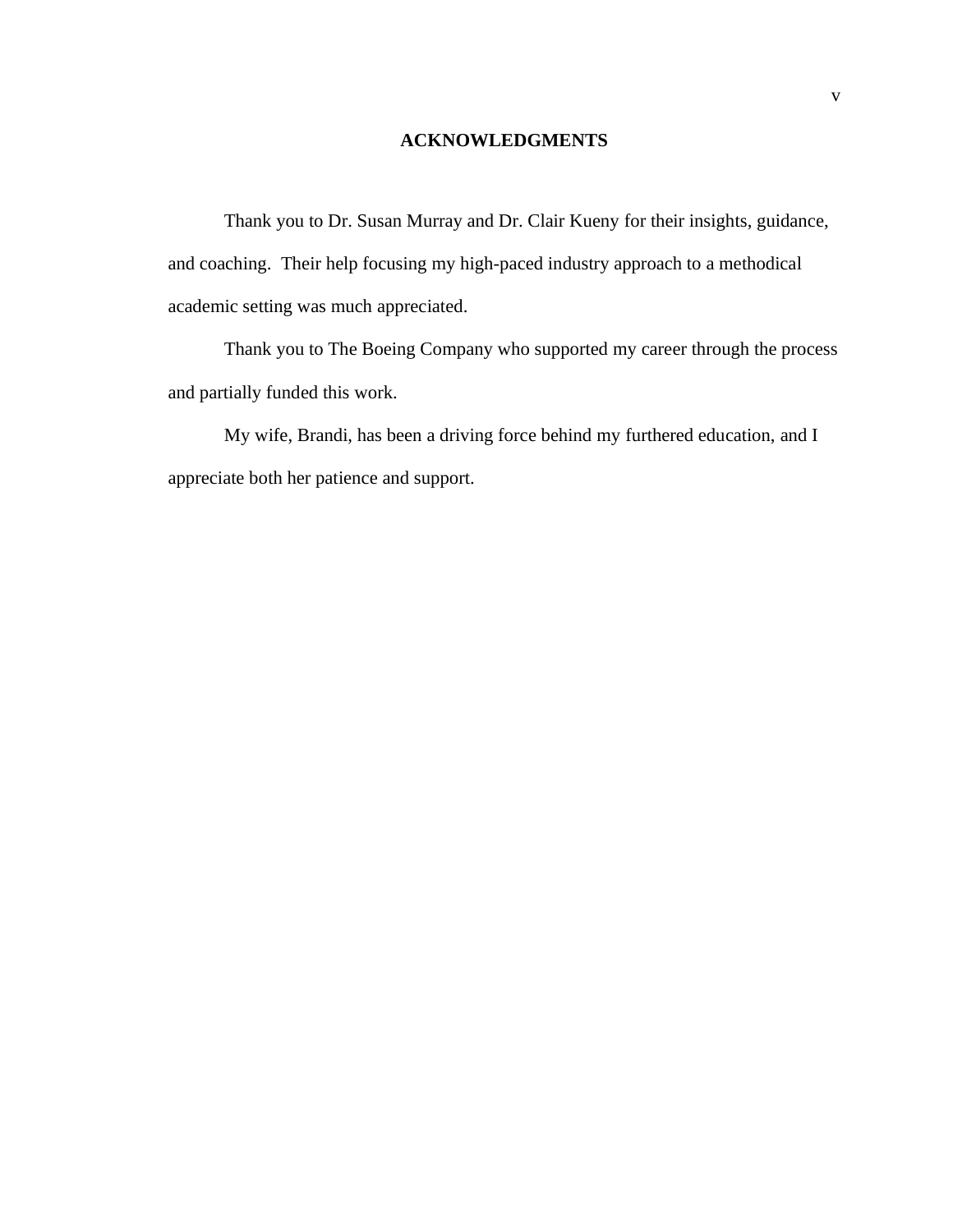# **TABLE OF CONTENTS**

| Page                                                       |
|------------------------------------------------------------|
|                                                            |
|                                                            |
|                                                            |
|                                                            |
|                                                            |
|                                                            |
| <b>SECTION</b>                                             |
|                                                            |
|                                                            |
|                                                            |
|                                                            |
|                                                            |
|                                                            |
|                                                            |
|                                                            |
| 10                                                         |
|                                                            |
| <b>PAPER</b>                                               |
| I. EARLY OUTCOMES OF THE ELD SYSTEM IN THE TRUCKING<br>15. |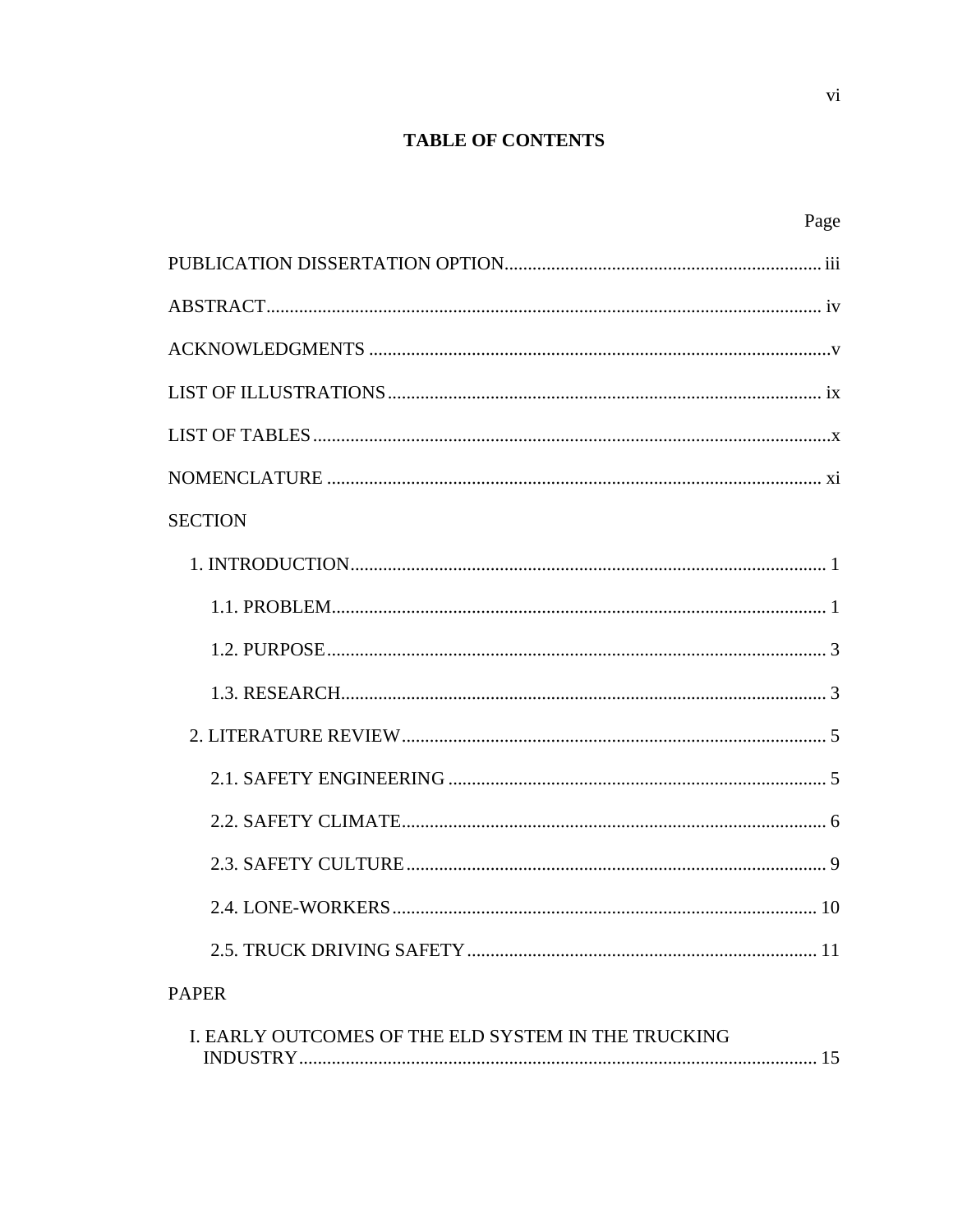| II. ESTABLISHING LINKS BETWEEN SAFETY CULTURE, CLIMATE,<br>BEHAVIORS, AND OUTCOMES OF LONG-HAUL TRUCK DRIVERS 31 |  |
|------------------------------------------------------------------------------------------------------------------|--|
|                                                                                                                  |  |
|                                                                                                                  |  |
|                                                                                                                  |  |
|                                                                                                                  |  |
|                                                                                                                  |  |
|                                                                                                                  |  |
|                                                                                                                  |  |
|                                                                                                                  |  |
|                                                                                                                  |  |
|                                                                                                                  |  |
| <b>SECTION</b>                                                                                                   |  |
|                                                                                                                  |  |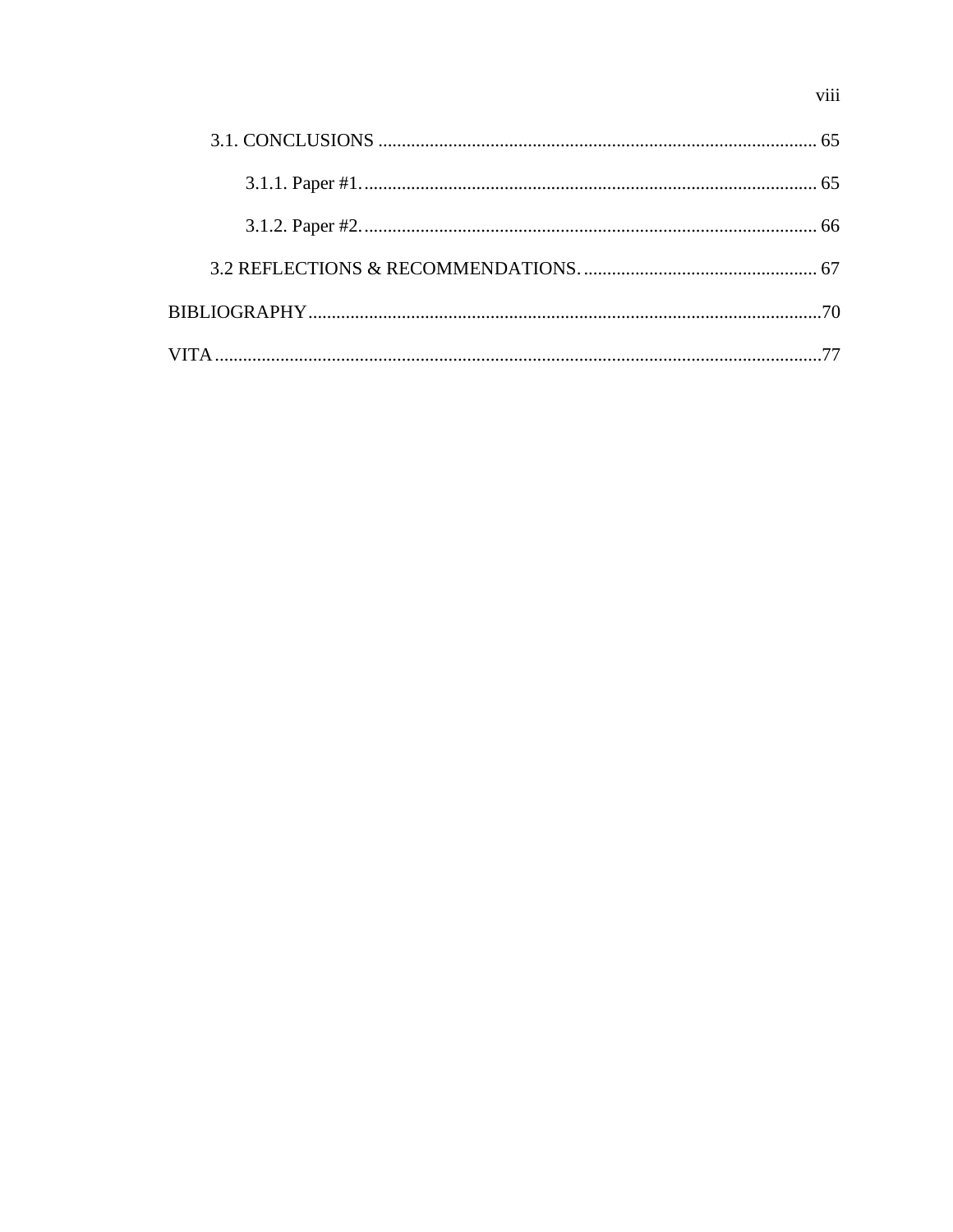# **LIST OF ILLUSTRATIONS**

| <b>PAPER I</b>  | Page |
|-----------------|------|
|                 |      |
|                 |      |
|                 |      |
| <b>PAPER II</b> |      |
|                 |      |
|                 |      |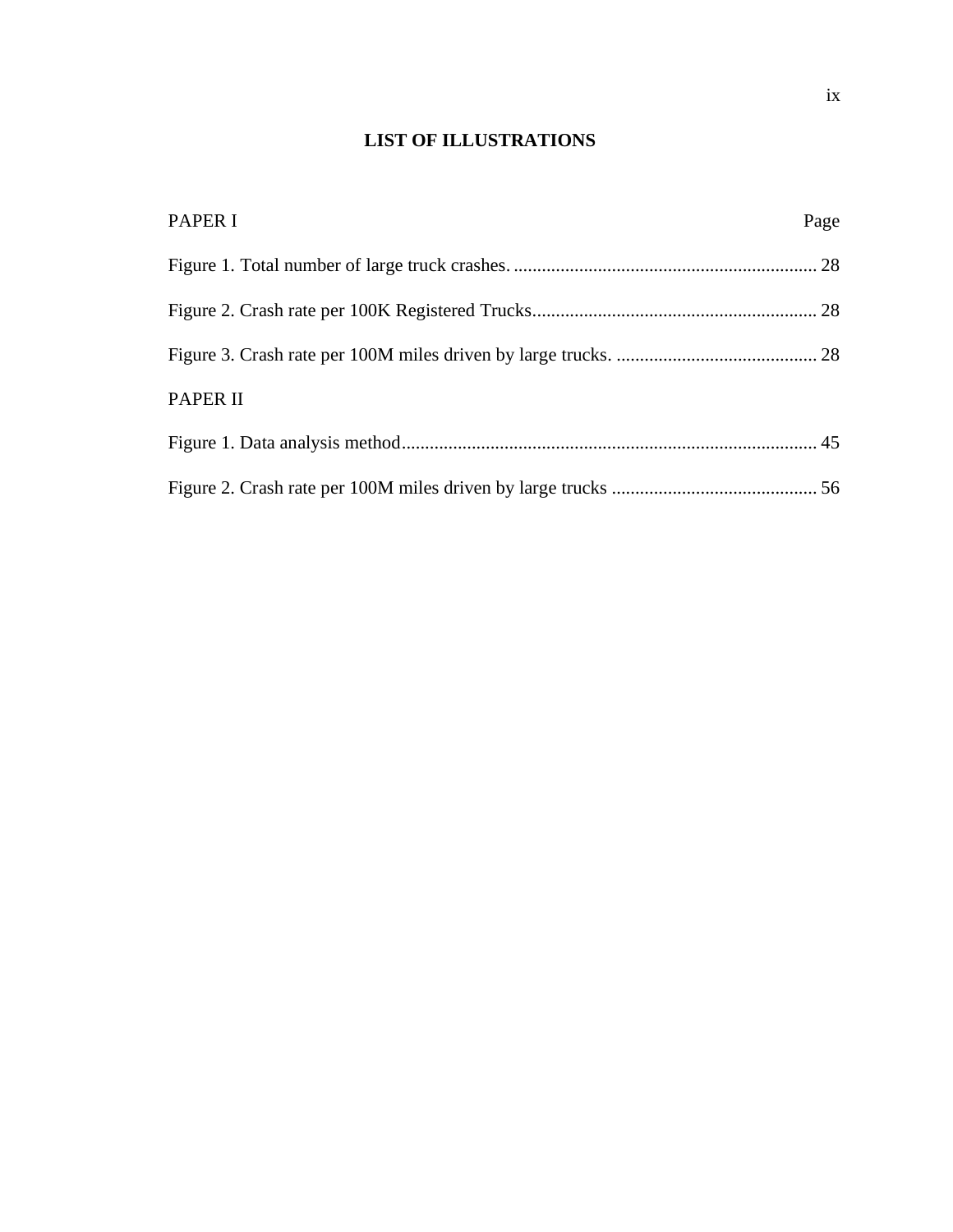# **LIST OF TABLES**

| PAPER II | Page |
|----------|------|
|          |      |
|          |      |
|          |      |
|          |      |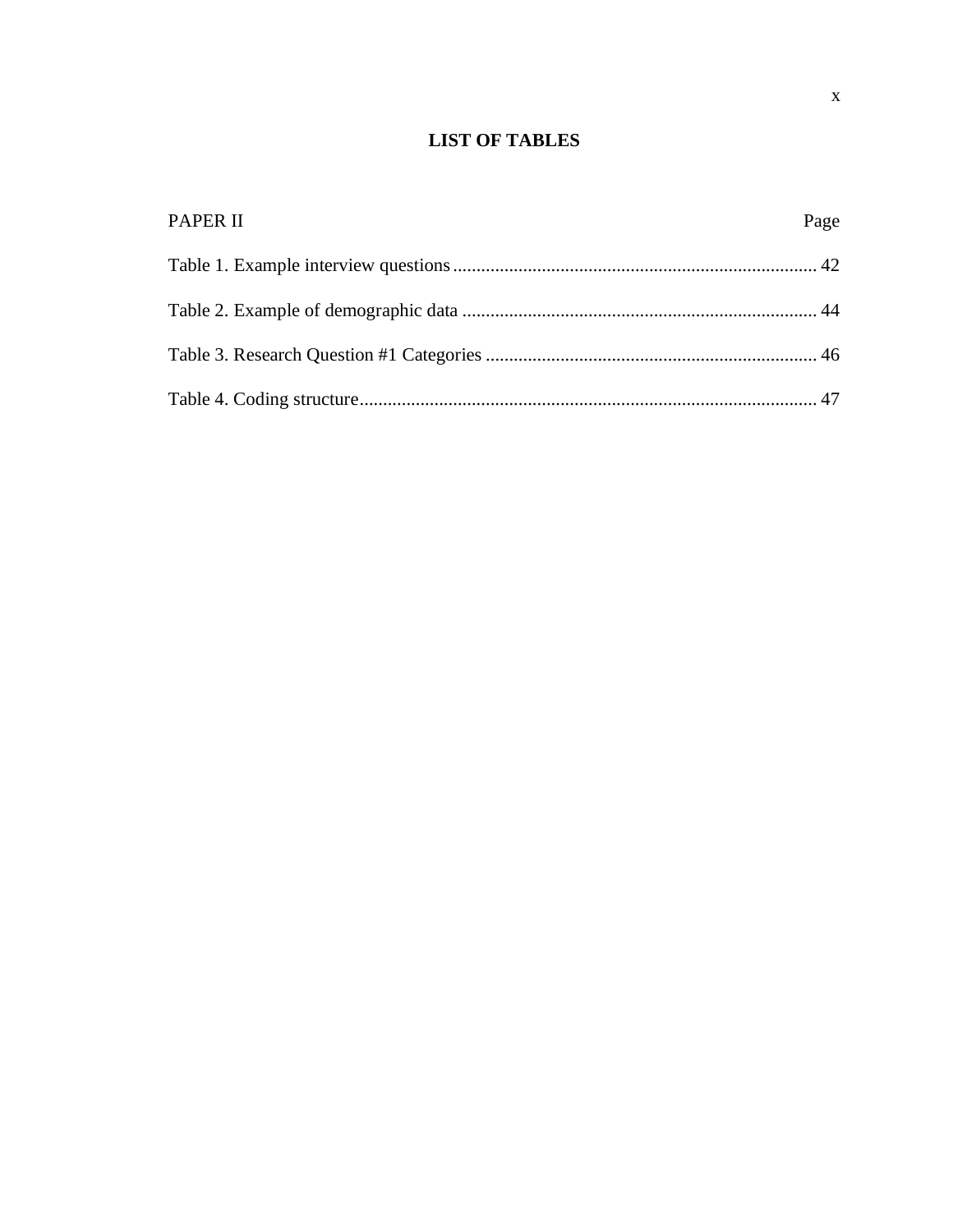# **NOMENCLATURE**

| Symbol | Description                          |
|--------|--------------------------------------|
| N      | Number of participatns in the sample |
| n      | Non-specific participate             |
| K      | 100,000                              |
| M      | 1,000,000                            |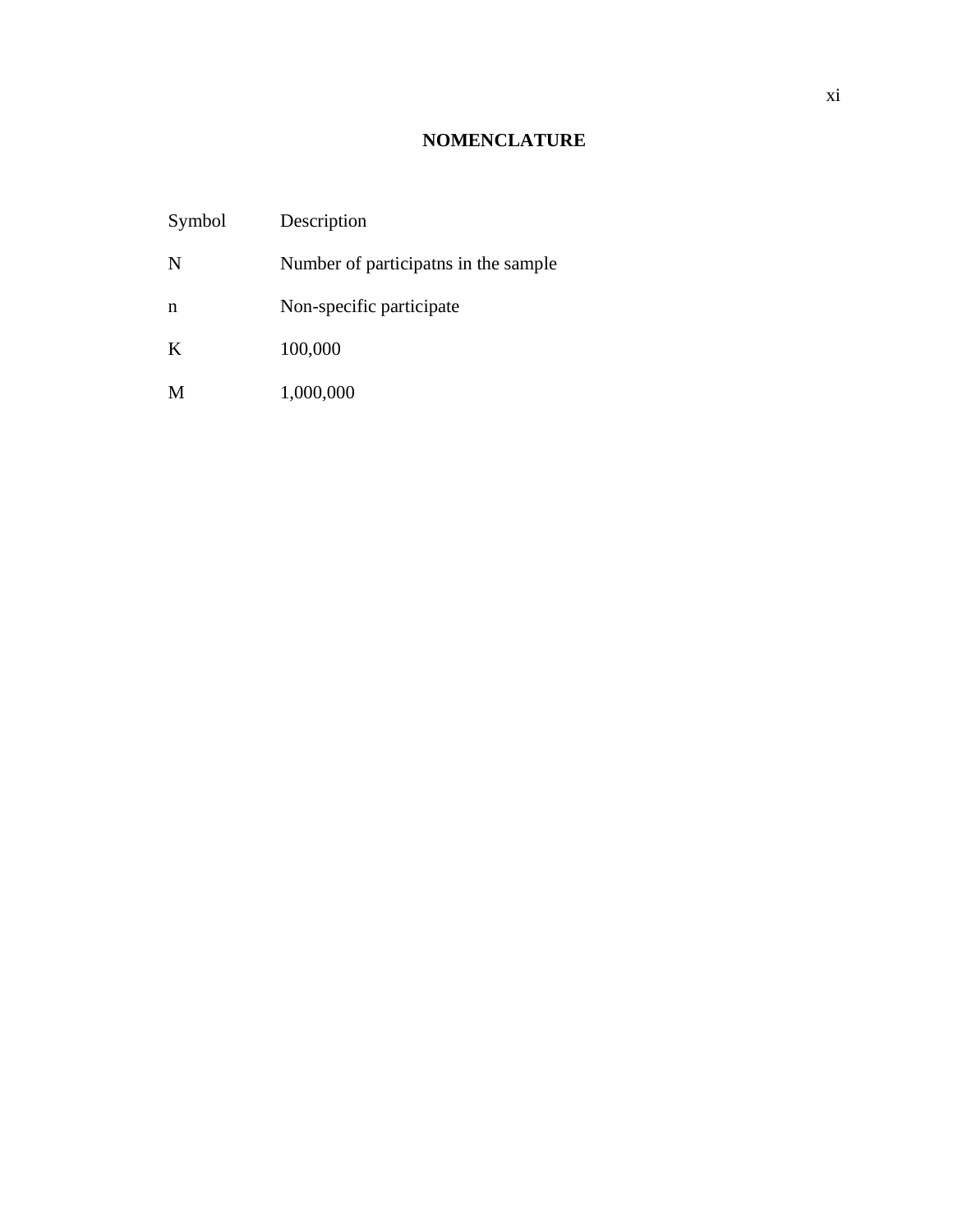#### **1. INTRODUCTION**

#### **1.1. PROBLEM**

The number of US workers killed at work each year is appalling. In 2019 there were 5,333 fatalities reported and 2.8 million nonfatal workplace injuries and illnesses (U.S. Bureau of Labor Statistics 2019). There have been improvements in safety at industrial settings, but accidents, injuries, and loss of life still occur. These deaths and injuries are not evenly distributed across the industrial setting. There is a concentration in transportation accidents as reported by the Bureau of Labor Statistics. In 2019 of the 5,333 fatalities 2,122 were due to transportation incidents (U.S. Bureau of Labor Statistics 2019). Almost 40% of all workplace fatalities in 2019 were transportation incidents.

There are many reasons for transportation to top the six categories listed by the Bureau of Labor Statistics. When in a vehicle people feel a sense of autonomy. They are removed from safety reminders in the workplace such as physical hazard markings on floors and safety posters on walls. Drivers are removed from controls and safety systems common in the workplace due to their separation from the workplace. When driving workers are without supervision and contact with their peers, they are independent. With this autonomy drivers have more options to make their own decisions with often quick and deadly results.

Isolated workers such as drivers can be grouped as lone-workers. There is not a single definition that captures lone-workers, rather an awareness that lone-workers perform their jobs away from others in their industry, often in isolation, and often without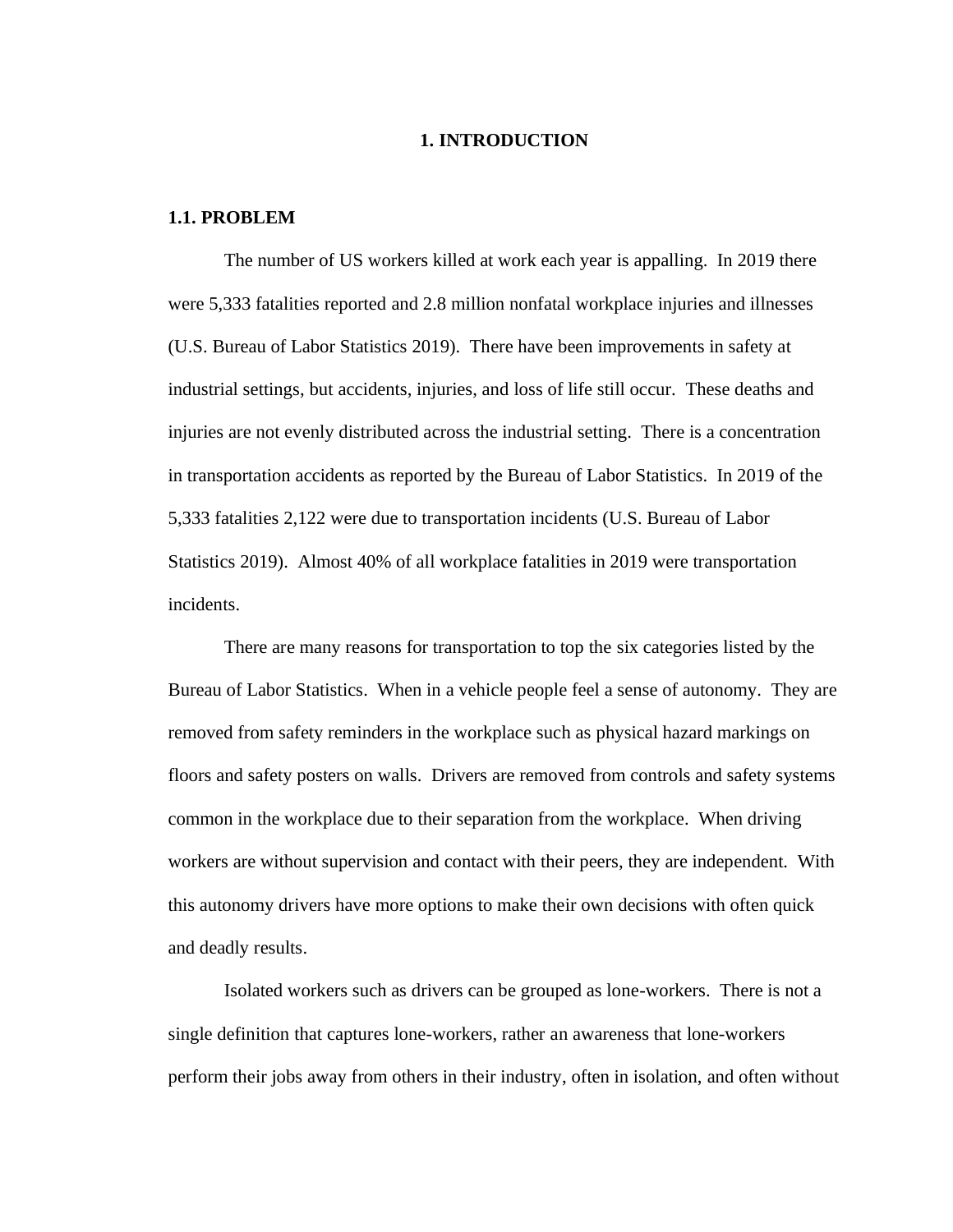access to supervision (Hughes & Ferrett, 2009, BSIA, 2010, Brennan, 2012, Agnew et. al. 2017). Lone-workers include groups such as airline workers, traveling nurses, telecommuters, and truck drivers.

Lone-workers can be difficult to research both due to their isolation and the need to research them in their working environment. It is important to perform research on people in their working environment because that is where the research laboratory is located (Schneider, 1987). Access to workers in their environment is critical to successful research. Gaining access to speak with pilots while they are flying is difficult due to cabin restrictions and airports are controlled environments. Traveling nurses are mandated to follow Health Insurance Portability and Accountability Act (HIPPA) laws making them very difficult to access because of patient privacy laws. Telecommuters are difficult to research since they are operating out of their own home and a challenge to connect with. However, long-haul truck drivers can be researched in their working environment by accessing them at truck stops. This makes the trucking industry a strong candidate for safety research focused on lone-workers.

One of the challenges improving safety in lone-workers such as truck drivers is understanding the links between safety culture, safety climate, safety influences, safety behaviors, and safety outcomes. Safety culture has been defined as not quickly interpreted by outsiders and as a set of common beliefs, attitudes, practices, values, and behavior patterns among a group of people (Cox & Flin, 1998, Mearns and Flin, 1999, Ostroff, Kinicki, A.J., and Muhammad, 2012, Huang, 2013). Safety climate can be considered directly observable by the outside world and it has generally been accepted as shared perceptions of an organization's policies, procedures, and practices (Griffin  $\&$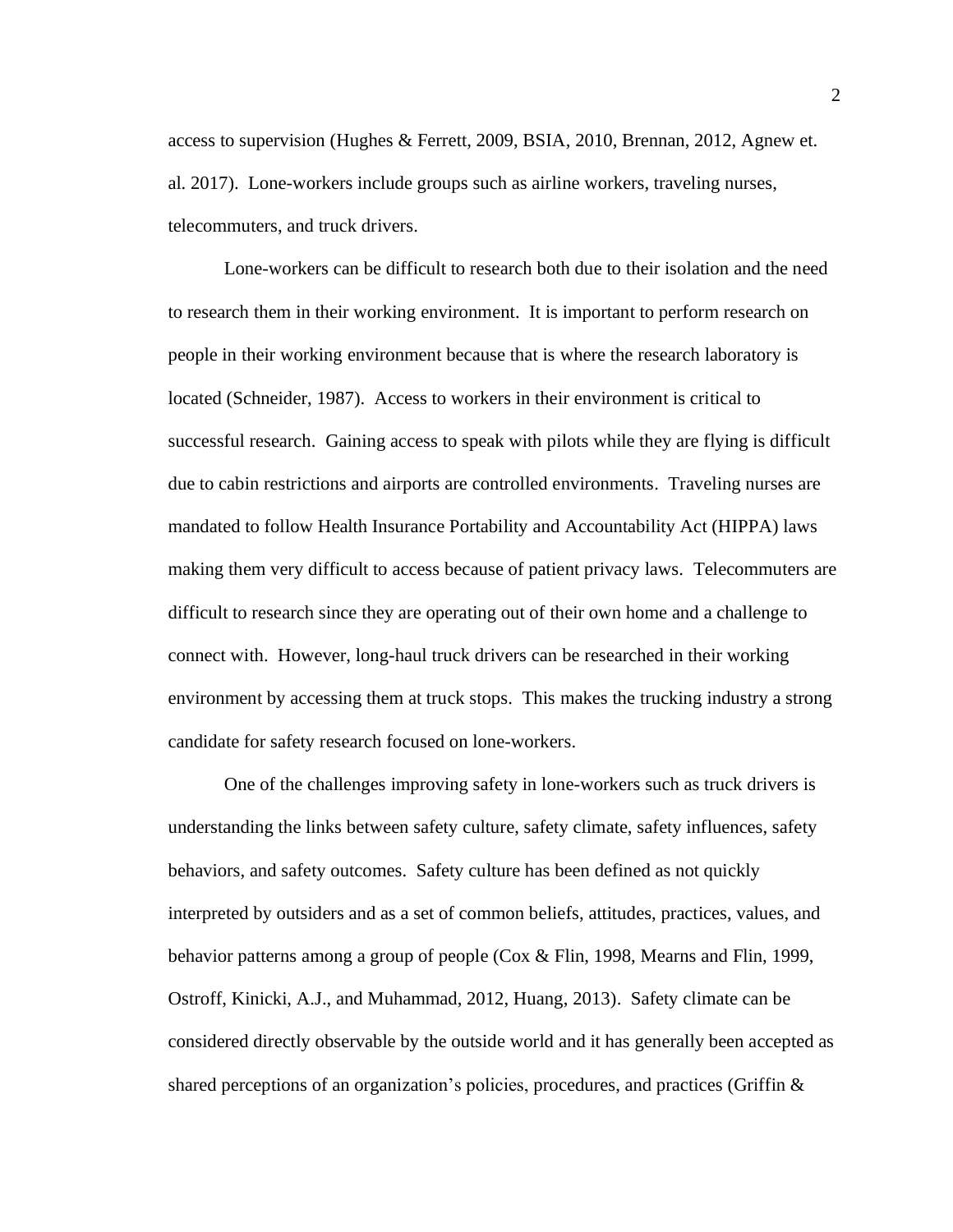Neal, 2000; Zohar, 1980, 2000). In other words, safety climate can be understood as the priority of safety in an organization. To connect the two concepts of culture and climate, climate is what happens in an organization, whereas culture is why it happens. Safety climate can have links to influences, which in turn tie into safety behaviors that can be connected to safety outcomes. Understanding that these links start with safety culture, can truck drivers even have a safety culture to begin with since it is defined as a set of common attributes? If a safety culture does exist, is it possible for all these links to exist in workers that spend most of their time away from their organization?

#### **1.2. PURPOSE**

The purpose of this research is to answer the questions can a safety culture be identified among long-haul truck drivers, what influence does safety technology have on their safety behaviors, and do links exist between safety culture, safety influences, safety climate, and safety outcomes? The last question is if new safety technology is implemented is there a positive association with safety outcomes?

#### **1.3. RESEARCH**

To answer these questions a review of past research was completed. This review had to compare areas of safety research that have historically existed in separate domains to be able to study the aforementioned linkages. This work is focused on safety engineering and it also overlaps with both human and organizational behavior. Due to this the literature review also had to bridge the gap between safety engineering and industrial and organizational psychology.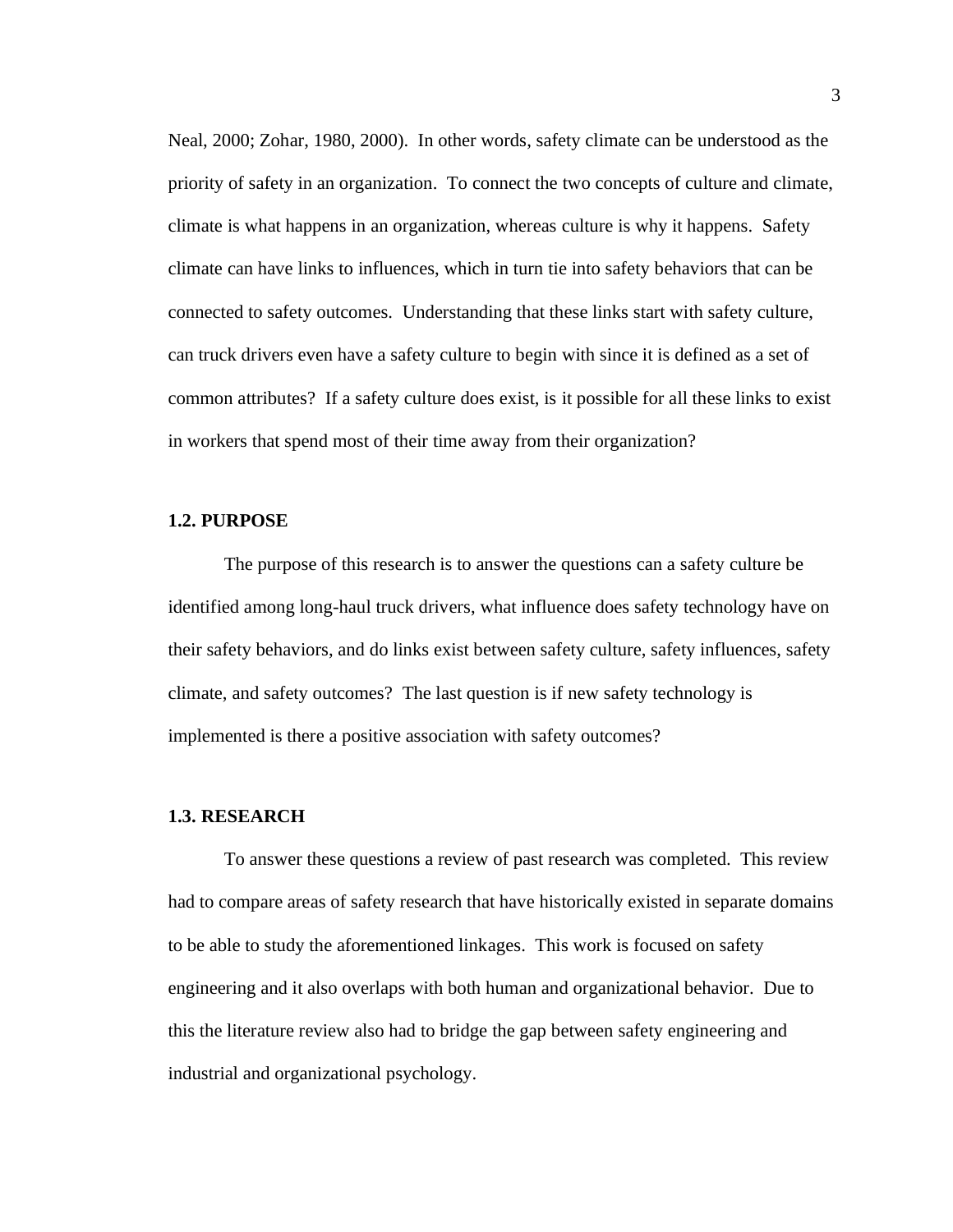The timing of this research was fortuitous; from 2015 to 2019 a new federally mandated technology system was phased in for long-haul truck drivers (Federal Register 2015). The system was called an electronic logging device (ELD). The ELD was a digital data logging system that took the place of hand recorded logs. The ELD was implemented to improve both driving safety and driving economy. Focusing on the safety aspects of the ELD, the goal was force compliance with driving time limitations and provide assurances that a driver had both regular opportunities and sufficient time to rest. The digital aspect of the ELD was also intended to improve the accuracy of data logging that would in turn provide trucking companies and regulators with data that eliminated both deliberate and accidental errors. The transition into using ELDs became an important part of the research. Not only did it provide an opportunity to study how technology affected safety in truck drivers, but it also provided a widely known topic to start discussions with drivers.

The research was conducted at a Missouri truck stop across several weeks through 2019 and beginning of 2020. After approval from an institutional review board (IRB), semi-structured interviews were conducted with self-identified long-haul truck drivers. The truck stop was chosen to access drivers in their workplace setting without driver's supervisors or colleagues. Candidates were asked if they were a truck driver and if they answered yes, the research process was explained along with a request to fill out a release form and demographic survey, all in exchange for a \$10 gift card.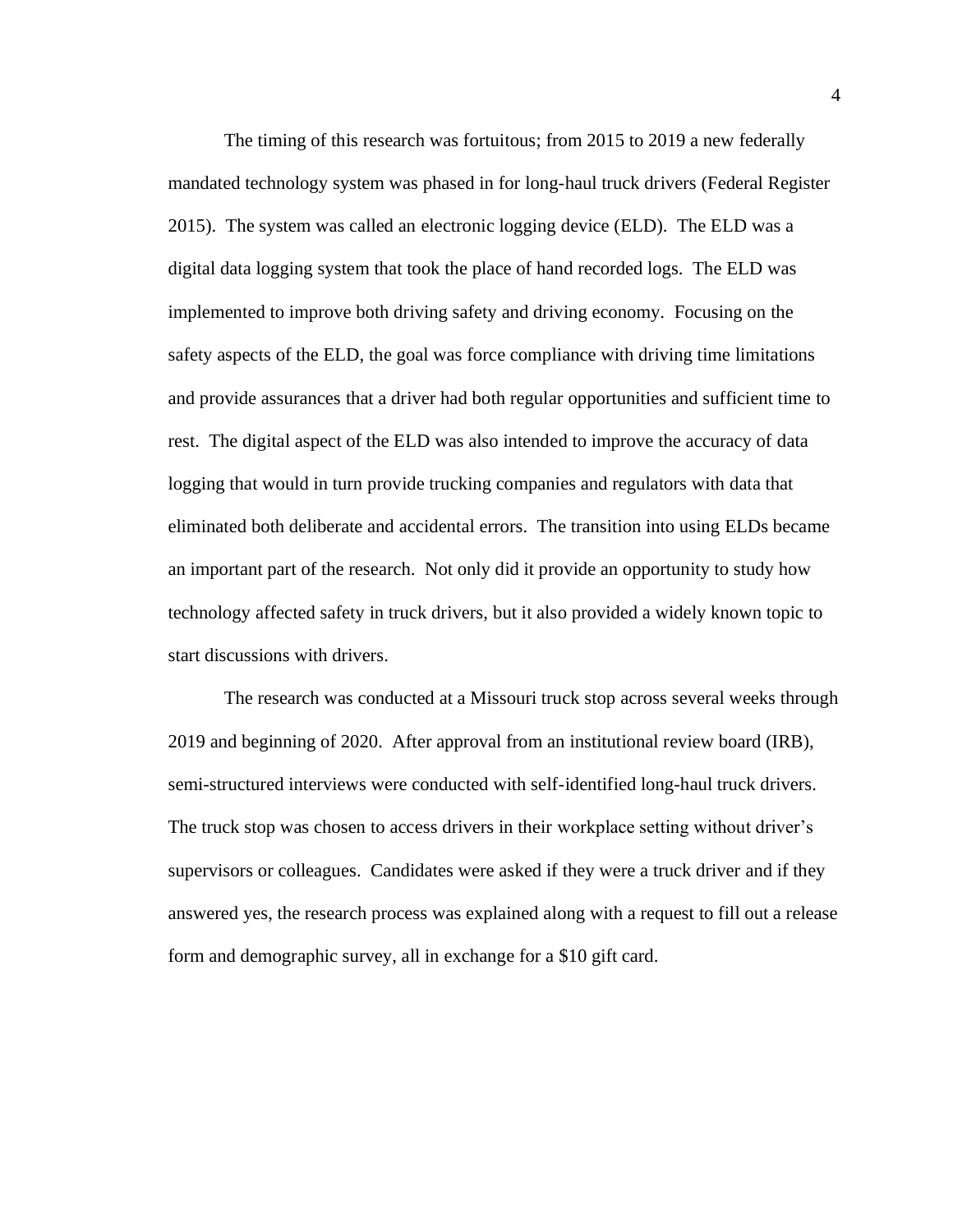#### **2. LITERATURE REVIEW**

#### **2.1. SAFETY ENGINEERING**

This research focused on understanding the safety culture of long-haul truck drivers. To understand both the place in safety engineering this research resides and its importance, a review of past research was explored. Safety engineering contains a blend of analysis techniques that use both quantitative and qualitative approaches. These techniques cover designs of devices, processes, systems, and interactions between people and technology. Examples include hazards analysis common in the process industries such as fault tree analysis (FTA) and hazard and operability study (HazOp), and failure mode and effects analysis (FMEA) common in several industries. Fault tree analysis is a top-down method that uses a quantitative approach to identify the root cause of a failure and calculate the probability of failure (Ericson 1999). Hazard and operability studies examine processes by breaking them into smaller pieces called nodes and then using qualitative techniques teams analyze the notes for hazards (Venkatasubramanian 2000, Kletz 1988). Failure mode and effects analysis takes a quantitative approach to systems by analyzing the intended function of the component and then breaking the analysis into failure effects, modes, and causes (Dept. of Defense 1949, Kumamoto 1996, Hawkins 1998).

The methods listed above are traditional hazard analysis methods and are all deductive in their design. These methods start at a more complex level of engineering and then work to analyze specific parts or interactions of the system. The cause-andeffect relationships can be understood because the background research has documented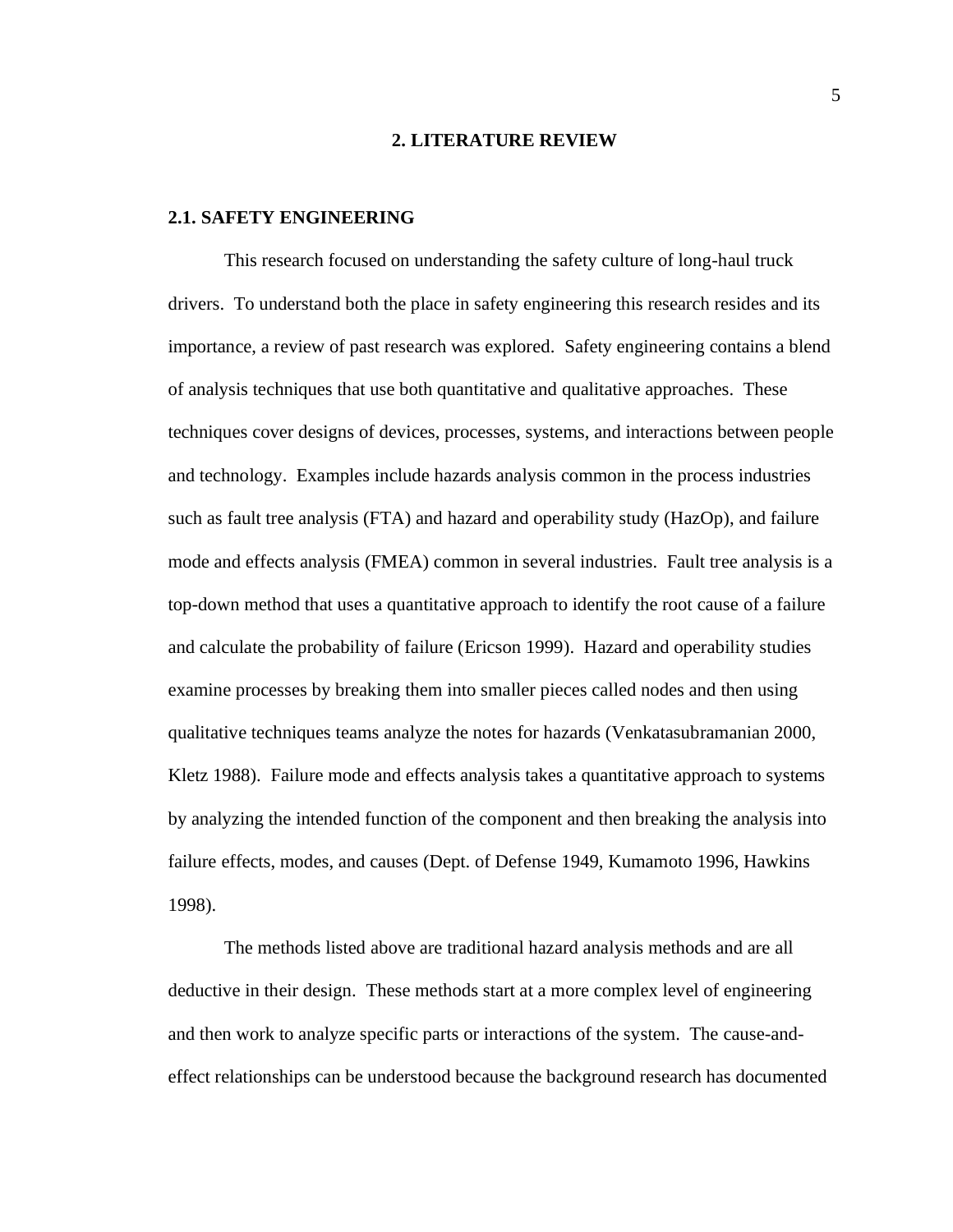through academic rigor why these technique work and definitions such as failure modes. This forms a foundation for determining sequences, relationships, and situations that lead to failure. There is also a taxonomy that allows engineers to classify and communicate their results in a commonly understood way (Collins 1976, Tumer 2003, Grantham Lough 2008, Washburn 2012). These techniques have matured due to the knowledge gained over time from the work of many engineers.

The analysis methods focus on technology aspects of systems and exclude interactions with humans. Human factors engineering includes people when analyzing systems. Human factors engineering focuses on the design of systems, methods, and environments that consider the safety, performance, and productiveness of humans (Wickens 2015). Safety is included in human factors engineering and examines the relationship between people and systems. Human factors includes human behaviors which bridges into psychology. Recent examples of this include the influence of mobile phones with human and vehicle interactions (Strayer 2013, Holland 2013, Haque 2014).

#### **2.2. SAFETY CLIMATE**

The intersection of engineering and psychology becomes interesting when focusing on the workplace. With the goal of improving safety research needs to move beyond technology aspects of safety and explore how people improve safety, along with the relationship of people and technology in safety. It is not surprising that the people aspect of safety has become a very popular area of research with the rapid growth of safety climate publications in recent years (Bamel 2020, Lou 2020).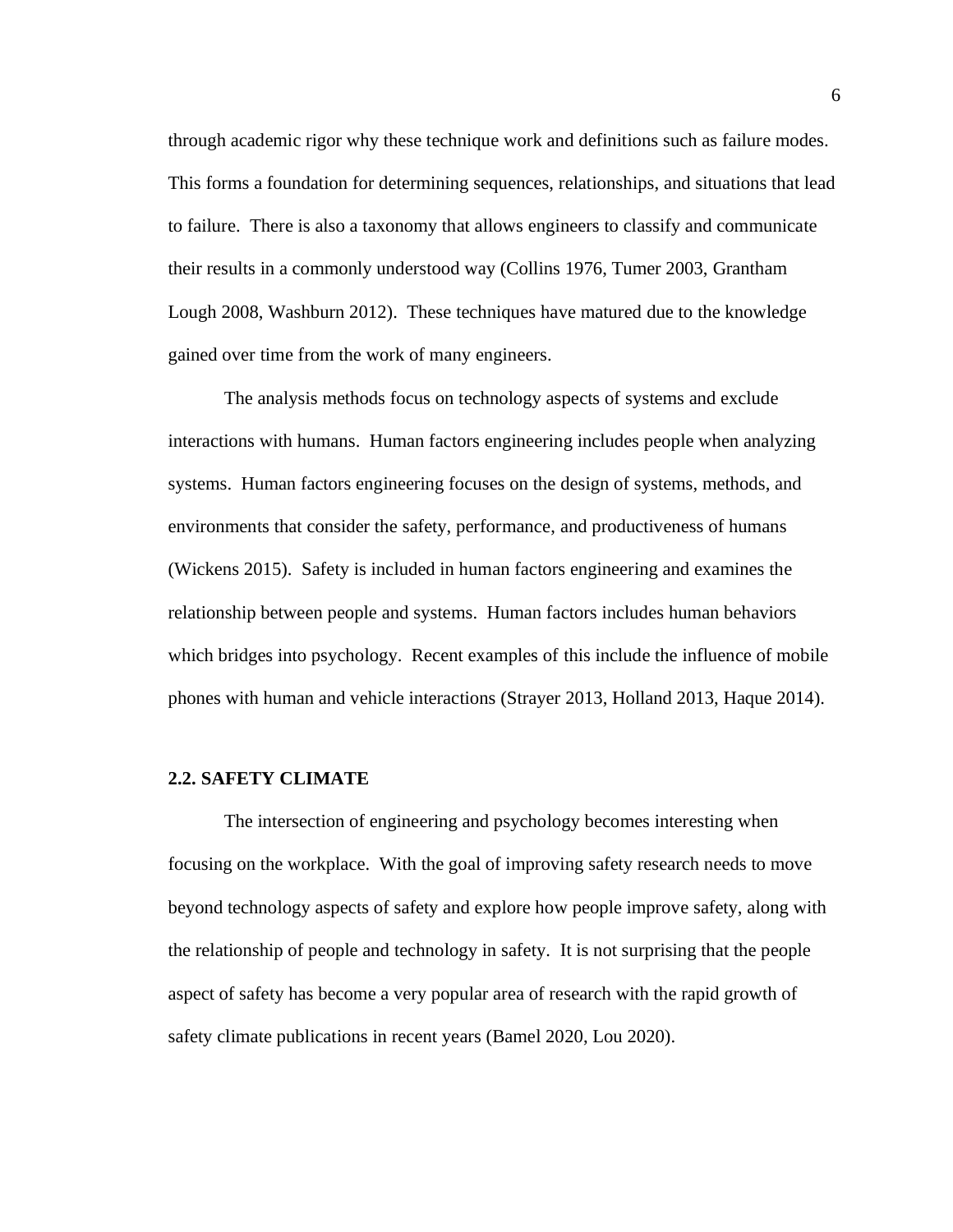Safety research has existed for decades, and Zohar's work in the early 1980s defined the beginning of a new chapter in our knowledge. His work proposed a measurable connection between safety climate and organizational patterns in an organization (Zohar 1980). Safety climate research is important because later research showed that safety climate is a predictor of safety outcomes across several industries (Goldenhar 2003, DeJoy 2004, Neal 2006, Hofmann 2006, Clarke 2010, Lingard 2012, Hon 2014, Anderson 2018). These studies showed a positive correlation between safety climate and safety outcomes such as injury rate.

Safety climate has been defined as directly observable by the outside world, and it has been accepted as shared perceptions of an organization's policies, procedures, and practices (Zohar 1980, 2003, 2011, Griffin 2000, Beus 2010). In short, safety climate can be understood as employee perceptions of how important safety is in their organization (Bergman 2014). More recent work has added understanding that safety climate changes over time and has a shelf-life (Bergman 2014) and explored the strength of safety climate (Vogus 2016, Ginsburg 2016).

In parallel safety culture has also been a focus of research. The earliest reference to safety culture was found in the report on the Chernobyl Reactor Incident by the International Atomic Energy Agency (International Nuclear Safety Advisory Group 1986). This report started to define a safety culture. As research into safety culture was undertaken literature outlined safety culture as a mix of safety engineering, psychology, and human factors. This broad concept of safety culture became too large to the point it was ineffective (Cox 1996). Safety culture and safety climate were used interchangeably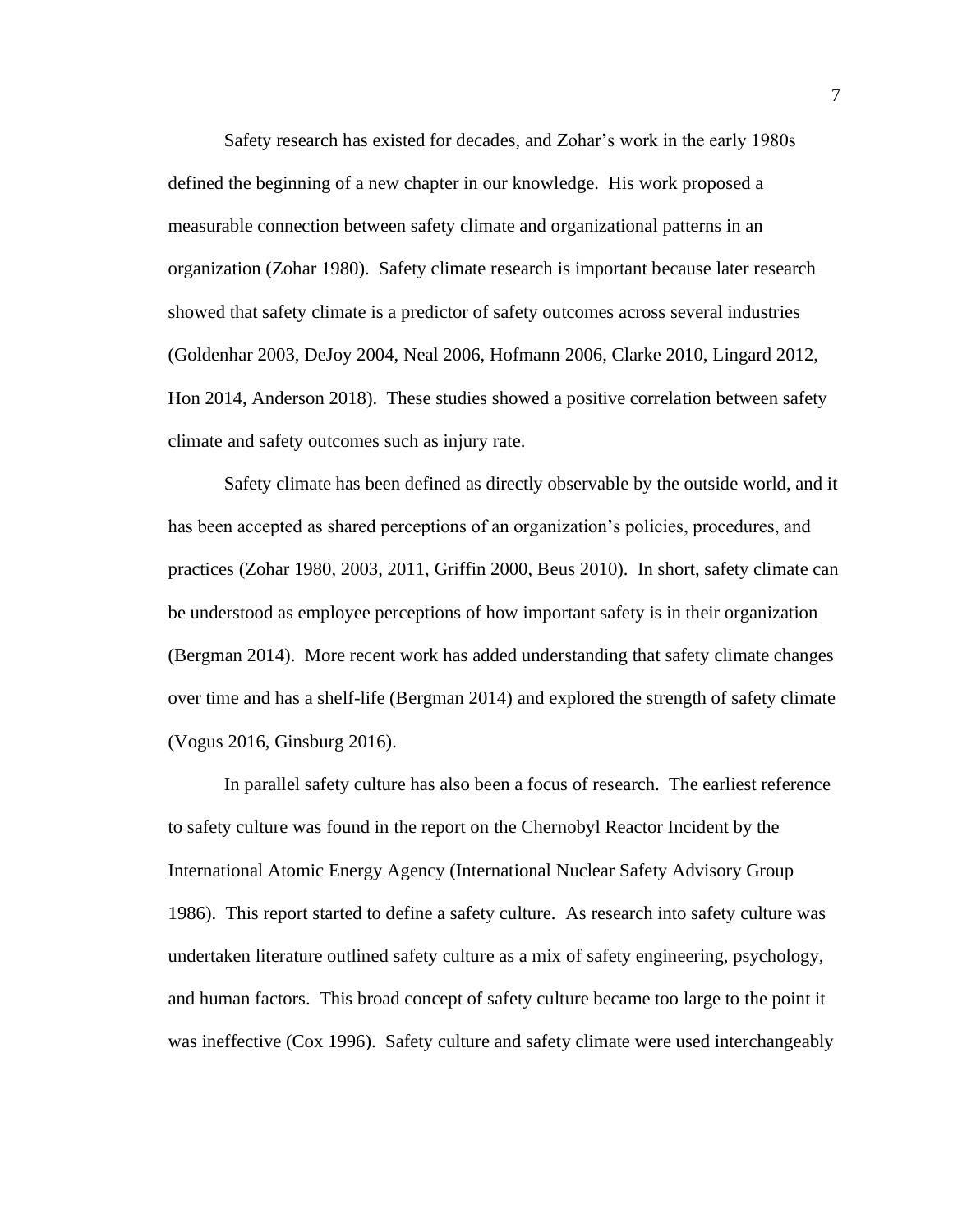in literature, so to reduce confusion research was focused on defining these two different concepts (Glick 1985, Reichers 1990, Moran 1992, Furnham 2012).

As the millennium came to a close, climate and culture definitions were starting to take shape. Part of the separation was how the research was being performed in regard to climate and culture (Denison 1996). Safety climate researchers were using surveys, which accessed the surface of participant's attitudes and perceptions of safety climate (Mearns 2001). This understanding helped to define both safety climate research methods and define what safety climate was. Since safety climate was partially defined as directly observable by the outside world, surveys that recorded shared perceptions worked well to capture and analyze safety climates across different industries. This created a clear separation between safety climate and safety culture because climate only provides an indication of what a safety culture might contain (Schneider 1990).

With safety climate research now focused on a common definition and surveys as a common tool, a new challenge emerged. The different surveys researchers were using were difficult to compare. Part of the origin for the divergence in surveys was earlier work on safety climate dimensions. Zohar's 1980 work on safety climate defined eight dimensions. They included perceptions of the importance of safety training programs, management attitudes toward safety, effects of safe conduct on promotion, level of risk at the workplace, effects of required work pace on safety, status of safety officer, effects of safe conduct on social status, and status of safety committee (Zohar 1980). Zohar's climate survey was built around these dimensions. The number of dimensions changed with subsequent work and researchers refined their surveys (Brown 1986, Dedobbeleer 1991). As a result of the differences in surveys and difficult to compare results, recent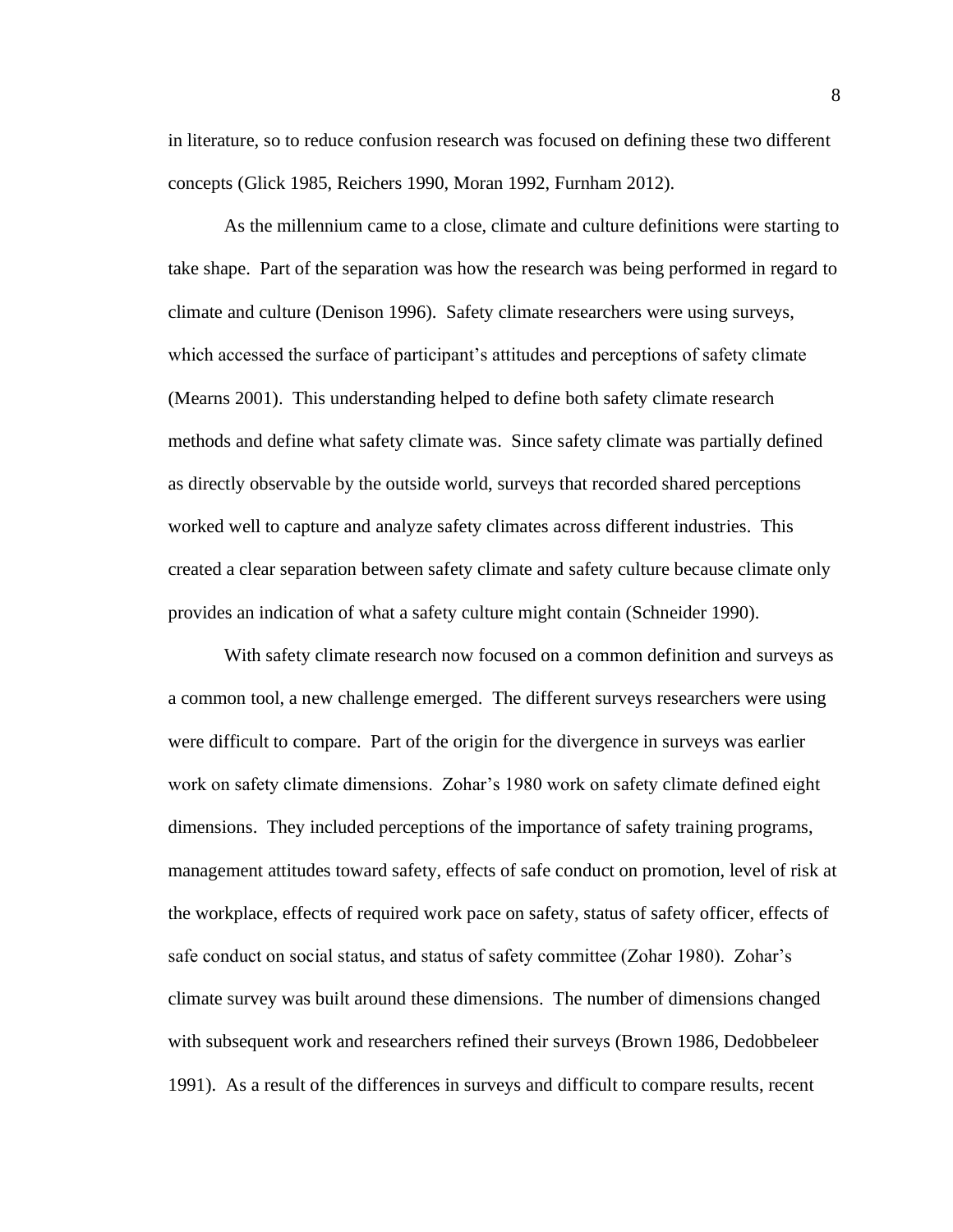work has shifted to meta-analysis. Meta-analysis is a quantitative approach to integrate results across different studies and is often used in medical research (Walker 2008). Meta-analysis has been used to compare safety climate survey results across industries (Nahrgang 2007, Christian 2009, Clarke 2010, He 2019, Jiang 2019).

#### **2.3. SAFETY CULTURE**

With safety climate research maturing safety culture was following a similar pathway. Safety culture was defined as not quickly interpreted by outsiders and as a set of common beliefs, attitudes, practices, values, and behavior patterns among a group of people (Cox 1991, Mearns 1999, Ostroff 2012, Huang 2013). Researchers had started to separate safety climate and safety culture research. The analogy emerged that culture was associated with personality and climate with mood (Cox & Cox 1996). Part of the understanding that also started to emerge was that safety culture and safety climate exist on different levels. Safety climate is what happens, whereas safety culture is why it happens. Even though safety climate is narrower due to its definition, it can be a reflection of aspects of safety culture. This understanding was important because it indicated there was both a separation between climate and culture, but also links between them. It is generally accepted today that safety culture is the influencing mechanism for safety climates and ultimately safety behavior (Neal 2006, Schneider 2013).

Surveys emerged as the defining mechanism for gathering data on safety climate, but research techniques for safety culture are still being explored. Research methods for safety culture have covered interviews, focus groups, audits, and ratings from experts (Cooke 1989, Roberts 1994, Carroll 1998, Clarke 1999). Safety culture research is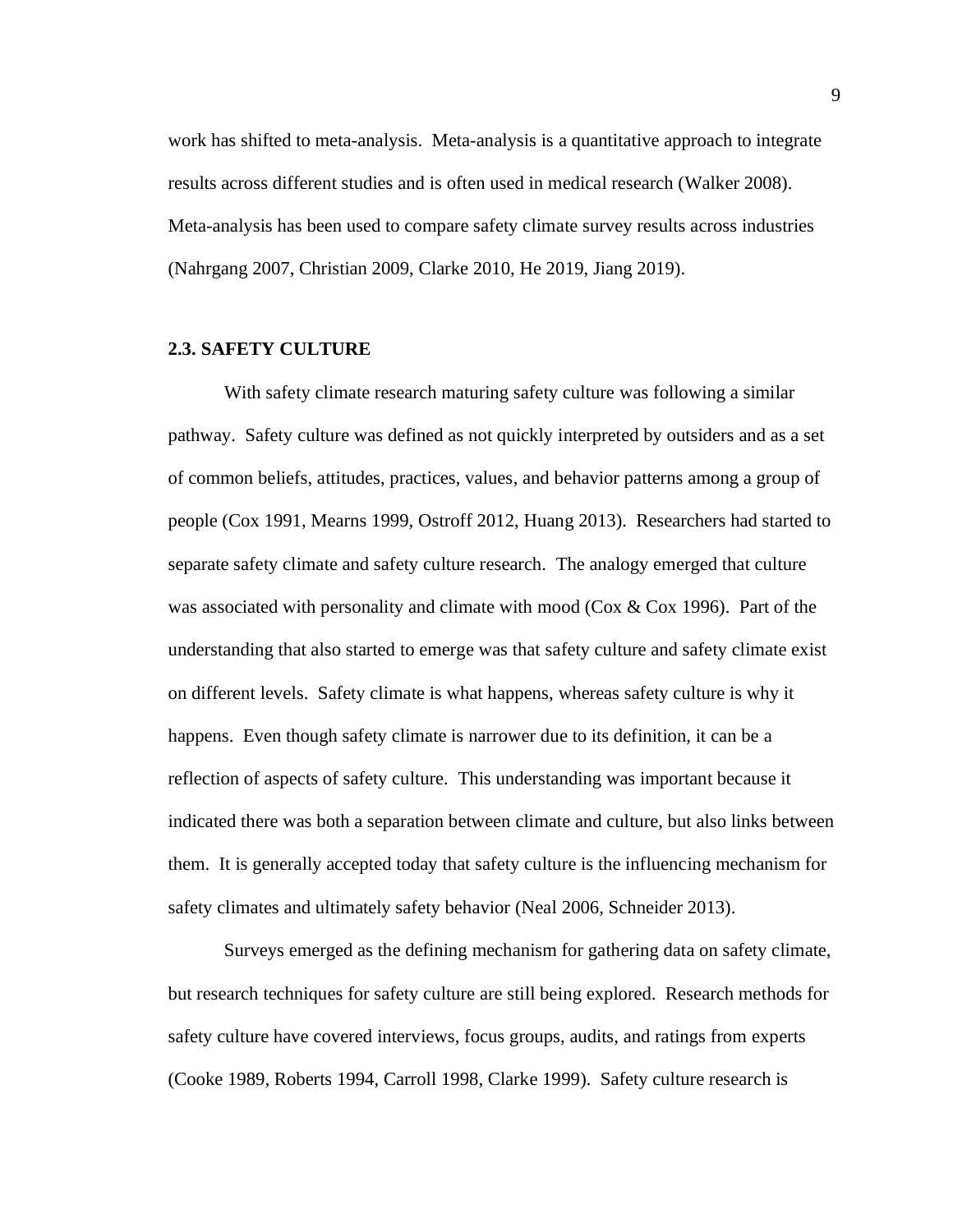following the pathway of safety climate work and in the nuclear industry safety culture work has started to define dimensions (Lee 1998). In other industries research to understand safety culture is less mature and work on research methods and culture dimensions continue.

#### **2.4. LONE-WORKERS**

One of the areas of recent safety interest are lone-workers. Lone-workers do not have a formal definition, rather an understanding that they perform their jobs away from others in their industry, often in isolation, and often without access to supervision (Ferrett 2009, BSIA 2010, Brennan 2012, Agnew 2017). Groups that are associated with loneworkers include traveling nurses, airline workers such as pilots, telecommuters, and longhaul truck drivers. Considering the research methods for safety culture listed above some of these lone-worker groups can be exceedingly difficult to access for research. This is compounded by the fact that safety culture research is about people, so their work environment becomes the laboratory (Schneider 1987). The challenges accessing pilots, traveling nurses, and telecommuters were reviewed in the introduction portion of this dissertation. The trucking industry lacked the access constraints that other lone-workers have. Truck stops are part of long-haul truck driver's work environment and can be accessed by the public. This made the trucking industry a strong candidate for safety research and in the early 2000s safety research started to investigate links to truck driving accidents.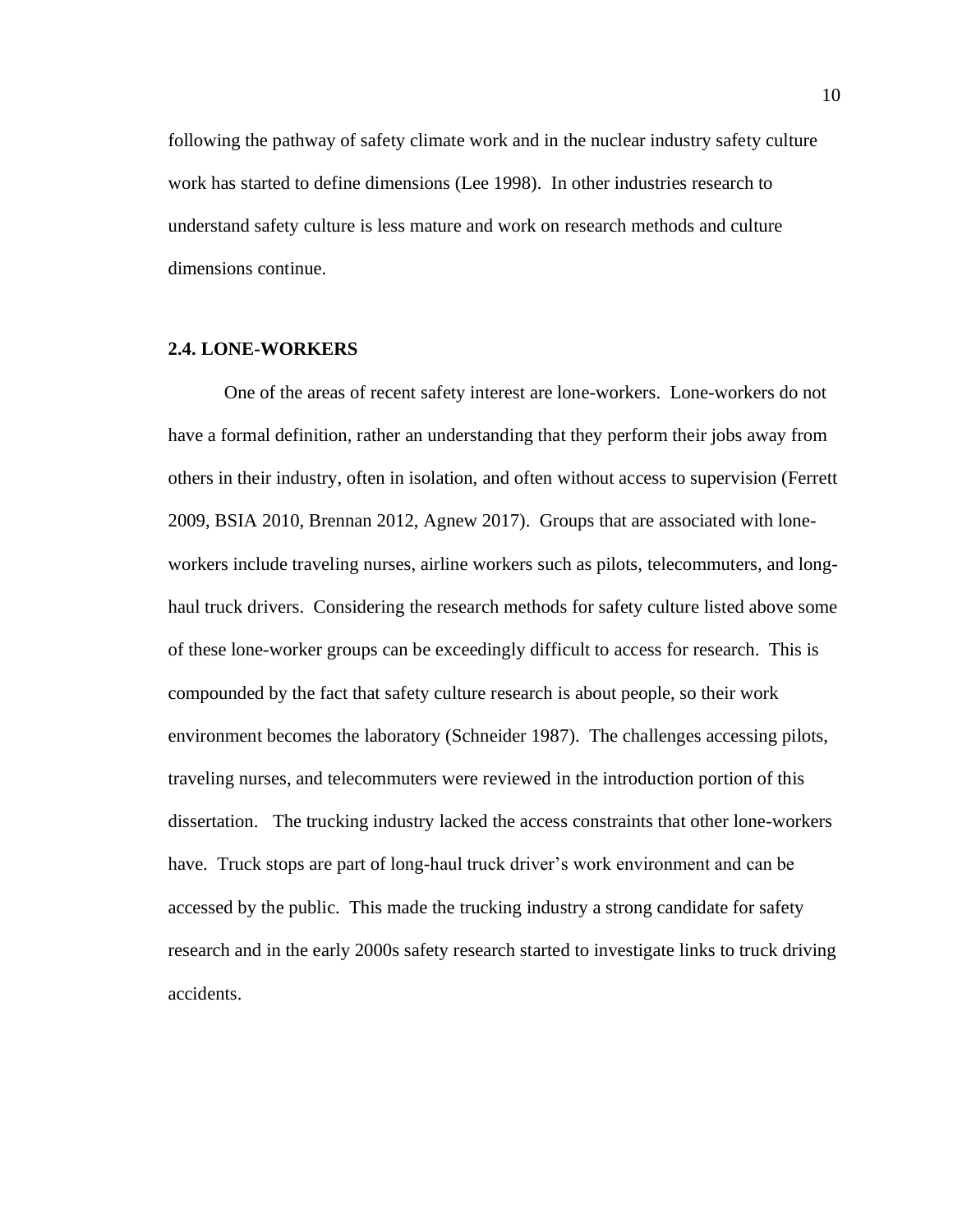#### **2.5. TRUCK DRIVING SAFETY**

Early work in in truck-driving safety started with safety climate and this created an interesting dilemma. Research started by trying to establish a link between safety climate and management by analyzing accidents (Arboleda 2003). The authors assumed that a stronger safety climate would translate to reduced accidents, but their results showed no evidence of this connection. This research was not able to establish the same relationship that a multitude of past studies had shown. The researchers stated that participants were reluctant to acknowledge their responsibility in an accident which may have biased their survey results (Arboleda 2003, Geller 1996). However, a different perspective changed Arboleda's results. With truck-drivers being lone-workers and therefore lacking some of the dimensions of a safety climate, could a safety climate or safety culture exist in lone-workers? If this was assumed to be true it meant that Arboleda's results aligned with the understanding of lone-workers, and that a safety climate and possibly culture could not exist in lone-workers.

The next phase of research examined short-haul truck drivers. Studies showed that safety climate scale predicted safety behaviors of drivers (Wills 2006), and stronger perceptions indicated a stronger safety climate, which aligned with reduced accidents (Wallace 2006), and links between safety climate and occupational stress of drivers were established (Strahn 2008). This work examined short-haul truck drivers who had regular contact with their supervisors and colleagues. So, it made sense that past research into safety climate would translate to short-haul drivers given the similarity in work environments to past climate research areas. However, short-haul drivers are not loneworkers due to their frequent access to supervision and limited isolation. So even though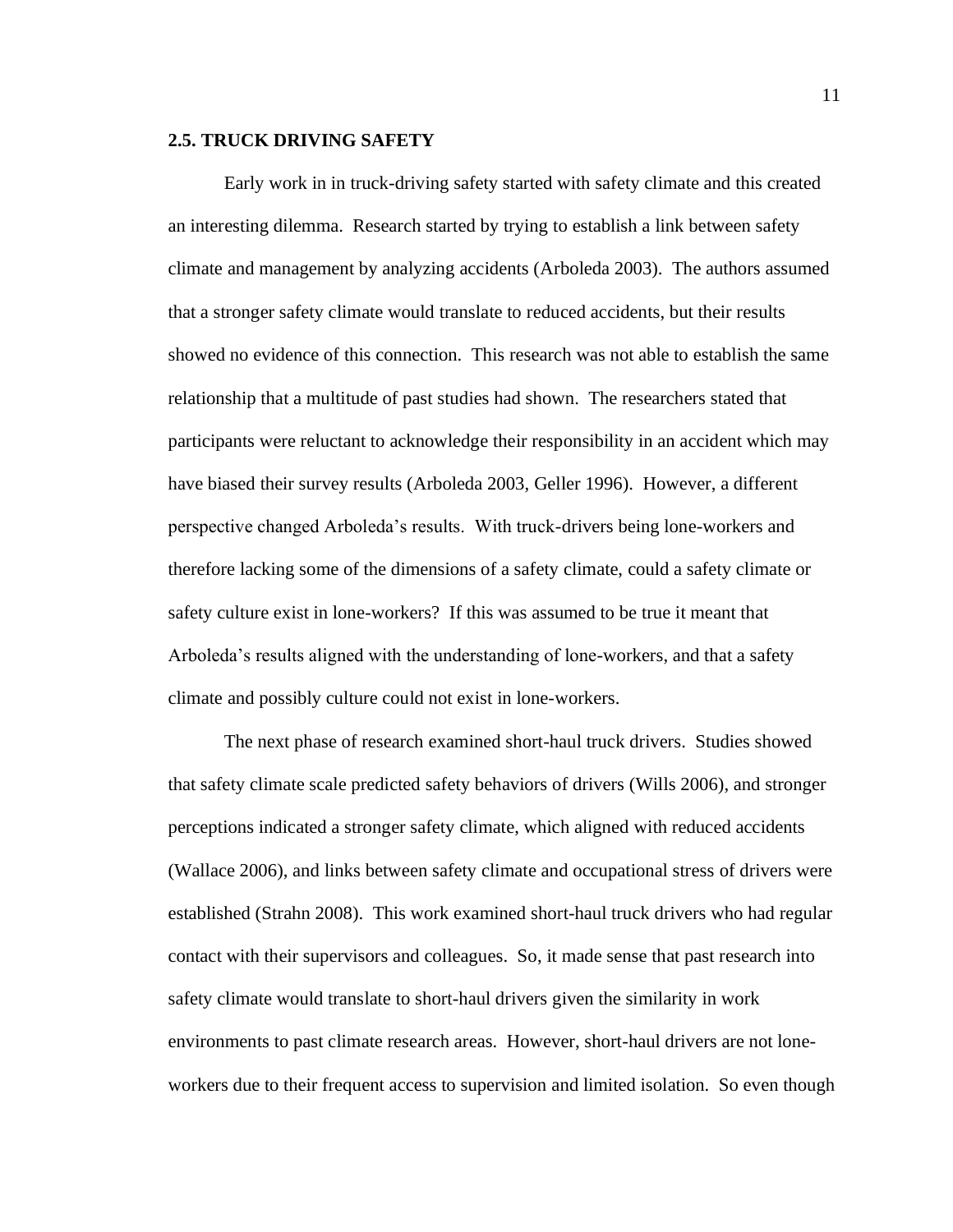this work was encouraging, it did not address the dilemma that a lack of safety climate dimensions in lone-workers might mean previously established safety links may not exist in long-haul truck drivers.

Work investigated long-haul truck drivers next. A climate scale specifically for trucking was developed and this customized approach help show that the scale worked and suggested that safety climate was a normative behavior frame of reference for longhaul truck drivers (Huang 2013). Since safety climate had significant influence from supervisors, Huang and the team examined the links between both supervisor's and driver's understanding of safety climate (Huang 2014). The research showed that supervisors' perceptions of safety climate had no influence on drivers' safety behavior, though drivers' perceptions of safety climate predicted their own safety behavior (Huang 2014). This was important because it showed evidence that supervisors were not influencing safety behavior, but that drivers did have a safety climate. The isolation drivers experienced as lone-workers had apparently severed the safety climate link with their supervisors, yet their own disconnected safety climate existed. This was very interesting as past research had shown connection to management as an important dimension in safety climate (Zohar 1980, Brown 1986, Dedobbeleer 1991, Wallace 2006). This work also showed that future research needed to focus on the drivers and their work environment. This work was also completed before 2015, which became very important in long-haul truck driver safety.

Before safety research is further reviewed another perspective must be brought in. Long-haul truck driving has been a popular theme in America for many years. The song "Convoy" is a story of a trucking convoy that topped music charts in the 1970's. Part of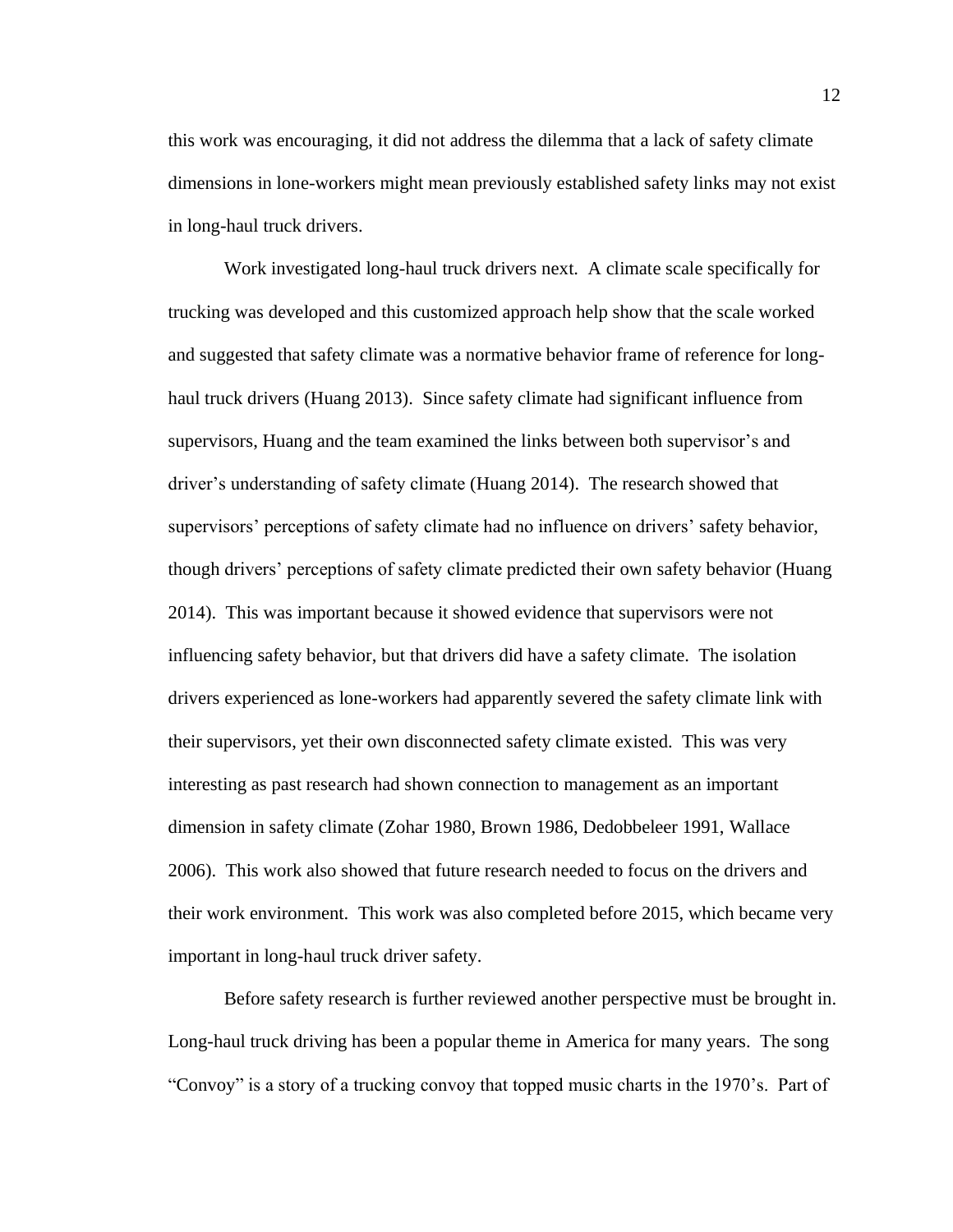the song lyrics included, "Swindle sheets," which is slang for logbooks (Ochs 2017). As part of regulations most long-haul truck drivers must maintain records of their driving called records of duty status (RODS). These records include off-duty and on-duty time that is regulated by time limits (Hours of Service of Drivers 2021). Drivers have 11 hours of total driving time each day and a 14-hour window to operate in, after which a minimum 10-hour break must be taken, among other rules (Hours of Service of Drivers 2021). Records of driving time were kept manually by drivers in written log books, which could easily be adjusted to allow the driver to drive beyond regulated hours. This practice of adjusting logbooks was so common it was documented in the song "Convoy". The practice was also a concern of the US Government. In 2008 there was a regulation review to understand how to improve driver rest. The results could not determine if circadian disruption or recovery time was the better approach to reduce fatigue (Federal Register, 2008). This supported how difficult it was to guarantee drivers were getting sufficient rest between driving cycles, a consequence of being long-workers drivers do not have regular supervision.

Today long-haul truck drivers use automated systems to log data and transmit their RODS called an electronic logging device (ELD). An ELD is a system that digitally records and transmits driving metrics. It, "Synchronizes with a vehicle's engine to automatically record a driver's off-duty and on-duty time and securely transfer HOS [hours of service] data to a safety official," (FMCSA). The implementation of the ELD system was intended to improve both driver economy and road safety. The expectation was that by automating HOS and RODS data logging it would remove a time burden on drivers, and an automated system would eliminate both accidental and deliberate HOS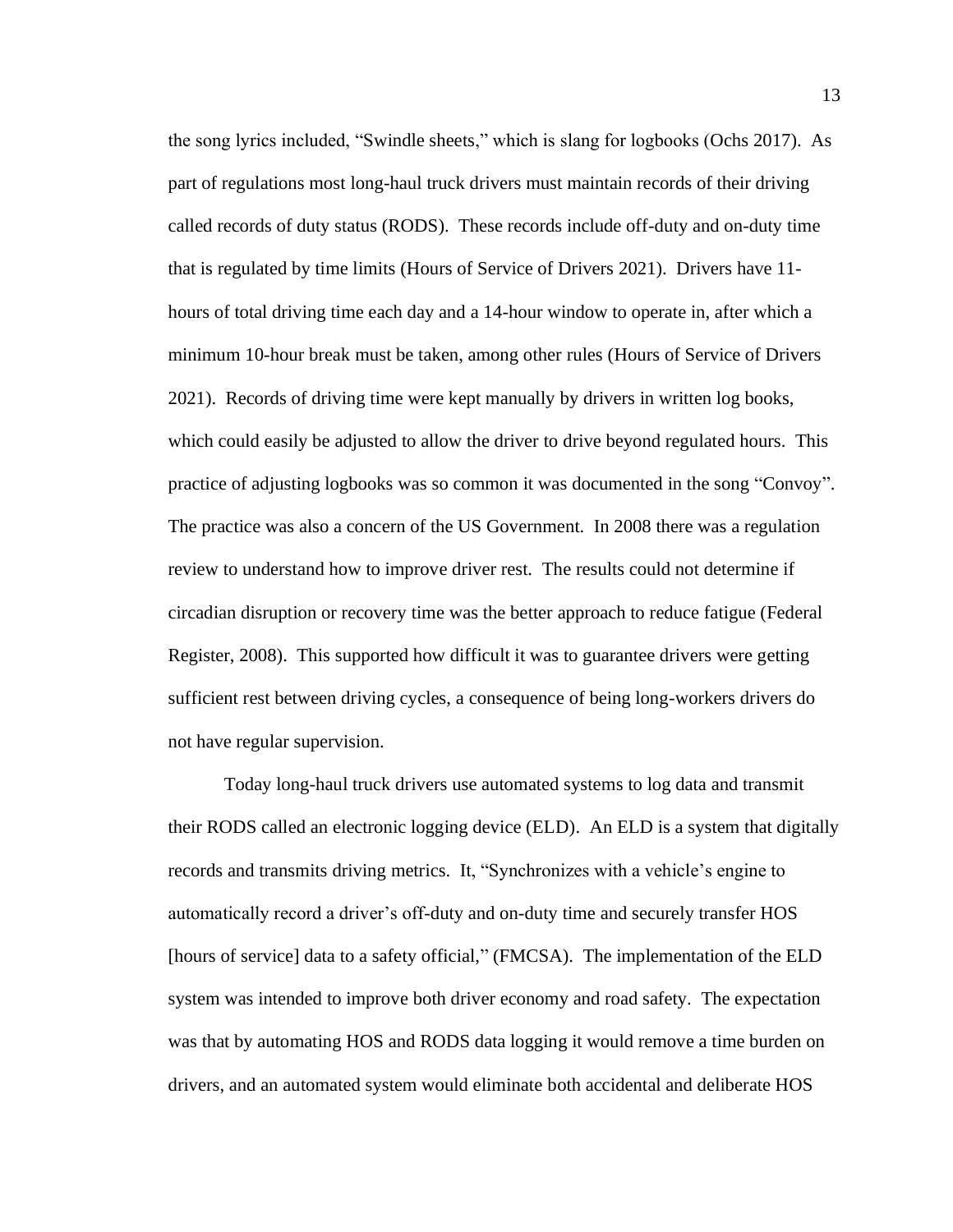mistakes (Federal Register 2015). This meant that drivers would have mandatory rest time between their on-duty status that could not be avoided or swindled away. The ELD mandate was phased in for engines made in the year 2000 or later (FMCSA). Each phase was two years so that drivers and carriers could make adjustments and implement the changes. The first phase started in 2015 and the full compliance was established at the end of 2019 (FMCSA).

The implementation of the ELD system created a unique and valuable opportunity for safety research. The insertion of technology that constantly monitored drivers was new and had the potential to change safety climate and safety culture because the ELD created a new working environment for drivers. This opened up possibilities that the ELD might serve as a proxy for a supervisor and create a new safety climate dimension or change driver's practices or beliefs and thus shift their safety culture. Since it has already been established that safety climate could be captured by a customized survey, novel research needed to dig deeper. One area was to evaluate safety culture of long-haul truck-drivers and examine how the ELD system changed their common beliefs, attitudes, practices, values, and behaviors. This work would need to be performed in their work environment, truck stops for example. The research methods could come from past examples such as interviews, focus groups, or audits. If successful this research would help understand if a safety culture could be identified in lone-workers such as long-haul truck drivers, if the ELD system influenced their safety behaviors, and if links exist in lone-worker between safety culture, safety influences, safety climate, and safety outcomes.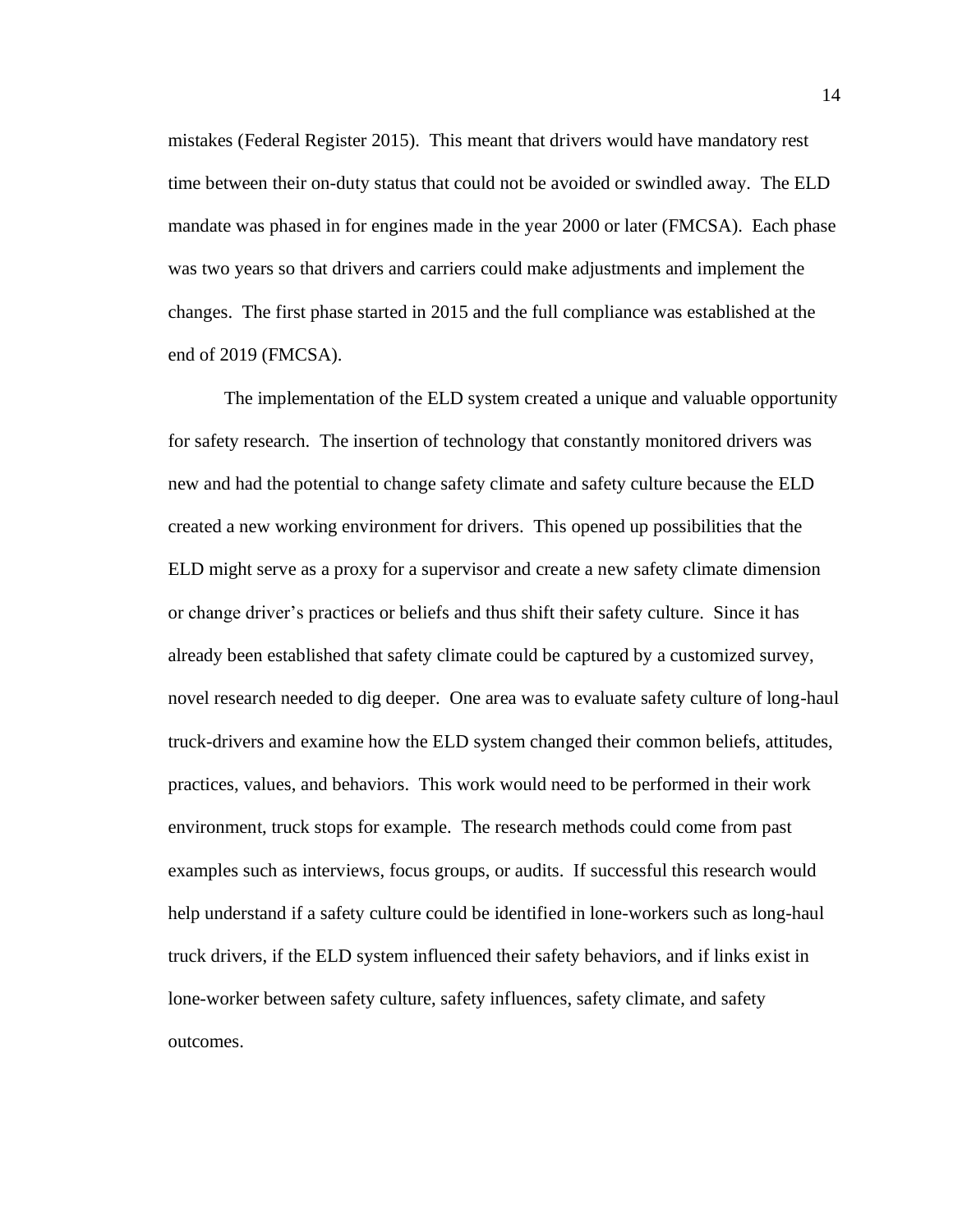#### **PAPER**

#### **I. EARLY OUTCOMES OF THE ELD SYSTEM IN THE TRUCKING INDUSTRY**

Carlton Washburn, Susan Murray, Ph.D., and Clair Kueny, Ph.D.

Missouri University of Science and Technology, 1201 N. State St., Rolla, MO USA 65409

#### **ABSTRACT**

In the Federal Register (December  $16<sup>th</sup>$ , 2015), the Federal Motor Carrier Safety Administration (FMCSA), part of the Department of Transportation (DOT), outlined new regulations for electronic logging devices (ELDs) used in the truck driving industry, with the goal of improving highway safety. This paper explains what an ELD is, and what it was expected to provide to truck drivers, their companies, and regulators. Today the ELD regulations are fully phased in, and through interviews with truck drivers we examine the problems they experienced prior to, during, and after ELD implementation. Finally we examine how effective ELDs were on trucking safety from both drivers and trucking crash data.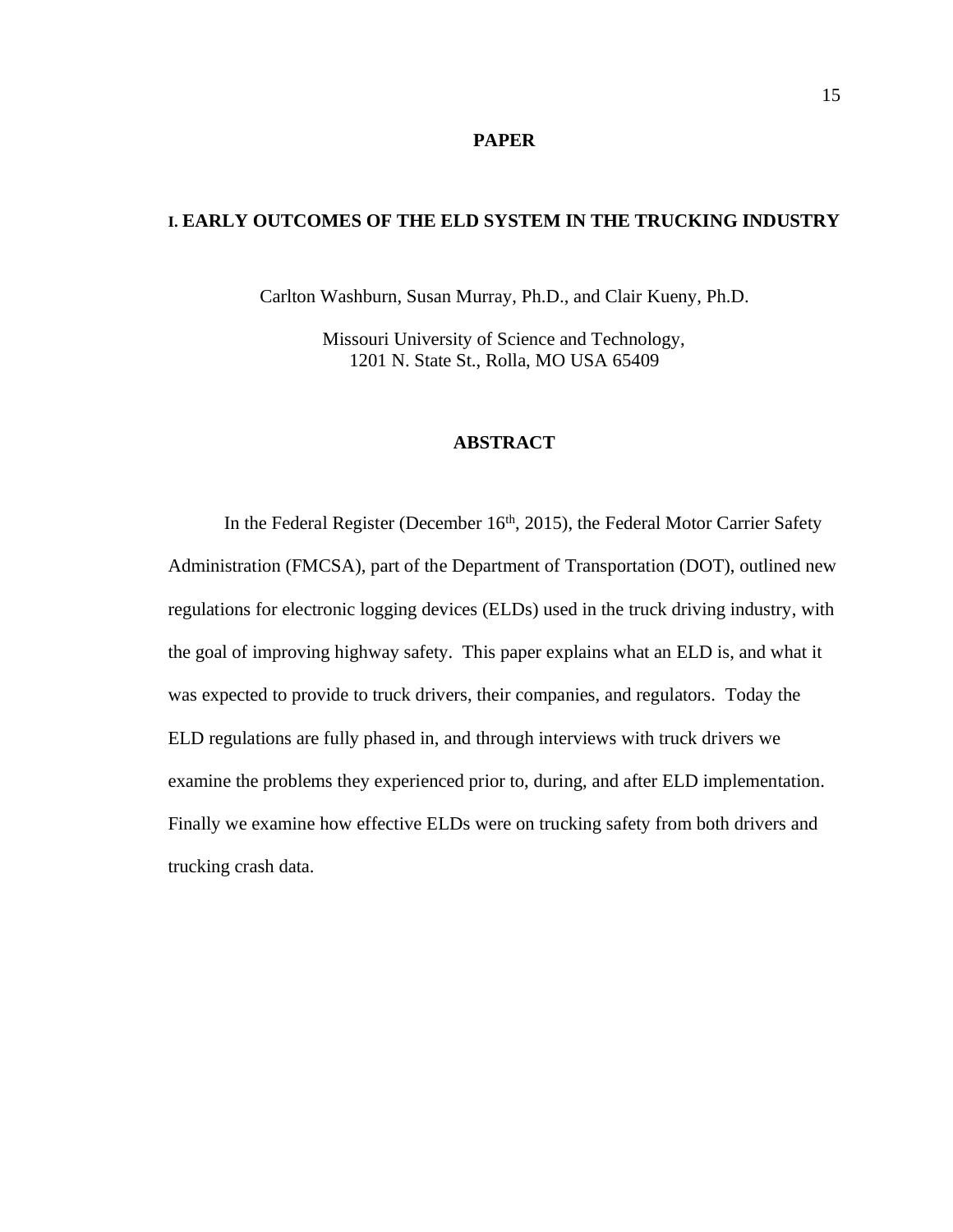#### **1. INTRODUCTION**

#### **1.1. HISTORY OF TRUCKING SAFETY**

Truck driving safety has been tied to government regulations since 1937, when the first hours of service laws (HOS) were established (FMCSA). The rules outlined limits for drivers to improve safety. The main aspects of driving addressed over the years were the driving time, duty time, off-duty time, and at what point the overall window resets (FMCSA). Significant modern changes to the HOS laws started in 2003. From 2003 to 2008 several changes were made, such as requiring drivers to be off-duty for 10 hours instead of eight, requiring a 34 hour break before a driver could start driving again, and setting a 14-hour duty period that was not extendable meaning that drivers had to complete all driving for a day within a strict 14 hour window (FMCSA). The next major shift from the FMCSA came in 2015, when electronic logging devices were required in phases. There were three phases, spanning from December 2015 to December 2019, which started with awareness and ended with full compliance (Federal Register, 2015).

The continuous growth in regulations was a result of complex factors that affected safety, including the increased use of the US highway system, improved vehicle technology, and industry growth. These factors can be measured directly. The increased usage of roads can be measured by vehicle frequency. The speed of trucks on highways can also be captured. The volume of trucks, number of companies, and goods hauled can all be captured. These can then be correlated to trends in crashes and fatalities, to understand if a change in regulations make the trucking industry safer.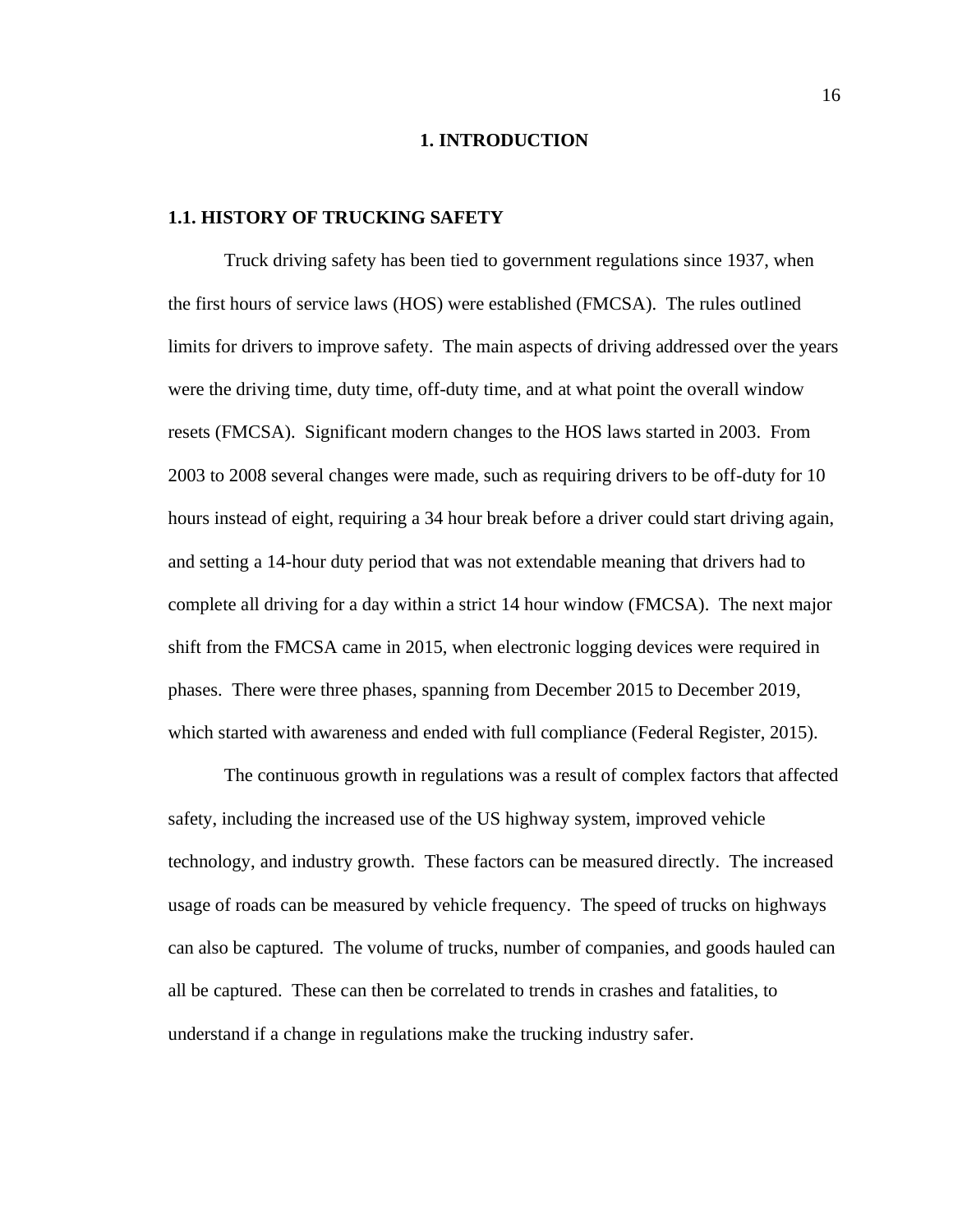There are other influences on trucking safety that are harder to measure. For example, how can the fatigue of a driver be captured? Measuring fatigue is difficult; it is influenced by many factors (i.e. sleep quality, sleep debt, medications) and can affect people in different ways (Murray & Thimgan, 2016). Researchers can measure the lingering effects of tiredness indirectly by monitoring performance. The differences among people and how they recharge make it more of a challenge to determine what the proper rest time and process should be. This concern was a focus during the 2008 regulation review, and it was determined that there was no conclusive data on whether circadian disruption or recovery time was the better approach to reduce fatigue (Federal Register, 2008). This shows how difficult it can be to determine both a safety system and supporting regulations that provide effective results across diverse types of people and driving situations.

#### **2. WHAT IS AN ELD?**

Commercial motor vehicles (CMVs) are tracked via driving logs. This allows drivers, companies, and regulators to monitor the hours and distance a driver has traveled. These logs are formally called records of duty status (RODS) by the Federal Motor Carrier Safety Administration (FMCSA). In the past, drivers would maintain their RODS in handwritten books. The recent shift to a digital record has progressed through a few systems, with the electronic logging device (ELD) being the current federally mandated system for CMVs.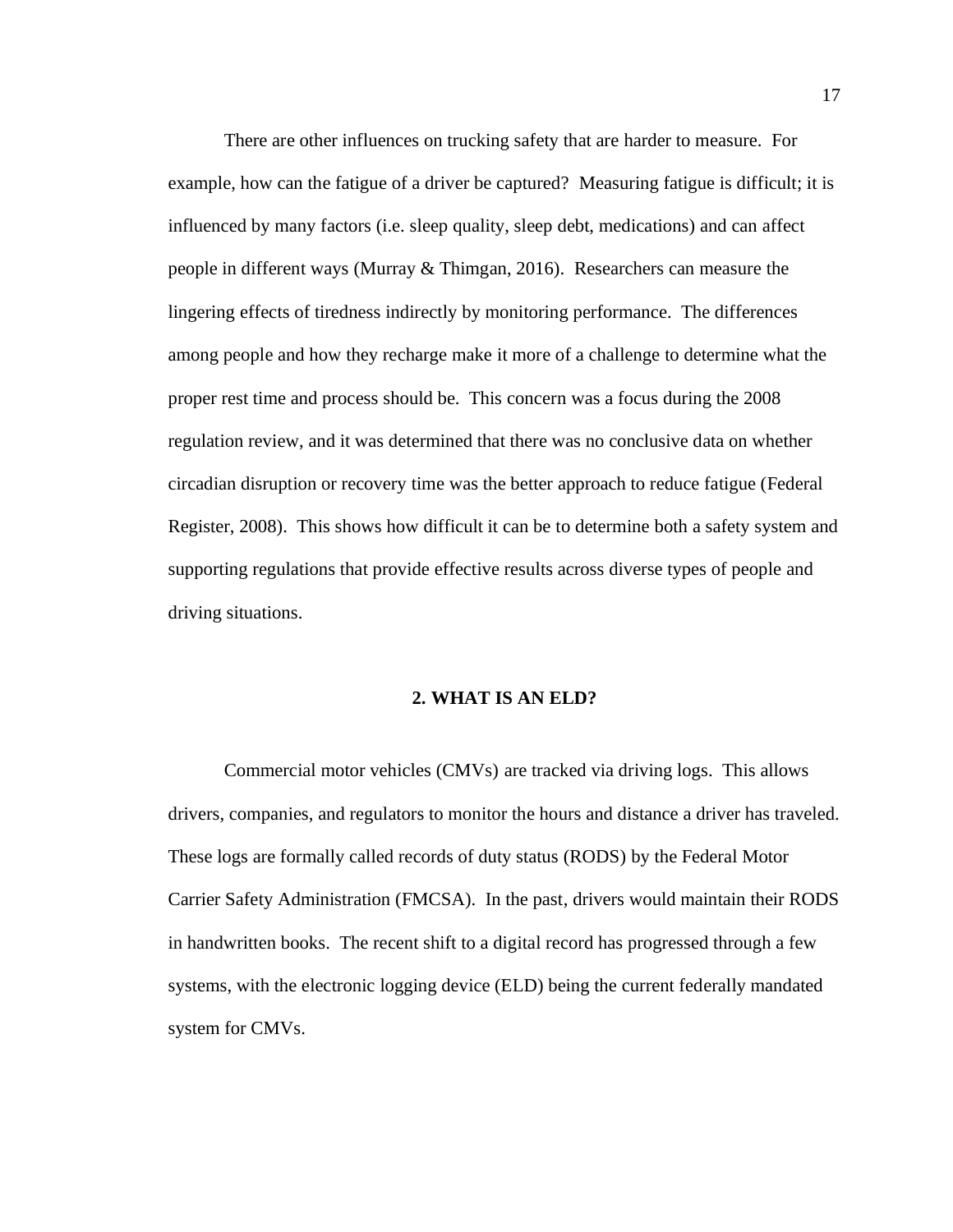An ELD is a digital system to track driving metrics. Specifically, it

"Synchronizes with a vehicle's engine to automatically record a driver's off-duty and onduty time and securely transfer HOS data to a safety official" (FMCSA). The ELD connects to the engine control module in the truck and is either a hardwired system in the truck or a wireless system connected to a smartphone. Regardless of how the system integrates to the truck, the system tracks six metrics (listed below), which together comprise RODS.

- Engine power status
- Vehicle motion status
- Miles driven
- Engine hours
- Identification of driver/authorized user, vehicle, and motor carrier
- Duty status

There were four main rules associated with the ELD implementation. The ELD system was intended to help drivers and their companies comply with these rules to insure a driver has regular opportunity to rest, avoiding fatigue and increasing alertness. There are the 14-hour, 11-hour, 30-min break, and 60/70-hour rules (FMCSA). The first three rules nest in one another. Once a driver starts driving for the day, a 14-hour clock starts and the driver cannot exceed this until the driver has taken 10 consecutive hours off duty (i.e., they have to have at least a 10 hour rest period before starting their next 14 hour clock). The 11-hour rule falls within the 14-hour rule and says that a driver can only drive 11 of the 14 hours. Within the first 8 hours of the 11-hour rule, a drive must take at least one 30-minute break. The 60/70-hour limit depends on if the driver operates every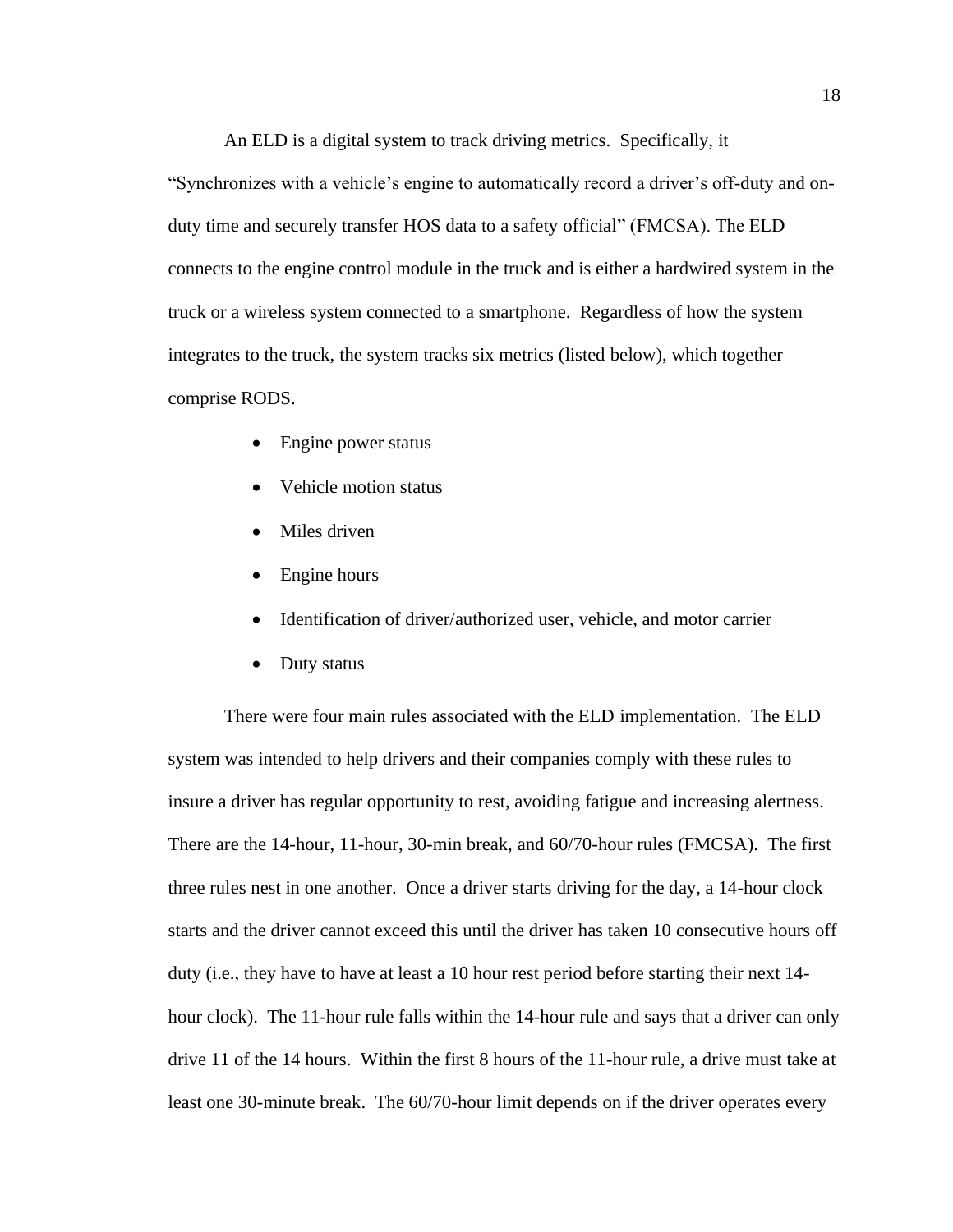day of the week or not, as a driver is limited to the total hours in their cycle. In a 7-day or 8-day cycle, depending on the driver's work schedule, the driver may not drive after 60 hour or 70-hours, respectively. The weekly drive cycle resets once a driver takes 34 consecutive hours off.

The use of ELDs was phased in, and focused on engines manufactured in 2000 or later, with some exceptions (FMCSA). The three phases helped align the trucking industry to a single ELD system (FMCSA). Each phase shown below lasted two years, providing time for the industry to adapt to the changes.

- 1. December 16, 2015 Awareness and Transition Phase
- 2. December 18, 2017 Phase in Compliance
- 3. December 16, 2019 Full Compliance

There were exemptions provided, with four specific exemptions of pre-2000 vehicles, tow-away drivers, drivers who do not need to maintain RODS, and drivers who maintain logs for less than eight days in a 30-day cycle. They helped provide a framework that supported truck drivers and companies moving goods over distances for commercial needs, while maintaining flexibility for other truck drivers. For example, farmers hauling grain from the field to storage were exempt since they have short times when they harvest. In contrast, hauling grain from an elevator to a processing plant may require driving several miles and is for commercial use.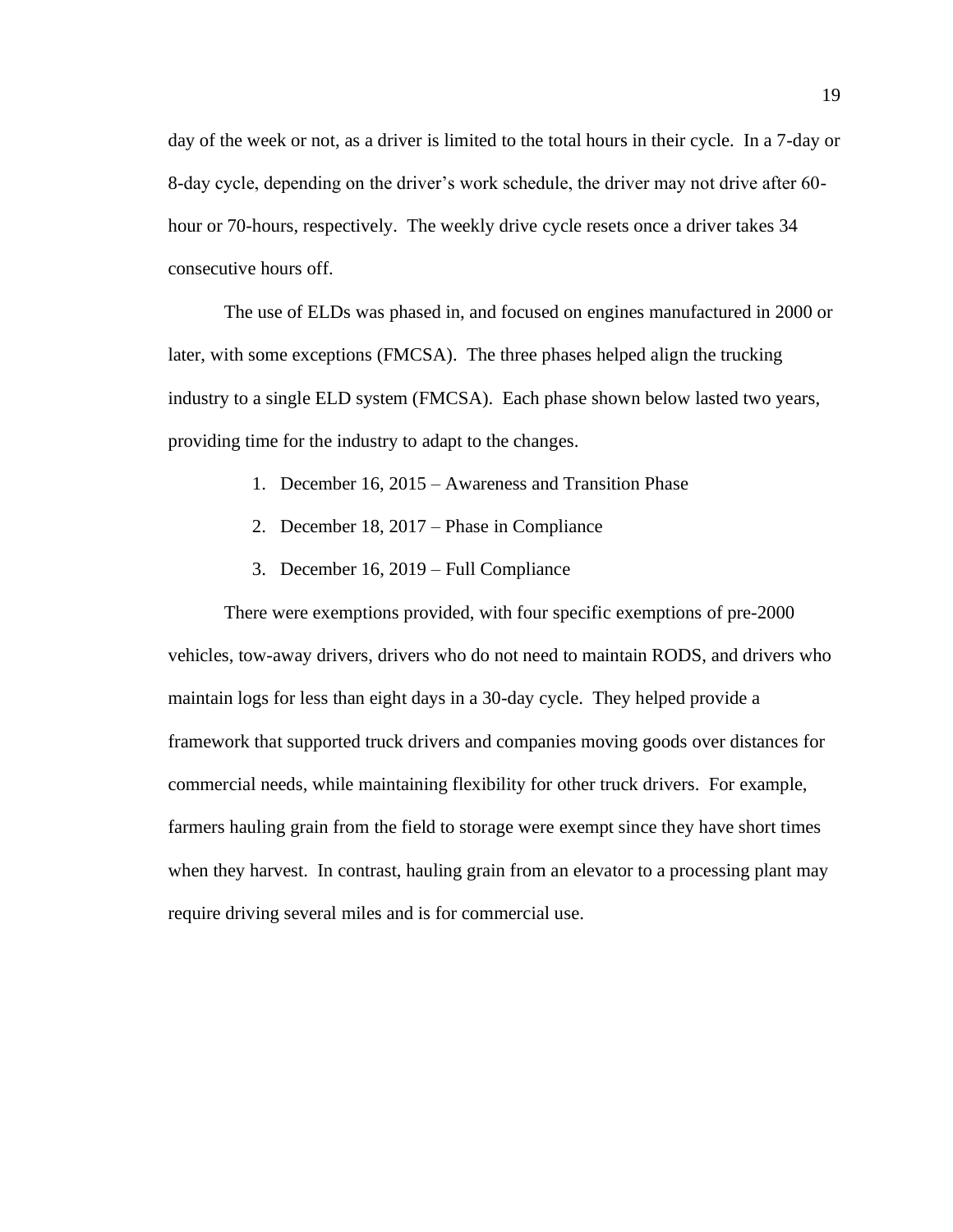#### **3. WHAT WAS ELD EXPECTED TO DO?**

By implementing the ELD system, the expectation was to improve economy and driver safety. The logic was that by making data logging both easier and more accurate, both trucking companies and authorities could have precise data on the hours of service (HOS) and RODS information during stops, such as during weight station inspections. Digital records would remove a paperwork burden from drivers, as it would be automatically tracked and easy to read by authorities. The expectation was that this electronic system would also avoid both deliberate and accidental HOS mistakes (Federal Register, 2015).

It is unclear whether the ELD system resulted in improved driver safety. In 2014 the FMCSA funded a study to see if ELD systems improved safety. The study found an improvement in decreasing HOS violations and an 11.7% crash rate reduction. However, the small sample size made it difficult to understand the results with respect to fatigue as a contributing factor in driving accidents (Federal Register, 2014). This difficulty tied into the challenges in measuring fatigue noted in the 2008 review and underscored the complexity of effective safety systems. The 2014 work showed that further study was needed to understand how the ELD system affects driving safety.

Measuring the outcomes of a safety system is difficult. The quantity of data was cited as a limitation, and it is possible that larger studies might help. We believe that considering the complexity of commercial motor vehicles, a study that considers safety in more depth would be useful. As such, we present research that takes a deeper dive (through thorough qualitative data collections and analyses) into how safety regulations,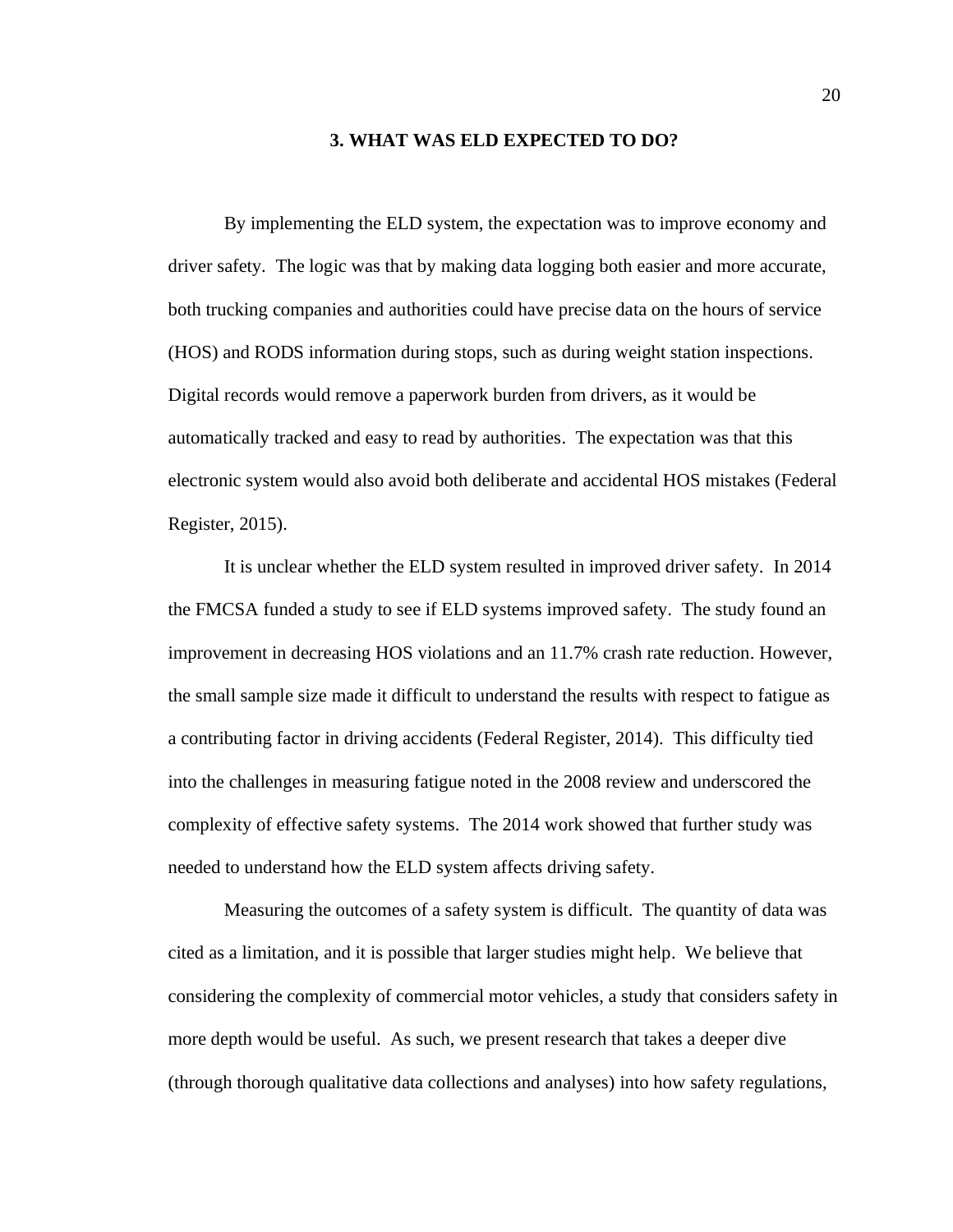systems, and specifically the ELD system affects drivers. To accomplish this goal, truck drivers themselves were involved. The research included 40 semi-structured interviews with truck drivers, with the majority conducted at truck stops. Quotes and common themes of the conversations were captured, to help understand how the ELD system affected the drivers.

#### **4. RESEARCH METHODOLOGY**

To better understand the effects of the ELD system on drivers, the first author conducted a series of semi-structured interviews with truck drivers. After obtaining institutional review board (IRB) approval for the research, truck drivers were approached at a Loves truck-stop in Missouri and offered a \$10 gift card in exchange for completing a permission form, demographic survey, and answering interview questions. Each interview took approximately 10 minutes, and answers were written down since the background noise of the truck stop caused audio recording issues.

In total, 40 truck drivers indicated agreement to participate and were interviewed. Of the 40, 39 of the drivers were male and one was female. Participants spanned 32 different trucking companies, and the drivers were from 17 states. The majority drove Class A trucks, with one driver licensed for Class E, and another was licensed for a CDL flatbed. Ages ranged from 23 to 68 years old, and driver experience ranged from 3 days to 40 years.

The interviews started with the same set of questions and example interview questions are provided below. Each driver was asked every question and follow up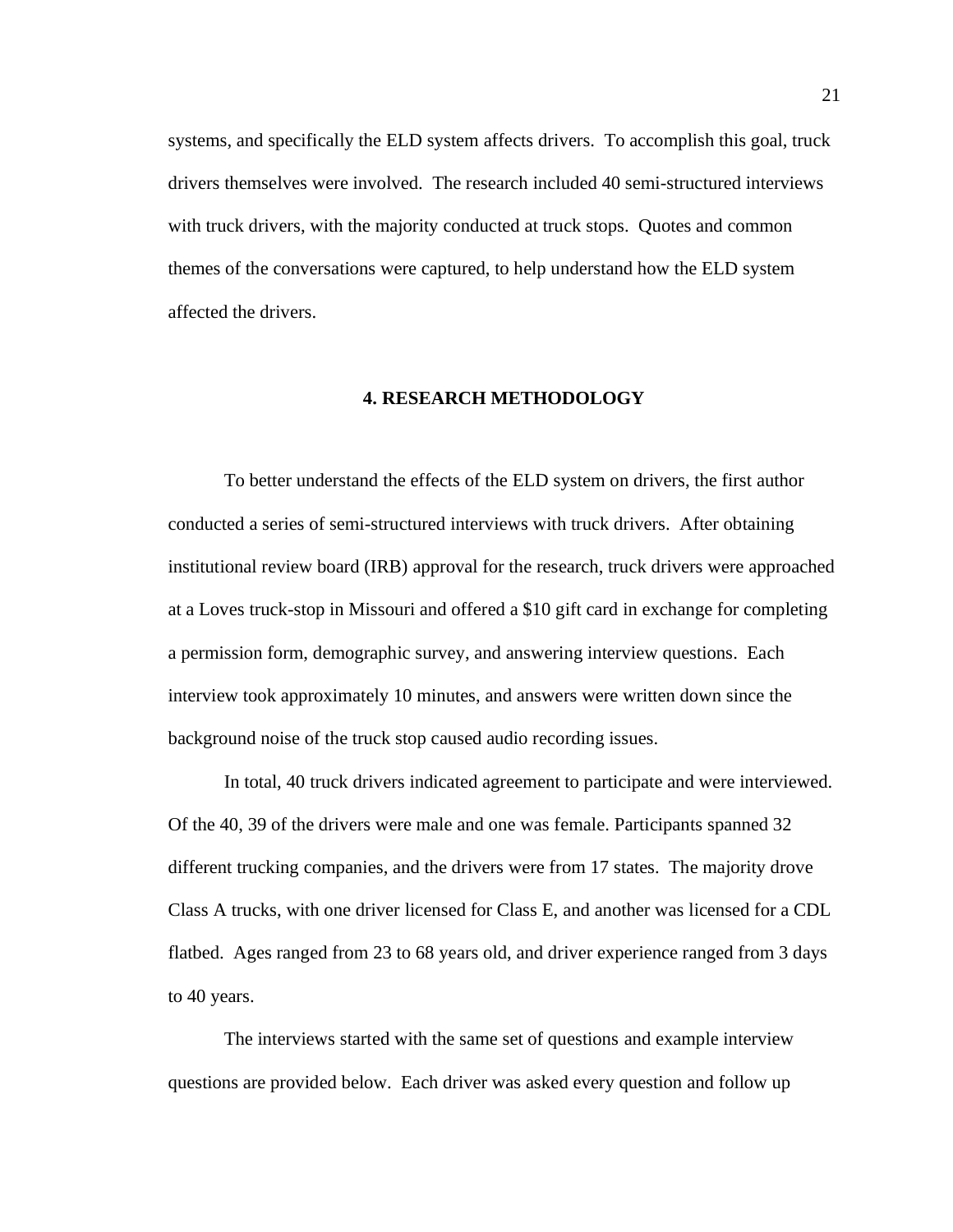questions as needed to gain additional information around how the ELD system was changing their behaviors, and what was motivating them as drivers. At 25 interviews it appeared we had reached data saturation, where the same answers were being captured; however we gathered an additional 15 (reaching a total of 40 interviews) to ensure a variety of driving experiences were captured in the data. At this point the research concluded.

Example interview questions

- How has the ELD system changed your driving habits?
- Do you feel the ELD system has changed driving safety?
- What would motivate you to be safer?
- What would make you feel safer as a driver?

#### **5. PROBLEMS PRIOR TO ELD REGULATIONS**

This researched helped to uncover both common patterns many of the drivers experienced, and a few extreme situations that showed the spectrum of pressures and decisions a driver may face because of structures embedded in the ELD system. For example, eleven drivers stated that the ELD system prevented them from engaging in illegal behavior, such as keeping multiple logbooks or driving longer due to company pressure, a practice referred to as "pushing" the driver. One driver with 10 years of Class A experience stated, "When I ran paper [logs], I ran three logs." He continued to explain that paper-logs required him to write, and this slowed things down. Other interviews commented on using multiple logs so that HOS could be lengthened so they could make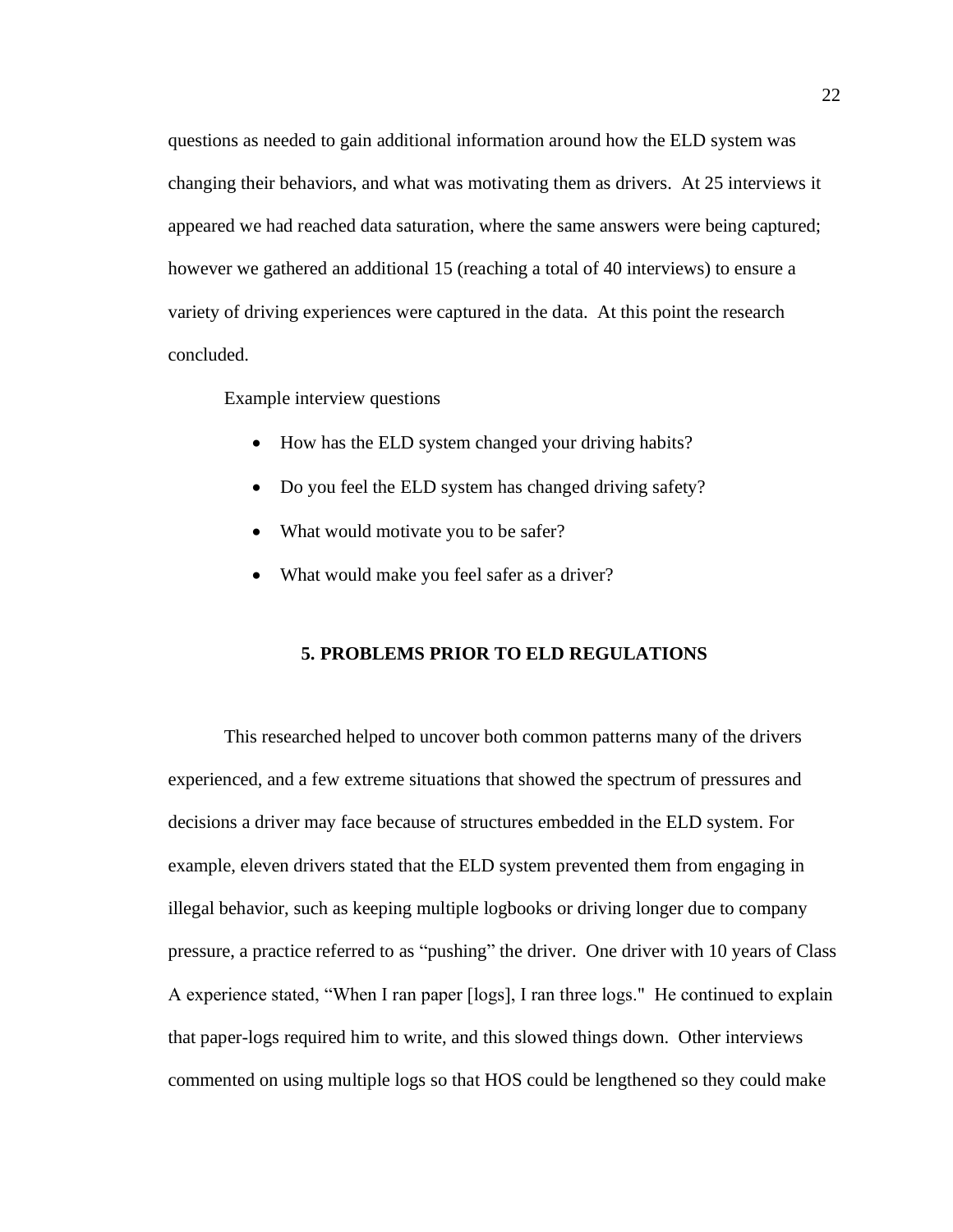more income by driving longer. A different driver with over 19 years of Class A experience made a comment that summarized many of the interviews. "Before the ELD I drove how I wanted. I could stretch an hour. The ELD helps me get more rest." Habits like the example of driving beyond the HOS laws were commented on by several drivers. One expectation of the ELD mandate was to eliminate this tendency, and the interviews supported the FMCSA expectation.

Both of these drivers' comments above also touch on another expectation of the ELD system. Rest, alertness, and fatigue all surfaced in the interviews. For example, a relatively new driver thought that the ELD system kept him safe by not allowing him to drive for more than 11 hours. Another with 15 years of experience made a similar comment, "It's stopped guys driving over hours." Yet another expanded on why, "ELD stops the dispatcher from driving you." This driver went on to explain that that dispatchers were motivated by moving product and less concerned about the distance and time it took to drive. Our research suggested that the motivation of a driver along with their relationship with their company can create a culture of bypassing regulations.

A key part of understanding how a safety system affects a driver also includes the relationship with the company they work for, in addition to the regulator rules. This is because the alignment between the driver, company, and regulations is important. If a driver faces a conflict between driving longer to make more money, and this is supported by their company who also benefits, the consequences that regulations enforce may not be sufficient to align behavior. For example, a veteran driver with over 40 years of experience made the comment, "The company wants the drivers to be alert and ready to work when they start their day. Being alert and having good depth perception makes a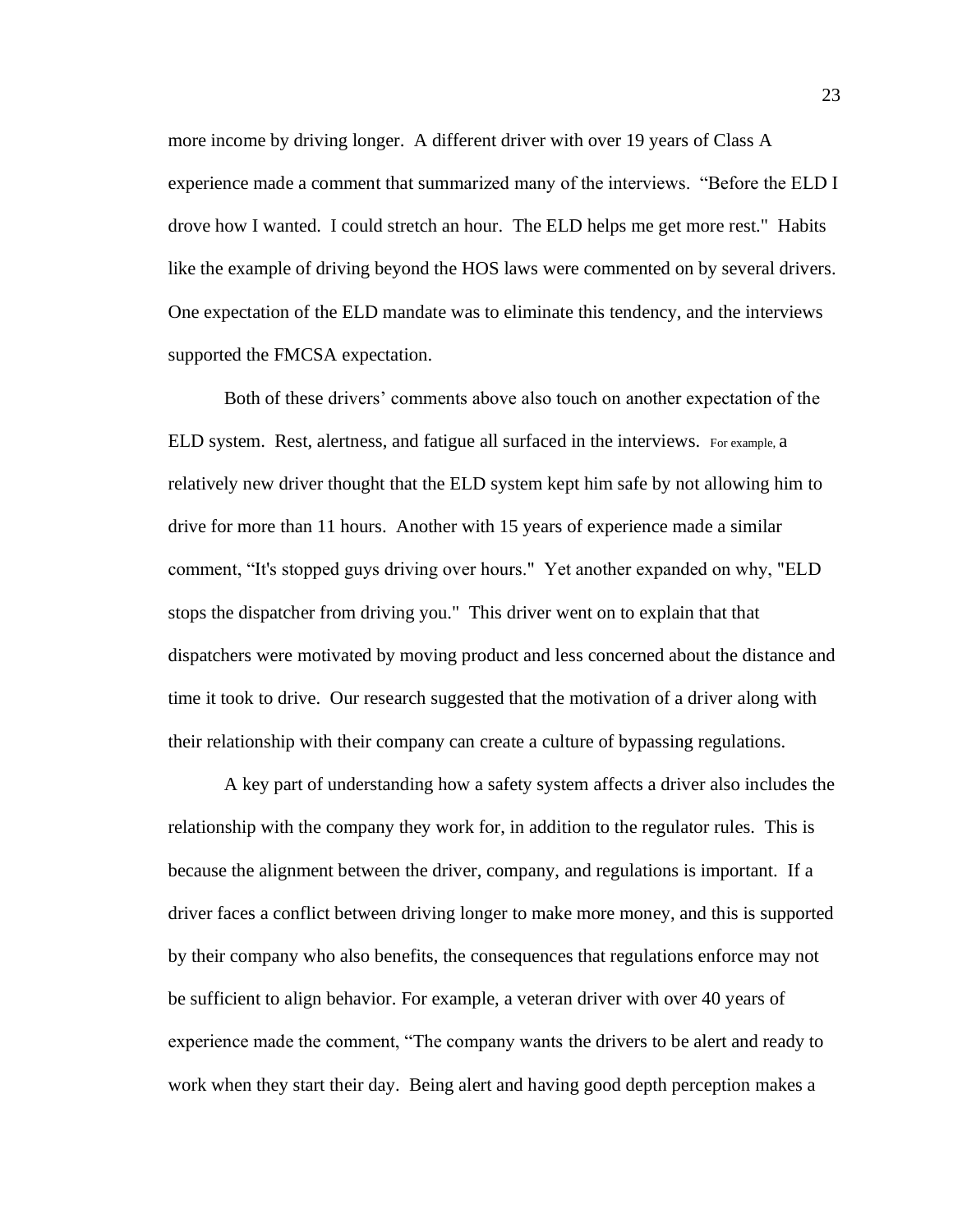good truck driver." However, this veteran driver went on to explain that before the ELD system, there was a big difference between what companies said and what was expected. When asked for an example prior to the implementation of the ELD system, he stated, "Decatur [Illinois] to LA in two days was a common expectation." A Google Maps query shows this is a 29 to 30-hour drive across 1,943 to 2,026 miles, depending on the route. He concluded by explaining that ELD and GPS technology had helped align what companies say and their expectations.

In addition to company pressures prior to ELD implementation, drivers had other motives for extending their driving hours and pushing themselves. Specifically, during the interviews, the majority of the drivers stated they were motived by money. In one extreme example a driver provided insight into how much influence this had on his driving habits. He had 15 years of driving experience and explained that if a driver could get one more load in, it could be another \$300 or \$400 in their paycheck. He stated that (prior to ELD implementation) he drove three or four days without sleep, so he could get more loads in. The caffeine pills that enabled his driving binge caused an enlarged heart and three hospital visits. These hospital visits were expensive, and they took the driver away from driving while he recovered. As a result, he lost his house due to the consequence of excessive driving. This is an extreme example and outlines how motivated drivers can be to earn extra money, especially without clear regulations in place to help discourage such behavior.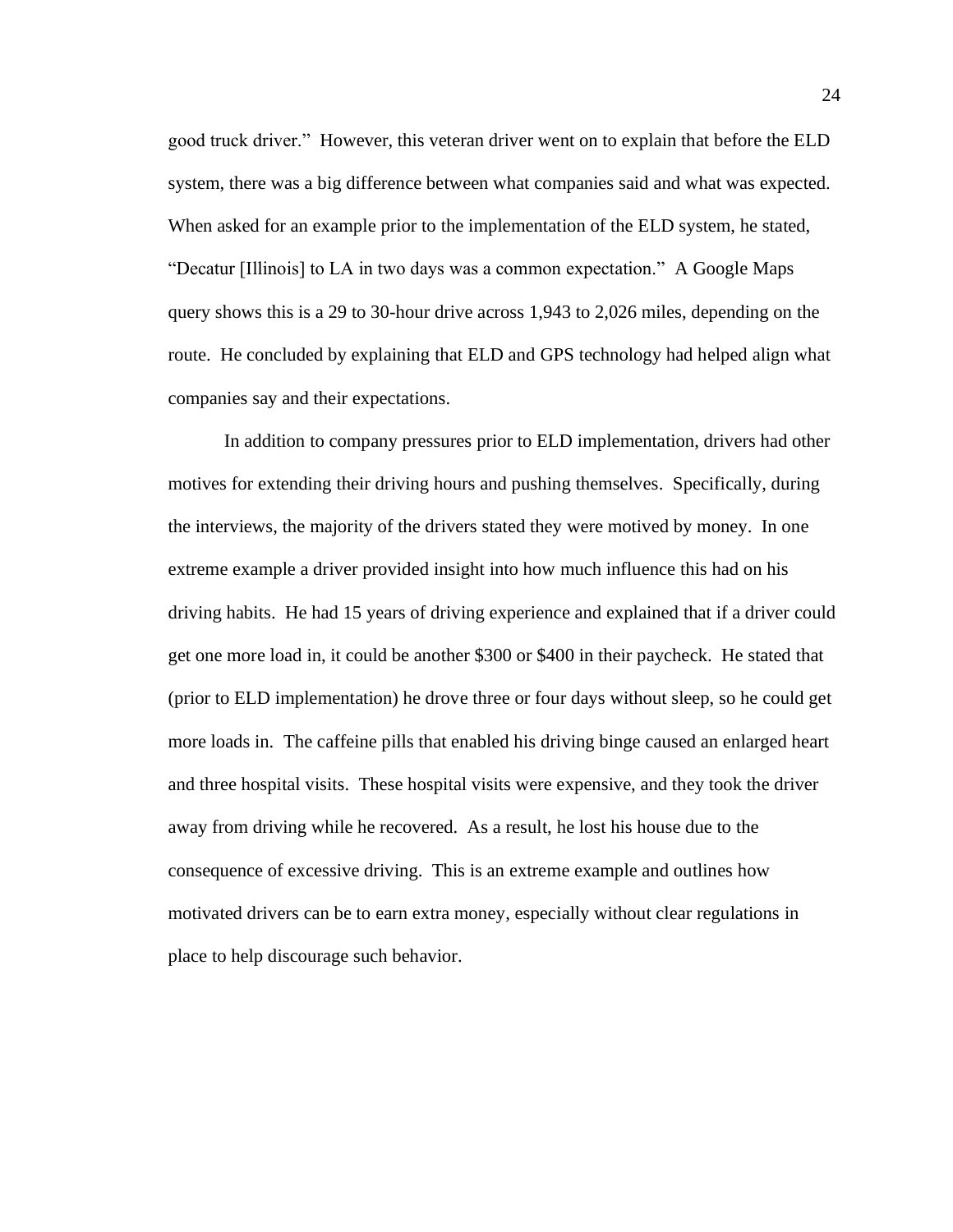#### **6. DID ELD REQUIREMENTS WORK?**

The implementation of the ELD system was intended to both improve safety on the roads and the economy of the trucking industry. Part of our research was to dig deep and get beneath generalizations, into the specifics of what was really motivating driver's behavior. Some drivers told a very different story about what happened as the ELD system phased in, not as positive as the comments referenced so far. Several drivers explained that their top speed is limited. So, to make up time lost from loading, bad weather, or other complications they would speed through construction zones and small towns. A driver with 20 years of experience and who was hauling rolls of paper summarized by saying, "The old system a driver could stop the clock and sleep when needed, and then re-start it. With the ELD a driver has to drive." Drivers from four to 30 years of experience reported that they avoided eating and resting, so they could keep up with the ELD clock. The pressure created by having a clock count down was influencing the drivers. As a result, they were driving sick, and distracted by hunger.

There were two indications on why there was this shift in behavior with the implementation of the ELD clock. The first factor was pay. With the ELD system, drivers could no longer extend their driving arbitrarily. Once they started driving their ability to earn money was controlled by a clock not them, and that time was very precious. One driver explained he was overloaded and needed to return to have some freight removed. His 14 hours had already started, and so he would need to rush to complete that day's delivery, to account for the lost time having to return part of his load. Other more seasoned drivers that drove before the ELD implementation explained their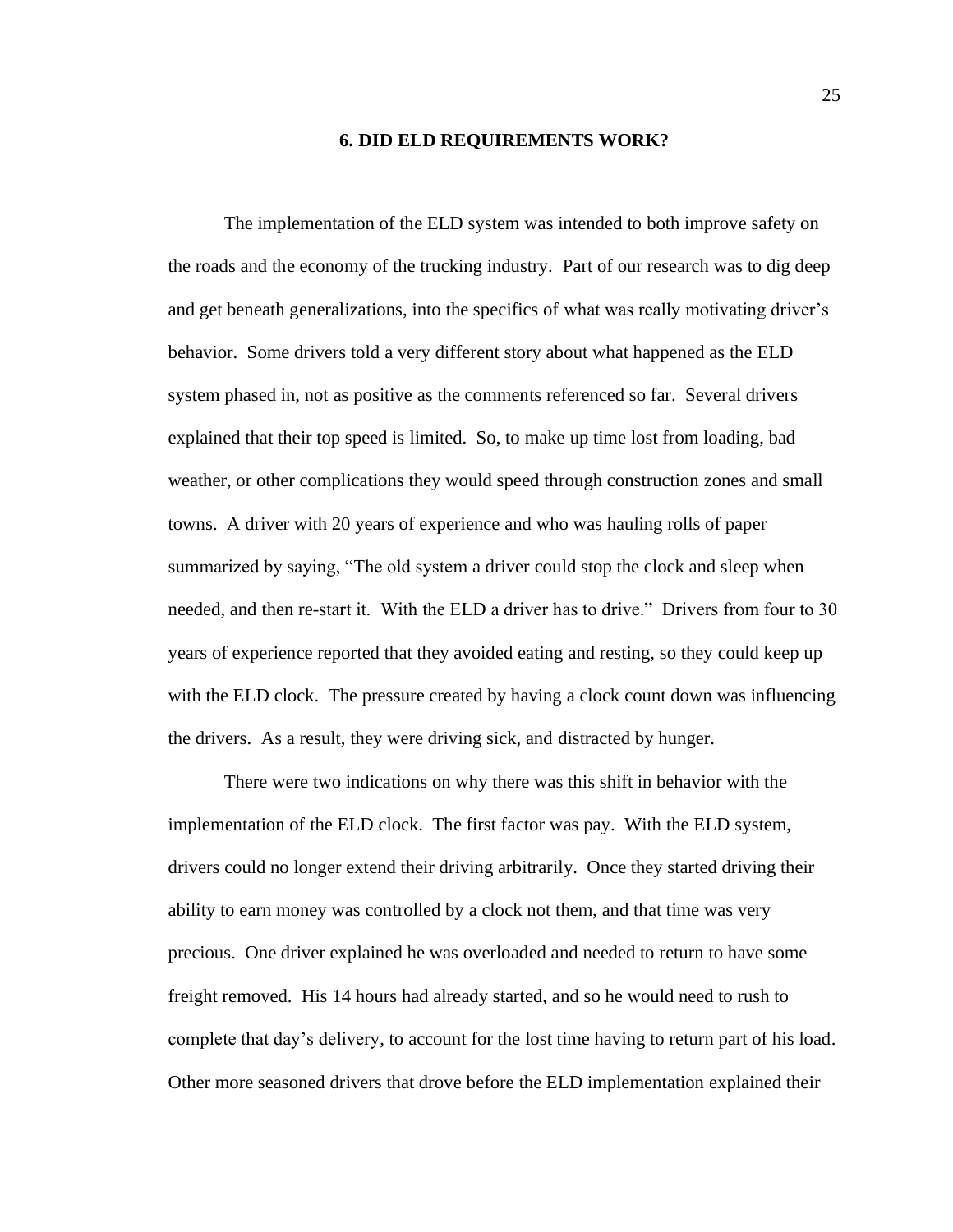income had been reduced after the ELD system, in large part because they could no longer "run outlaw", explained as keeping multiple logs.

The second indication of the behavior shift was more complex. Drivers talked about watching the ELD clock run down and feeling like they were being treated like robots. They also talked about getting stuck in weather and traffic, things that are hard to predict and plan for. As an example, a driver with 15 years of experience hauling fuel reported that he drove faster because of the ELD system, because he had to rush due to a 15-min delay due to traffic, "There is no lee-way, no flexibility." The inflexibility of the clock impacted truck drivers in other ways. Truck drivers reported having difficulty in finding open slots in truck stops or having to shut down in unsafe areas. The result was that drivers would push to keep up with the clock, which was always counting down, to compensate for future events or delays. The drivers felt they could no longer pull over or make professional judgments on the best way to address challenges.

Several drivers commented that they thought crashes had increased due to ELDs. A driver with eight years driving a Kenworth truck stated, "There were more crashes since it [ELD] went into effect." It is important to understand the observations the truck drivers were making, to see if there is a correlation between the implementation of the ELD system and chances in trucking crashes. Such correlations between qualitative and quantitative data can help to understand the relationship between changing regulations and the diverse people and driving situations that are affected by the changes.

To understand these comments, and gain insight into the relationships, we extracted data from the National Highway Traffic Safety Administration's (NHTSA) Fatality Analysis Reporting System (FARS) database to make a quantitative comparison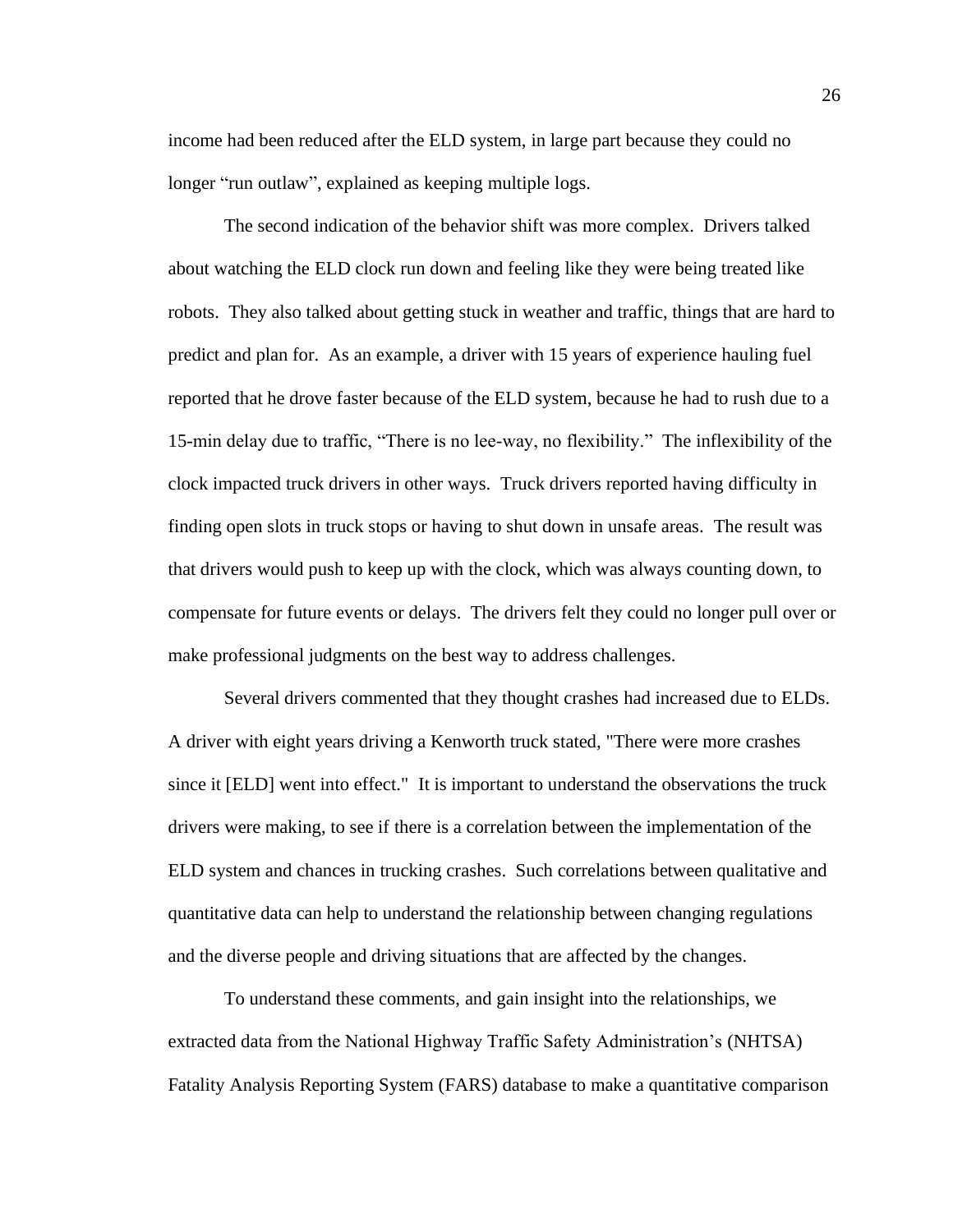with the truck drivers' observations. Three charts were prepared showing the crash rate per 100,000 large trucks, the total number of large truck crashes, and the large truck crash rate per 100 million miles traveled. Since the ELD system started to phase in in 2015, we pulled data starting with the year just before ELD phase-in (2014).

The raw number of large truck crashes in Figure 1 showed a steady increase each year. This data showed that crashes are increasing but does not account for any changes in the number of vehicles on the road, or the quantity of miles driven. It is a raw trend that needs normalization to put the trend into context, so it can be better understood.

The rate per 100K registered trucks normalizes the data to the number of trucks each year and shows an initial increase and then decrease (about two years after ELD phase-in started) in Figure 2 resulting in a curvilinear relationship. This trend is more helpful, as it accounts for the changes in registered trucks. If the number of registered trucks increase or decrease, a reorganization of the crash data is needed to understand this relationship. However, it does not consider if the truck are being driven or not, only if they are registered.

The rate per 100M miles driven shows an increase and then leveling off in Figure 3, showing an asymptotic shape. The data presented in Figure 3 normalizes the data to trucks activity on the road and is the most helpful perspective. This normalization accounts for the trucks being driven and is closely related to HOS concept introduced earlier. The trend also aligns with the observations of the truck drivers who reported an increase in crashes.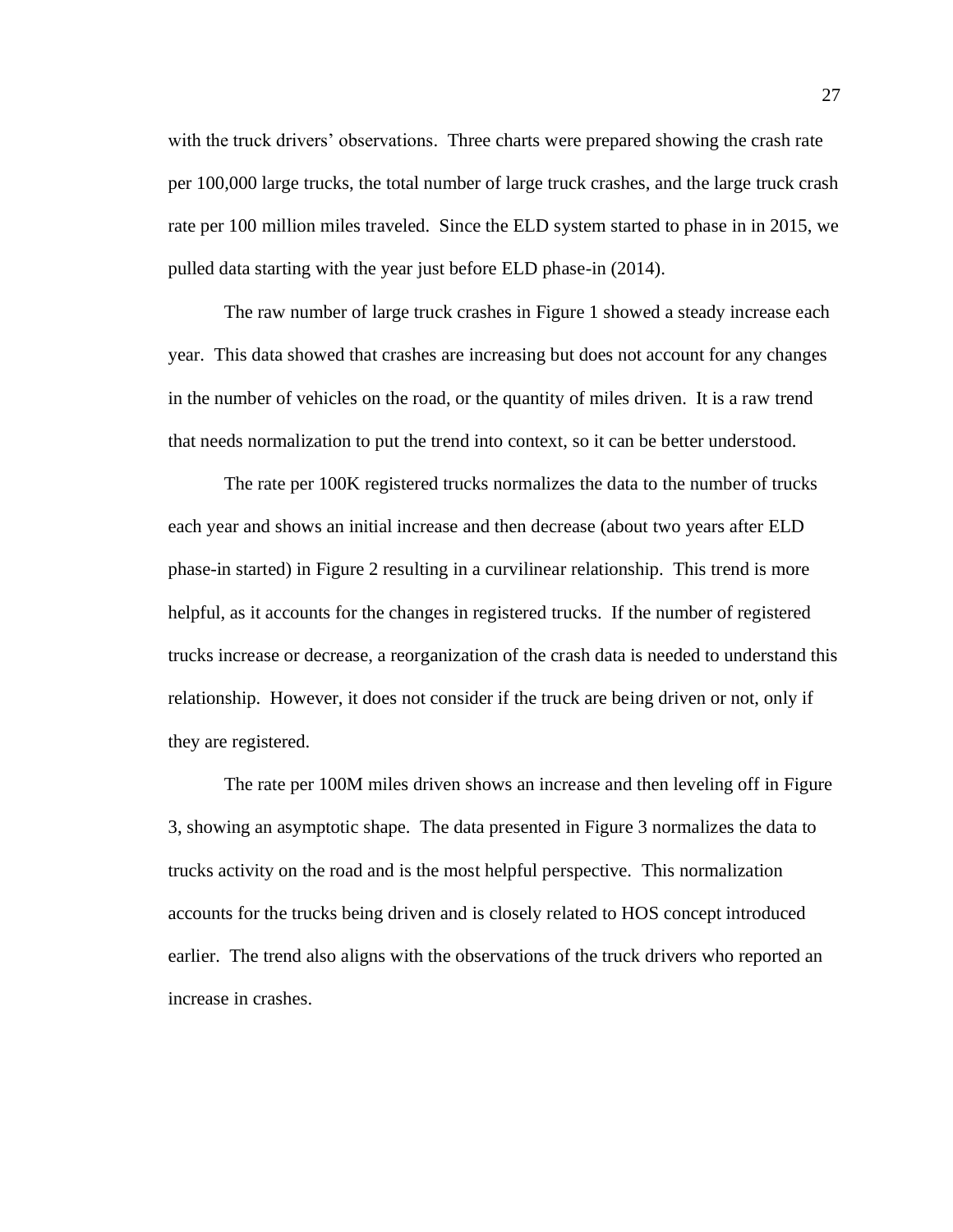

Figure 1. Total number of large truck crashes (NHTSA FARS Encyclopedia)



Figure 2. Crash rate per 100K Registered Trucks (NHTSA FARS Encyclopedia)



Figure 3. Crash rate per 100M miles driven by large trucks (NHTSA FARS Encyclopedia)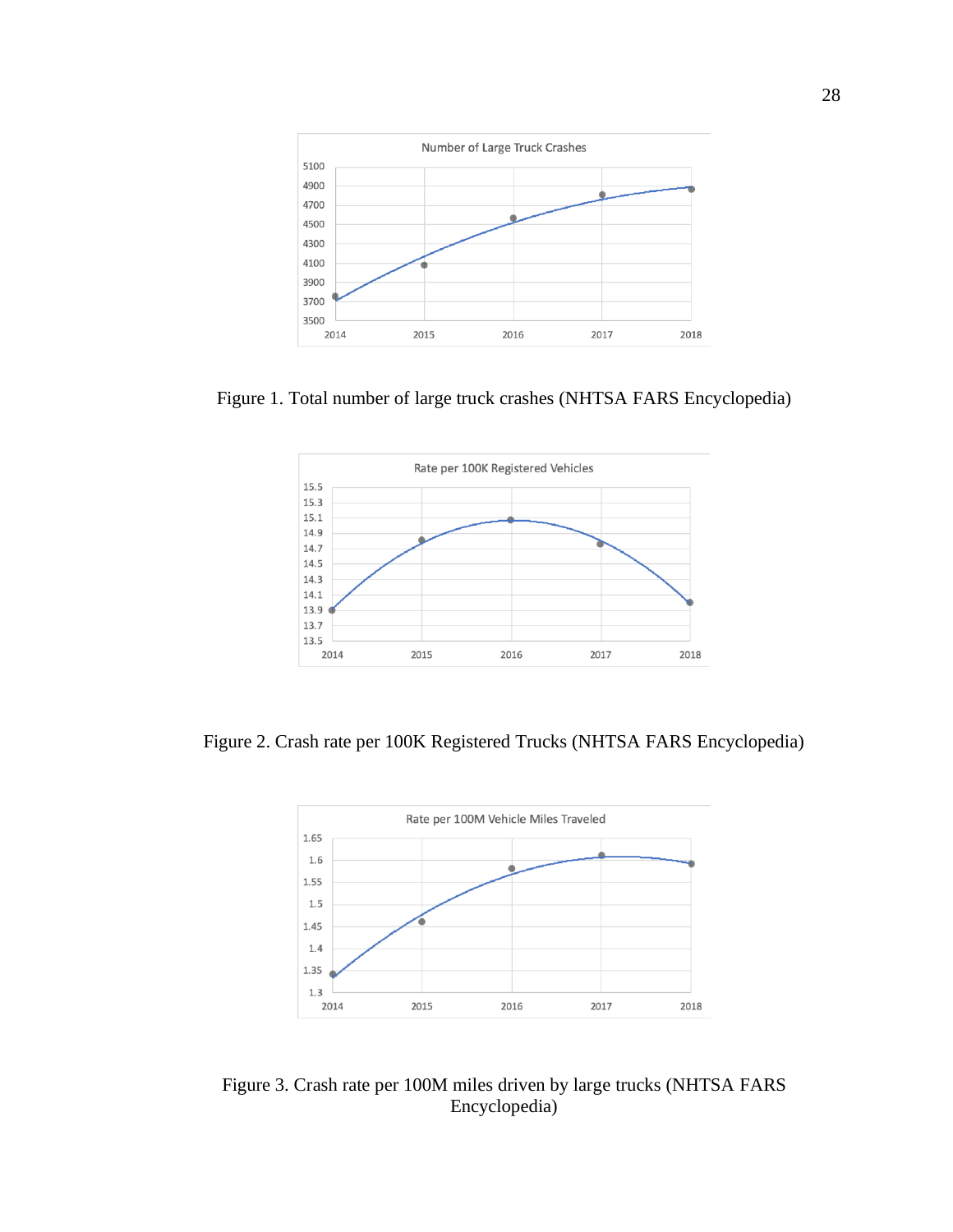## **7. CONCLUSIONS**

The ELD system brought an overdue solution to pressure being placed on drivers to alter their records and drive longer than was safe. It also eased the burden of paperwork and provides more accurate data on the trucking industry. However, the ELD system is a rigid system and this is causing drivers to report concerns. The ever present clock counting down, and knowledge that a storm or traffic jam might slow them down is causing some drivers to report they are compensating in unsafe ways. The inability to cheat the system is adding pressure to drivers to make what money they can in the time they are given. Looking beyond the comments of the drivers to crash data, crashes have increased during the beginning of the ELD implementation and appears to be leveling off. Full ELD compliance was still a year away from when the crash data were available, meaning the correlation between ELD and crashes cannot be fully understood. Though this data is early in the ELD implementation, there is an indication that a balance between rigid rules and flexibility of human judgment needs to be struck to maximize safety in the trucking industry.

### **REFERENCES**

*About ELDs Improving Safety Through Technology*. ELD. https://eld.fmcsa.dot.gov/About.

Administration, N. H. T. S. *FARS Encyclopedia*. FARS Encyclopedia: Trends - General. https://www-fars.nhtsa.dot.gov/Trends/TrendsGeneral.aspx.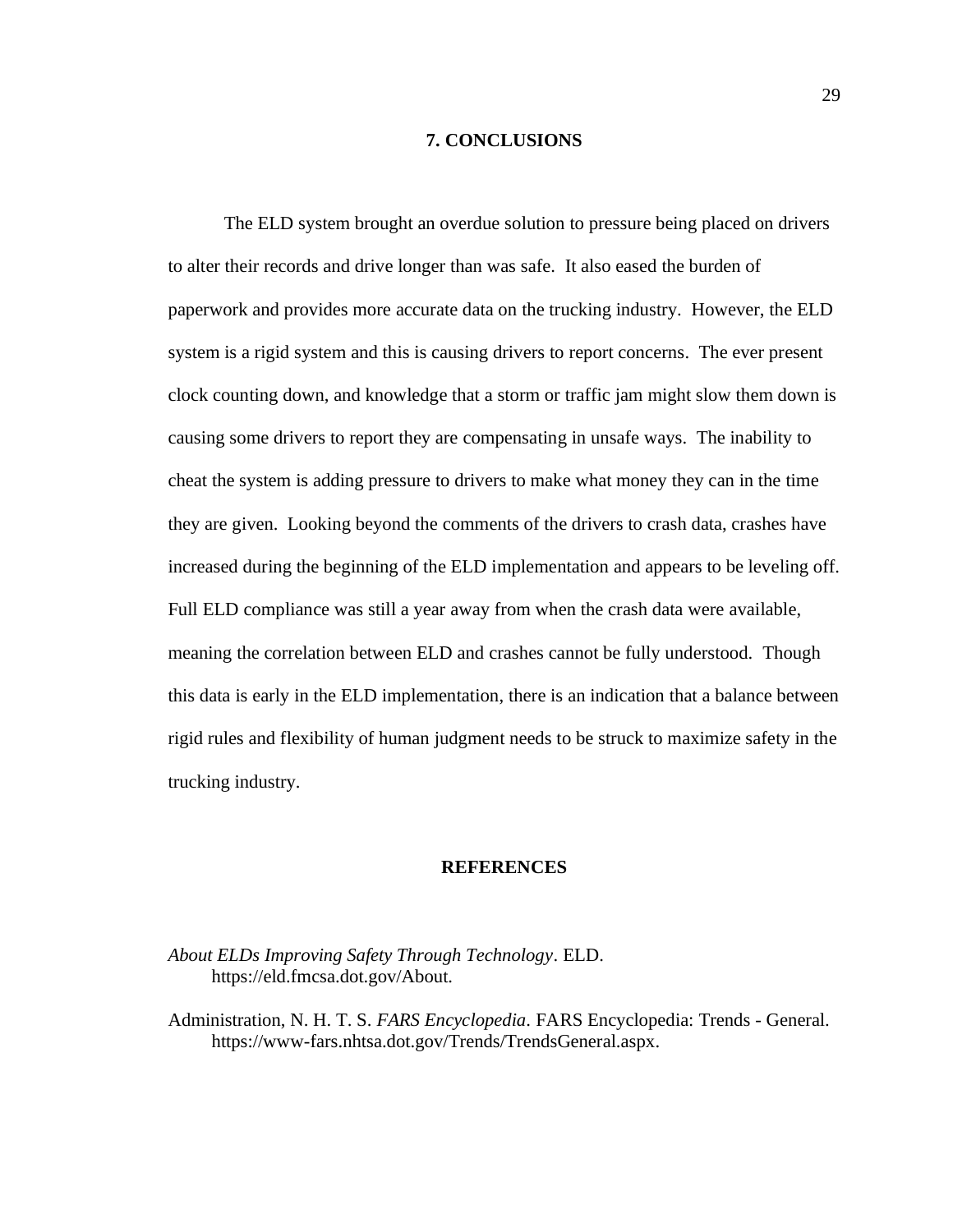- *Driver's Records of Duty (RODs) and Supporting Documentation*. A&I online Motor Carrier Analysis and Information Resources Online. https://ai.fmcsa.dot.gov/NewEntrant/MC/Content.aspx?nav=Logs.
- *ELD Fact Sheet*. FMCSA. https://www.fmcsa.dot.gov/hours-service/elds/eld-fact-sheet.
- *Electronic Logging Device (ELD) Exemptions, Waivers and Vendor Malfunction Extensions*. FMCSA. https://www.fmcsa.dot.gov/hours-service/elds/electroniclogging-device-eld-exemptions-and-waivers.
- Federal Register. (2008, November 19). *Federal Register Vol. 73, No.224*. https://www.govinfo.gov/content/pkg/FR-2008-11-19/pdf/FR-2008-11-19.pdf
- Federal Register. (2014, May 12). *Federal Register Vol. 79, No.91*. https://www.govinfo.gov/content/pkg/FR-2014-05-12/pdf/2014-10813.pdf
- Federal Register. (2015, December 16). *Federal Register Vol. 80, No.241*. https://www.govinfo.gov/content/pkg/FR-2015-12-16/pdf/FR-2015-12-16.pdf
- *Hours of Service History and Overview*. https://www.fmcsa.dot.gov/advisorycommittees/mcsac/hours-service-history-and-overview.
- Murray, S., & Thimgan, M. (2016). *Human fatigue risk management - improving safety in the chemical processing*. Elsevier Science Publishing.
- *Summary of Hours of Service Regulations*. FMCSA. https://www.fmcsa.dot.gov/regulations/hours-service/summary-hours-serviceregulations.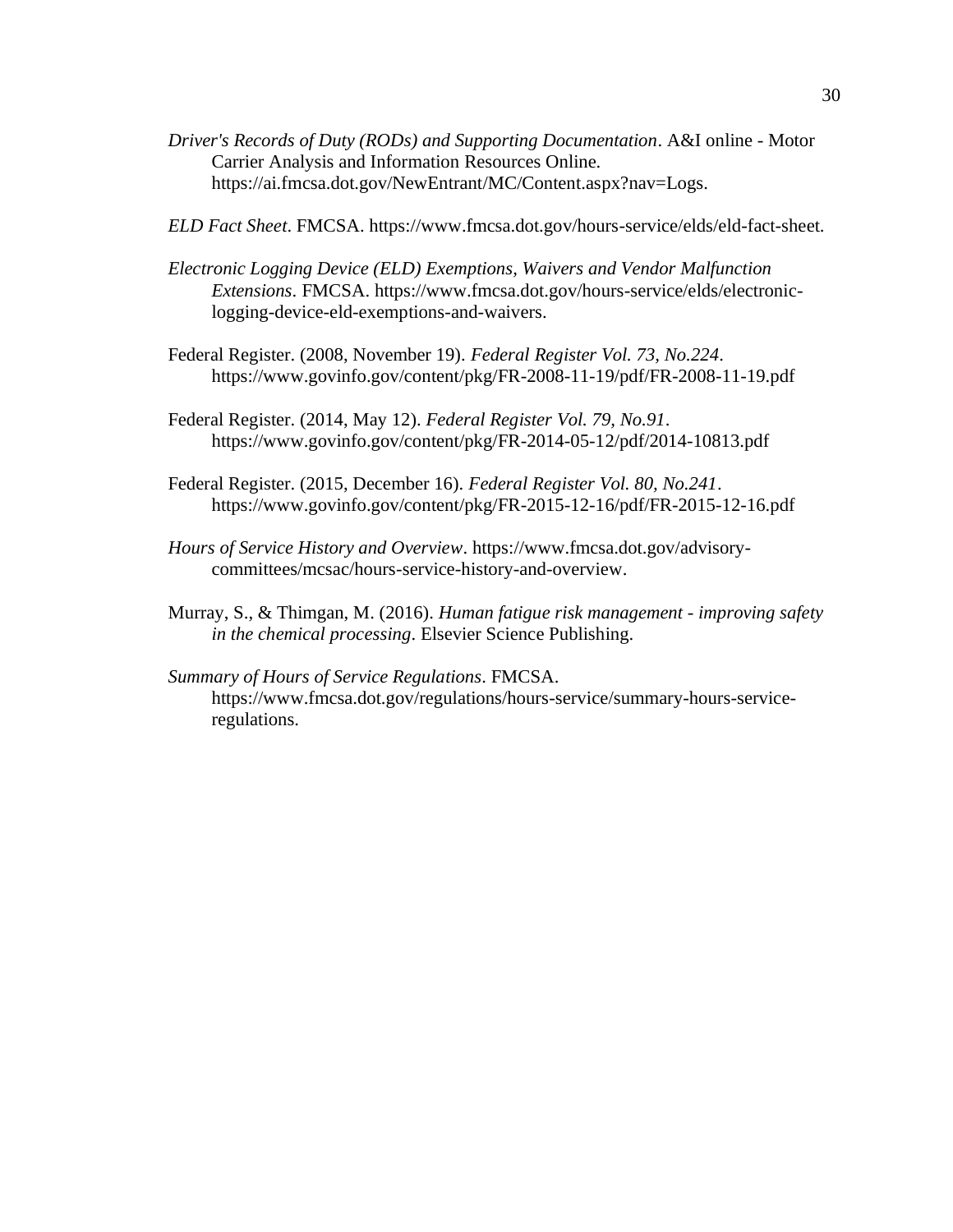# **II. ESTABLISHING LINKS BETWEEN SAFETY CULTURE, CLIMATE, BEHAVIORS, AND OUTCOMES OF LONG-HAUL TRUCK DRIVERS**

Carlton Washburn, Clair Kueny, Ph.D., and Susan Murray, Ph.D.

Missouri University of Science and Technology 1870 Miner Circle., Rolla, MO USA 65409

# **ABSTRACT**

This paper examines the safety relationships between safety culture, safety influences, safety climate, and safety outcomes for long-haul truck drivers. The relationships focus on the intersection of the electronic logging device (ELD) technology, regulations, and truck drivers that fall into the lone-worker category. Through research questions links between safety culture and safety climate were established with links between the layers. The implementation of the ELD system was associated with safety outcomes.

Keywords: Safety, Culture, Climate, Lone-Workers, Truck Drivers, Trucking

### **1. INTRODUCTION**

This paper is part of research to understand the connection between safety culture, safety climate, and safety behaviors. This study examines the factors of positive and negative influence, and the effect on safety behaviors in lone-workers, specifically longhaul drivers in the truck driving industry. Specifically, we focus on the effects of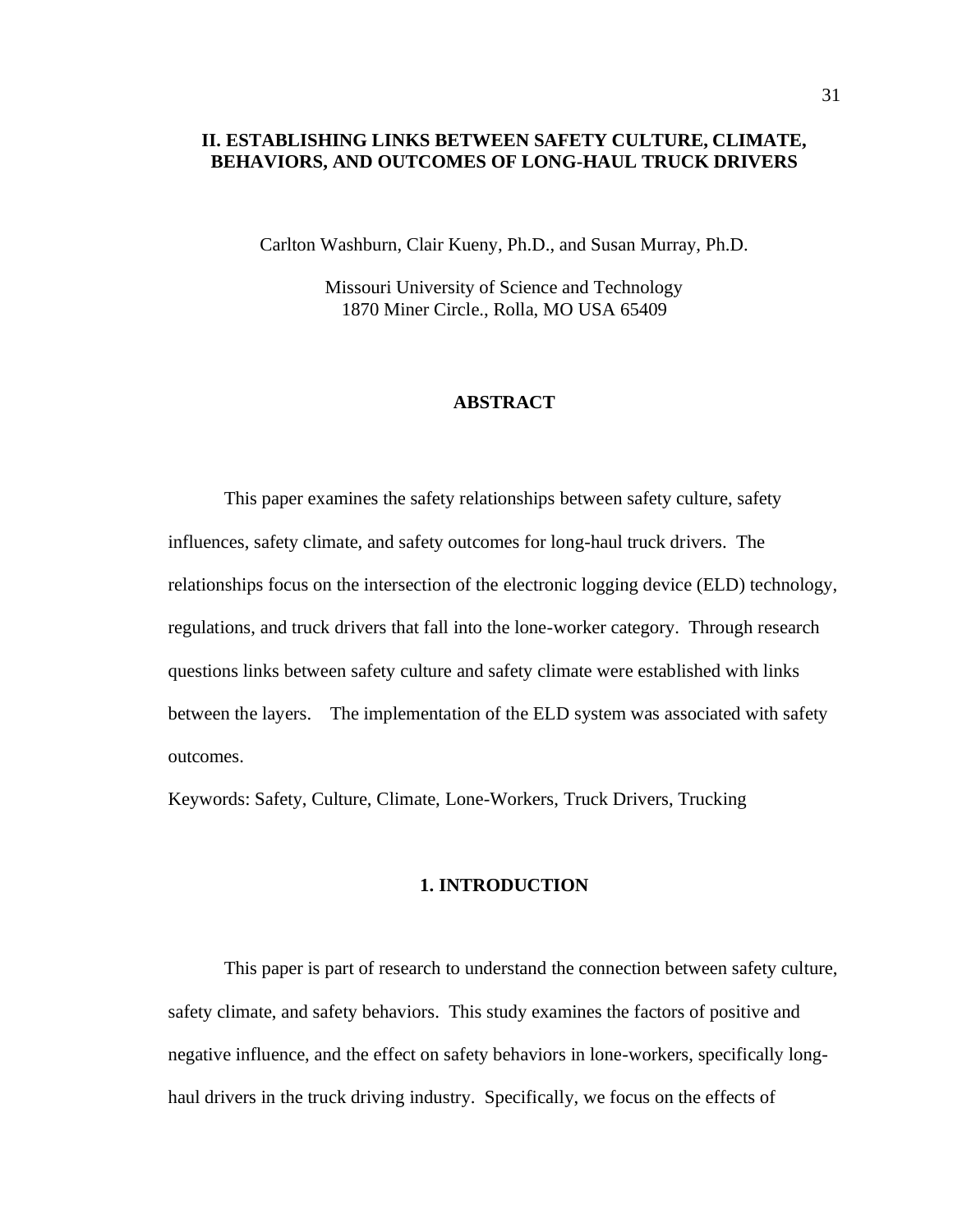implementing electronic logging devices (ELDs) on truck driving safety behaviors that were phased in starting in 2015 [1]. ELDs replaced hand-written logbooks of driving metrics with a computerized system. This paper explores the intersection of the ELD technology, regulations, and truck drivers.

While efforts to improve safety in industrial settings have improved the working environment both reducing hazards and improving quality of life; accidents, injuries, and loss of life still occur. These deaths and injuries are not evenly distributed, rather the majority as reported by the Bureau of Labor Statistics continue to be transportation incidents. In 2019 there were 2,122 fatalities due to transportation incidents [2]. There are many reasons for transportation to top the major categories list compared to other workplace sectors. One reason is that transportation workers are removed from many of the engineering controls and safety systems common in the workplace. For example, they are alone without direct supervision, there are no structured checklists or signoffs, they do not use workstations designed to relieve stress, and they lack processes such as lockout-tagout. There is a level of autonomy workers have when driving, and increased opportunities to make their own decisions. Autonomy of drivers increase when they are independent and away from supervision shifting them to lone-workers. Lone-workers will be defined in more detail in the background section of this paper, in general they are workers that perform their work away from others and without supervision. Another reason transportation incidents are the highest cause of fatal injuries is that there are many more variables in play outside the four-walls of an office or factory; the open road is both an uncontrolled environment and a constantly changing environment.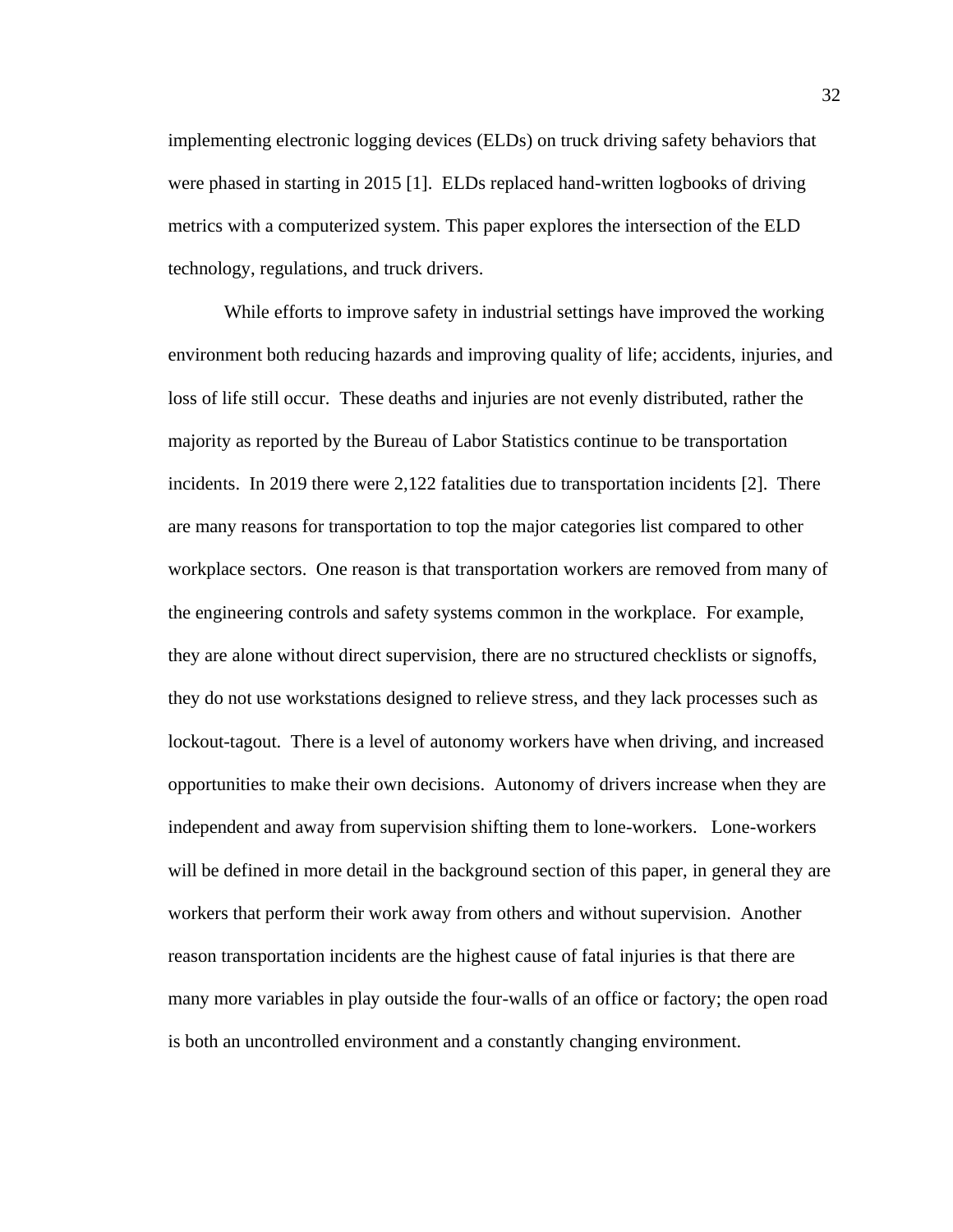Studying such uncontrolled environments is difficult. Some variables that affect truck drivers can be measured directly such as time driving, speed, and location. Other variables are harder to capture such as how decisions are made by drivers, driver influences, and behaviors are impacted by positive and negative reinforcements. As difficult as these variables are to capture, they are important and interesting. For example, how does the safety outcome change if we adjust reinforcement mechanisms linked to drivers' safety influences? To understand this question, it is first necessary to understand potential links between influence, safety climate, and safety outcomes. For lone-workers like truck drivers, these links might be different or may not exist at all due to the workers seeming independence from their organization. For this paper, interviews were conducted and resulting data were analyzed and compared to trucking crashes as measured by National Highway Traffic Safety Administration's (NHTSA) Fatality Analysis Reporting System (FARS) with the goal of identifying trends in perceptions of organizational safety culture and possible connections to lone-worker safety behaviors.

#### **2. BACKGROUND OF SAFETY CLIMATE AND CULTURE**

 Both safety climate and culture have been used in research for years. Safety climate research has existed for decades, and many point to Zohar's work in the early 1980s as the beginning of a new chapter in our knowledge, as his research proposed that there was a measurable connection between climate and organizational patterns in an organization [3]. This connection meant that researchers could study and develop models of how climate and behavior were connected. A few years later the concept of a safety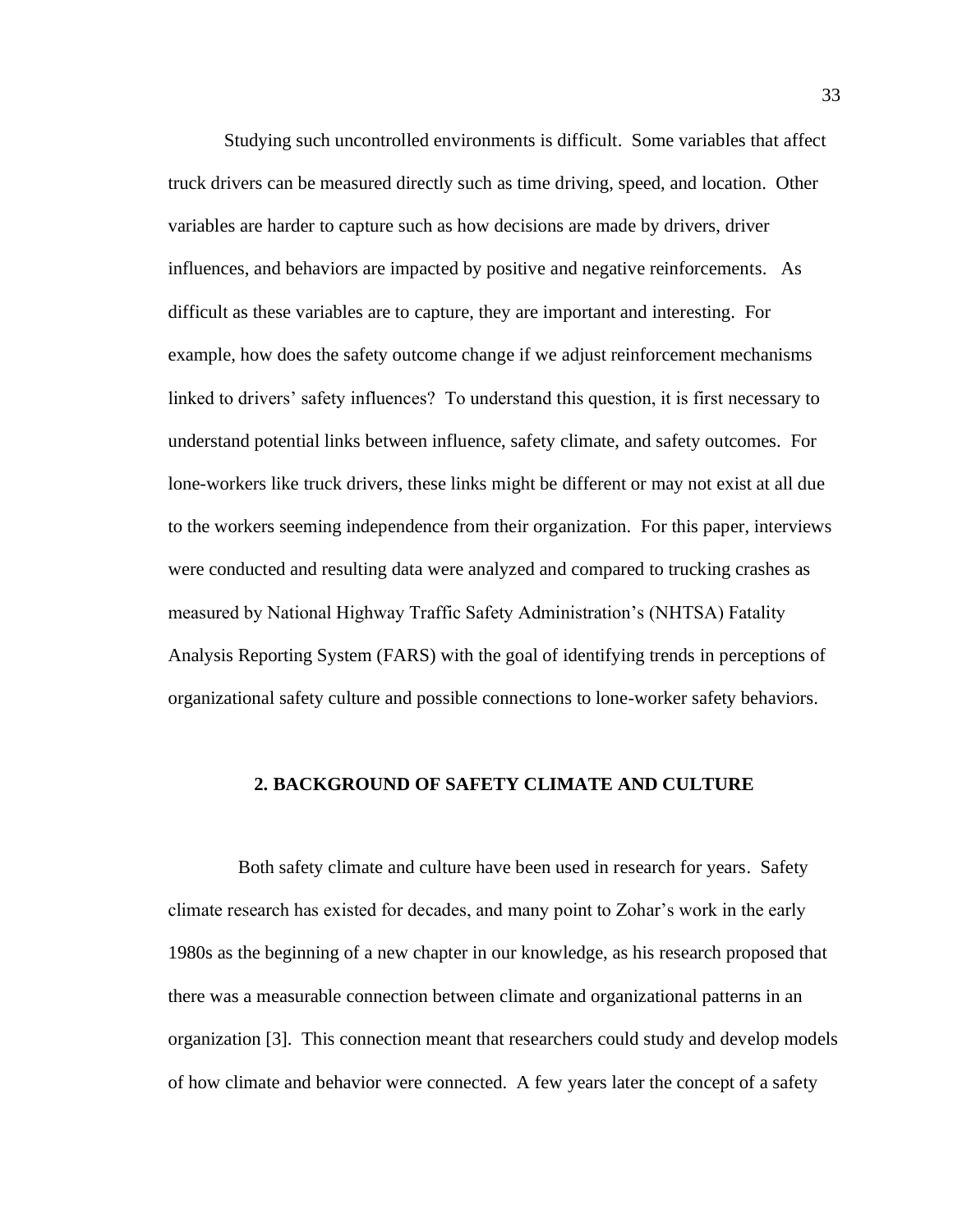culture started to become common after the report on the Chernobyl Reactor Incident by the International Atomic Energy Agency was released [4].

Over the next two decades the research community delved into the relationships between climate, culture, and safety. As research progressed, confusion mounted. Researchers used the phrase "safety culture" to cover a broad mix of human factors, psychology, and safety engineering research. The concept of safety culture became very broad, to the point of ineffectiveness [5]. Safety culture and safety climate were often substituted for each other, muddling research outcomes. To reduce confusion, research efforts shifted focus to defining these safety concepts [6,7,8,9].

By the late 1990s a separation of safety climate and safety culture started to emerge. This came in part from how research was performed. The main tool for many researchers was survey instruments, and it was determined that surveys can only reach the surface of participant's perceptions and attitudes [10]. This realization helped to bring separation between safety climate and safety culture. Climate can be considered directly observable by the outside world, and it has generally been accepted as shared perceptions of an organization's policies, procedures, and practices [3,11,12]. Climate was further defined by its dimensions. Zohar's 1980 work on safety climate defined eight dimensions that include management's commitment, open and frequent communication between workers and supervisors, and both controls and good housekeeping in plants. Safety climate dimensions were reduced to three in subsequent work and focused on management concern, management action, and physical risks [13]. Later work further reduced safety climate dimensions to two, management's commitment to safety and worker's involvement in safety activities [14]. Though the specific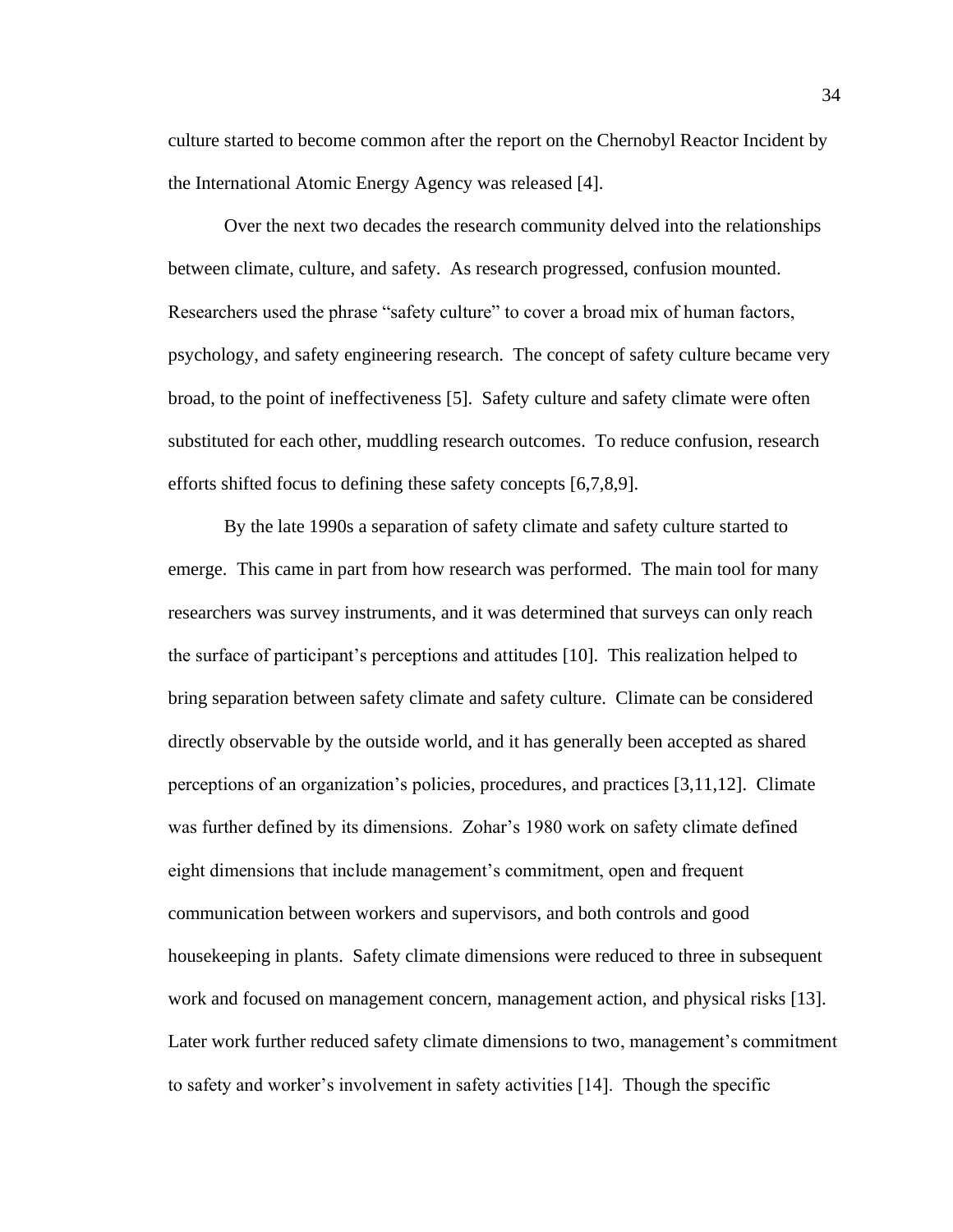dimensions of a safety climate vary in both their definition and how broad they are, a common theme was the value that management placed on safety in the workplace. For lone-workers who lack regular access to management, the question remained if there was a link between supervisors and work safety or if something else influenced their safety behaviors?

With the definition of safety climate coming into focus, a safety culture still needed to be defined. In contrast to climate, culture was defined as not quickly interpreted by outsiders and as a set of common beliefs, attitudes, practices, values, and behavior patterns among a group of people [15,16,17,18]. Part of this separation included that climate is what happens, whereas culture is why it happens. Though safety culture definition lacks the depth of research that safety climate has received, it's generally accepted that safety culture is the influencing mechanism for safety climates and ultimately safety behavior [19,20].

Surveys continued to be the mechanism for safety climate and culture research. Many safety researchers build on Zohar's work surveying over 400 employees across twenty industrial organizations in Israel [3]. The pattern of using surveys to capture safety climate and/or culture continued [21,22,23,24,25,26]. Including research into the safety of truck drivers [27,28]. However, surveys as a tool have a limited capability to reach into safety climate, let alone culture [29]. If research is to move beyond climate and into culture, additional tools are needed, particularly with respect to understanding safety culture influence among lone-workers.

Notably, recent work has started to look at lone-workers, following a trend of becoming more specific in the types of workers safety research has focused on. There is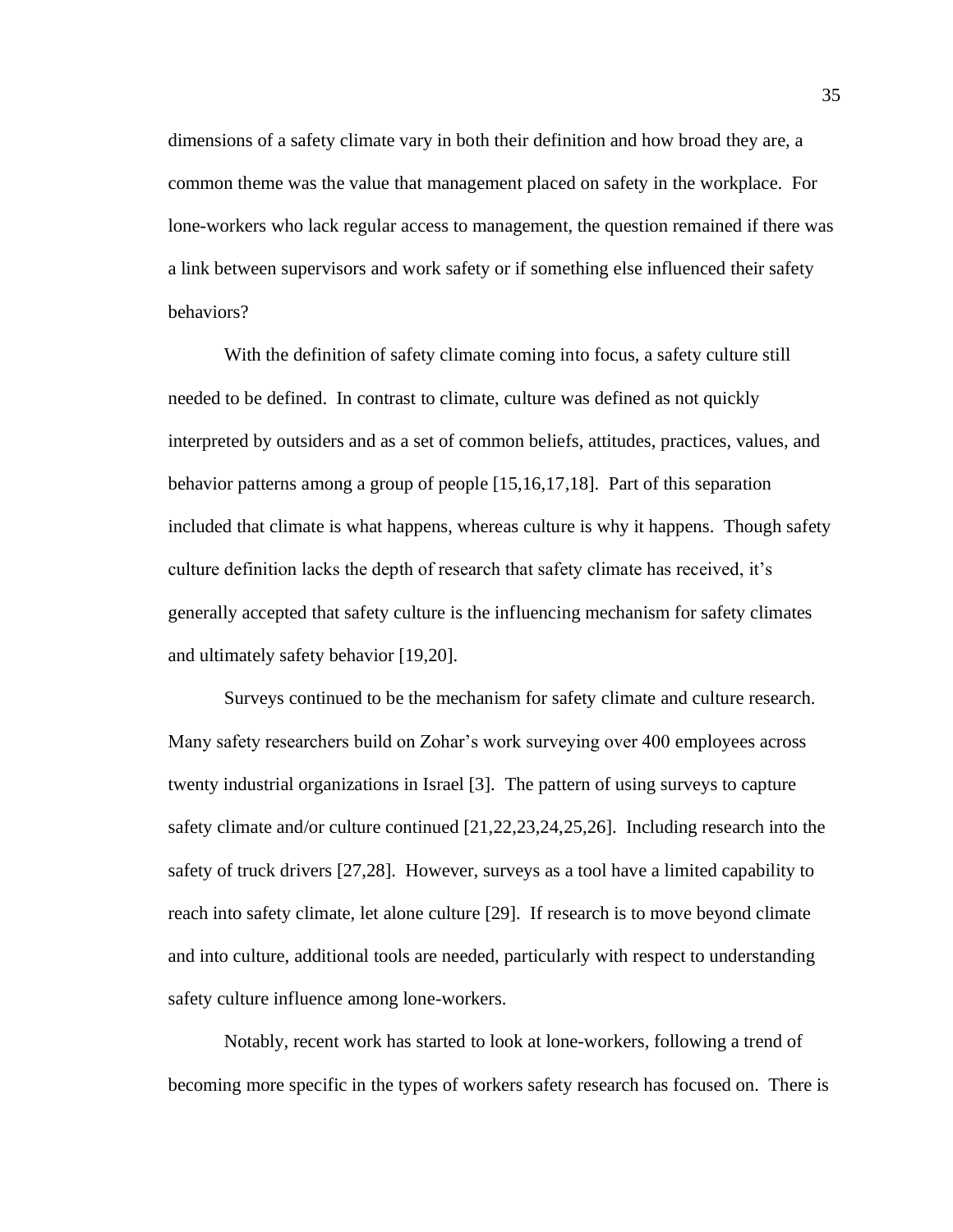not a specific definition that covers all lone-workers, rather a loose understanding that lone-workers perform their jobs away from others in their industry, often in isolation, and often without access to supervision [30,31,32,33]. Workers that are commonly grouped as lone-workers include traveling nurses, airline workers, telecommuters, and truck drivers. Lone-workers such as truck drivers can be difficult to research due to access. This means research needs to go outside the organization of the trucking companies and to the drivers while they are working. This is important because people are the center of the research, they are the laboratory [34].

To understand the connection between safety culture and safety behaviors among lone-worker truck drivers, research needed to dig deeper. For example, the early 2000s marked a transition to safety climate research into truck drivers. Early work tried to create a link between safety climate and management by analyzing accidents [35]. The assumption was that a stronger safety climate would reduce accidents. However, there was no evidence of this relationship, and the authors pointed out that people are reluctant to acknowledge their responsibility in an accident which may have biased their survey results [35,36]. However, considering how many truck drivers are in fact lone-workers and lack many of the features common to a safety climate, like management involvement [14], this may explain why past research was unable to find a clear relationship between safety climate and safety behaviors.

Further research looked specifically at links between safety climate and driving behaviors for short-haul drivers. The first used a climate scale with six safety dimensions and four aspects of self-reported driving outcomes [37]. The research showed that their safety climate scale predicted behaviors including driver error, traffic violations, and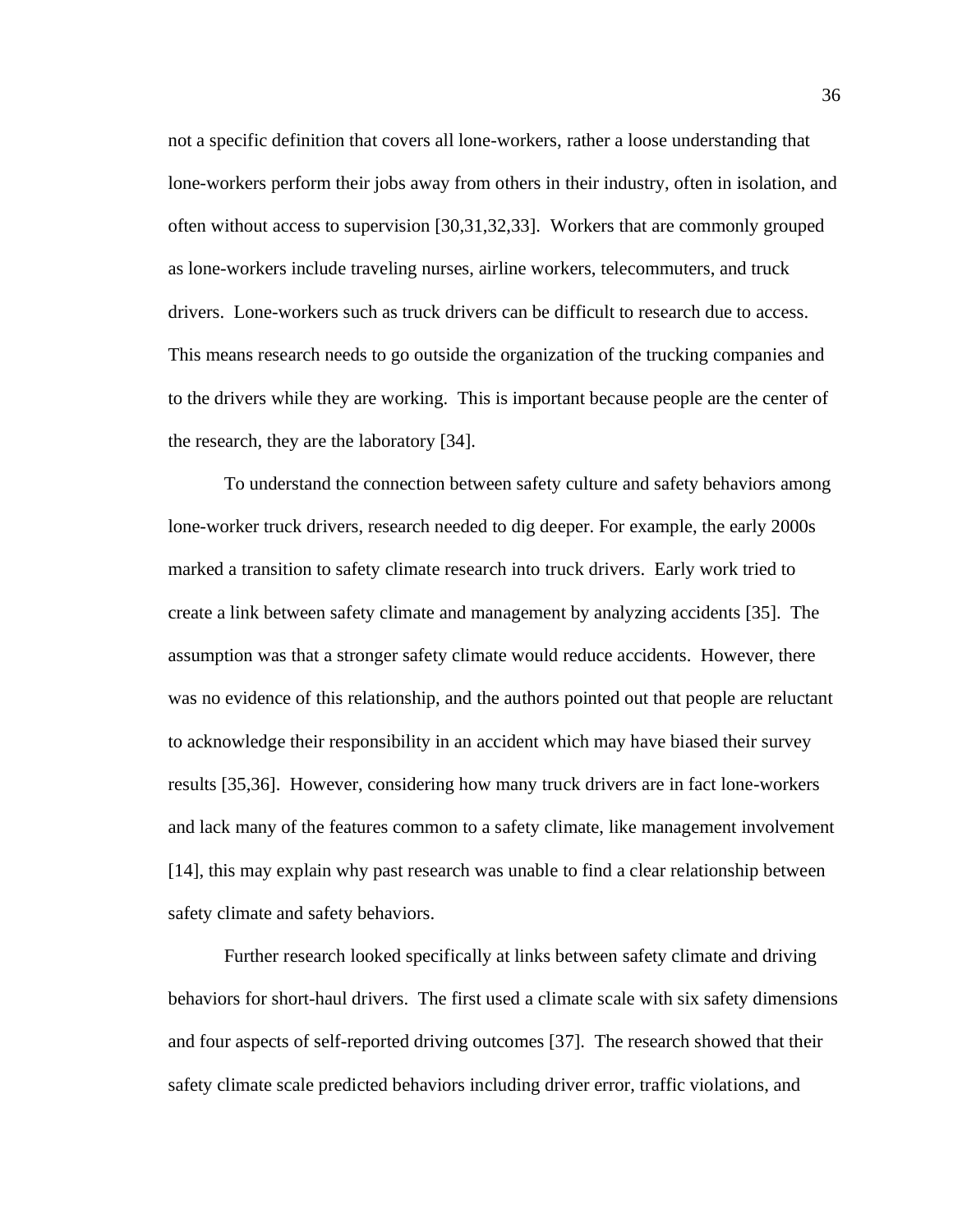driver distractions [37]. The second study tried to establish a link between drivers and management [38]. The work showed strong evidence that the higher the perceptions management, the higher the safety climate would be, and accidents would be reduced [38]. In this study the drivers and management had daily interactions. As the decade progressed safety climate for drivers was combined with fatigue, occupational stress, and near misses [39]. Similar to Wills et. al. (2006), a relationship between safety climate and occupational stress was established with fatigue-related crashes by Strahan et.al. (2008). However, as noted, all three studies looked at short-haul drivers who had daily contact with their colleagues and supervisors. Thus, arguably, these short-haul drivers are not necessarily lone-workers as they have frequent access to supervision. Supervisors can reinforce company safety systems and provide regular access to safety mechanisms strategies like checklists, signoffs, etc. However, even though this research did not explore long-haul drivers that would be grouped with lone-workers, this work was encouraging, as links were at least established between safety climate features and safety behaviors among truck drivers.

The next phase of studies delved into long-haul trucking. Researchers first tested a climate scale developed specifically for trucking companies [18]. The results found the scale valid and suggested that safety climate served as a normative behavior frame of reference for long-haul truck drivers. Thus, the findings suggested that the work environment was material to understanding the safety climate of lone-workers. However, Huang, et. al. (2013) completed their research prior to ELD implementation and the scale included aspects that have become obsolete. ELDs replaced hand-written logbooks of driving time and other metrics with a computerized system that started phasing in during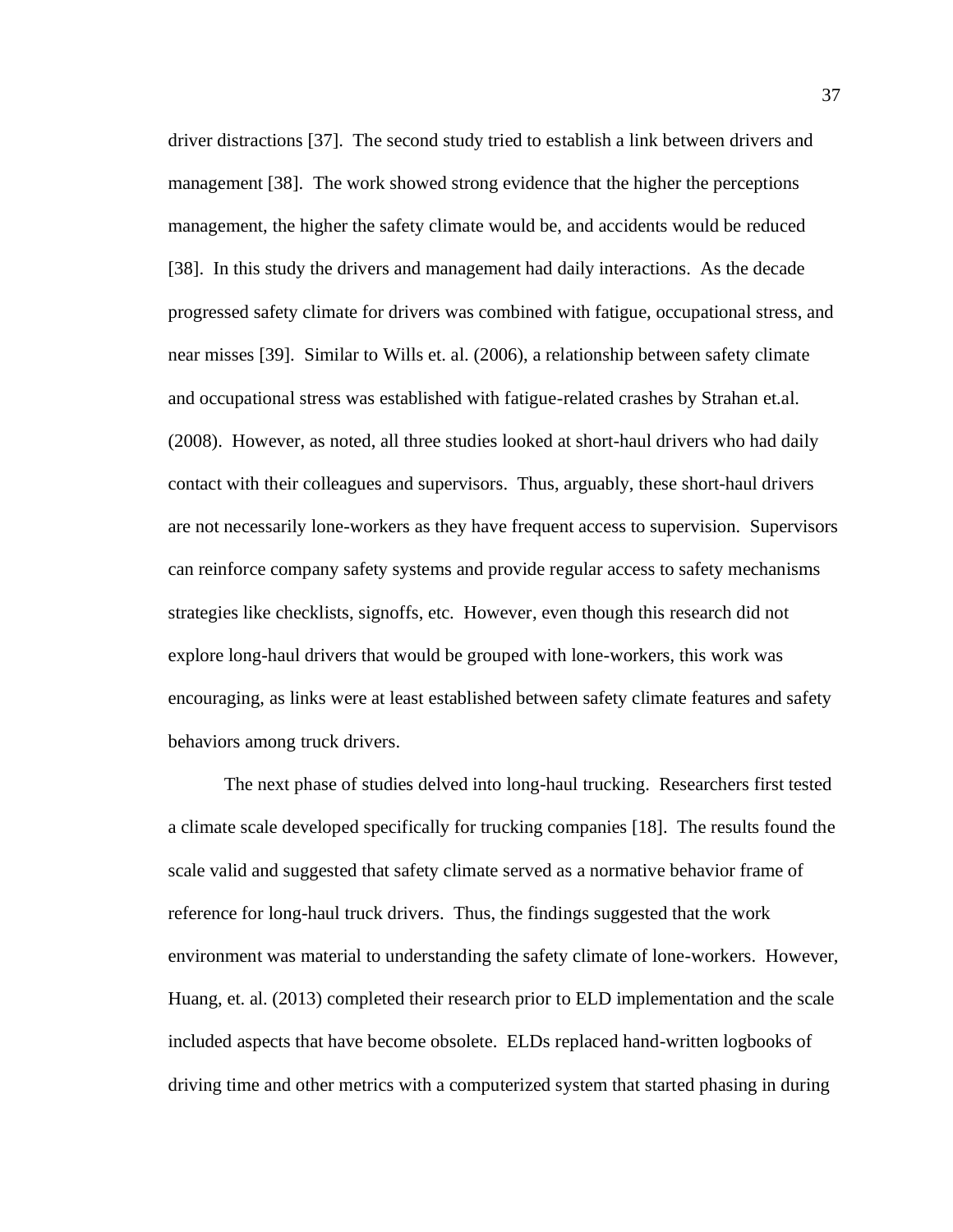2015. For example, the survey question, "Will overlook log discrepancies if I deliver on time," does not align with an ELD system that automatically logs information. Next, Huang and the team turned their attention from testing a climate scale to testing the relationship between supervisor's and driver's understanding of safety climate [28]. They gained insights into how the supervisor's views of safety climate influenced driver's safety behavior. Huang et. al.'s analysis indicated that the drivers' perceptions of safety climate predicted their safety behavior, while supervisors' perceptions of safety climate had no influence on drivers' safety behavior [28]. This finding was critical because it indicated that supervisors were not influencing safety behavior. This was novel research compared to previous studies that connected management as a key dimension in safety climate [3,13,14,38]. Huang et. al.'s results broke the link of previously established dimensions of a safety climate, finding that the supervisors' perceptions of safety climate had no link to drivers' safety behavior. This also suggested that future research needs to focus on the drivers.

The previous climate scale established by Huang et. al. 2013 was used again and GPS data on deceleration (hard-braking) was also collected to study driving safety and hard-braking events [40]. This work examined the role of dispatchers in predicating drivers' safety climate perceptions and hard-braking events. A more interesting outcome was that instead of increasing formalization to compensate for diminished control of supervisors, the data suggested that increasing driver's autonomy, task meaning, and knowledge led to increased driver ownership of their own safety behaviors. Though only focused on survey results and six months of hard-braking data prior to ELD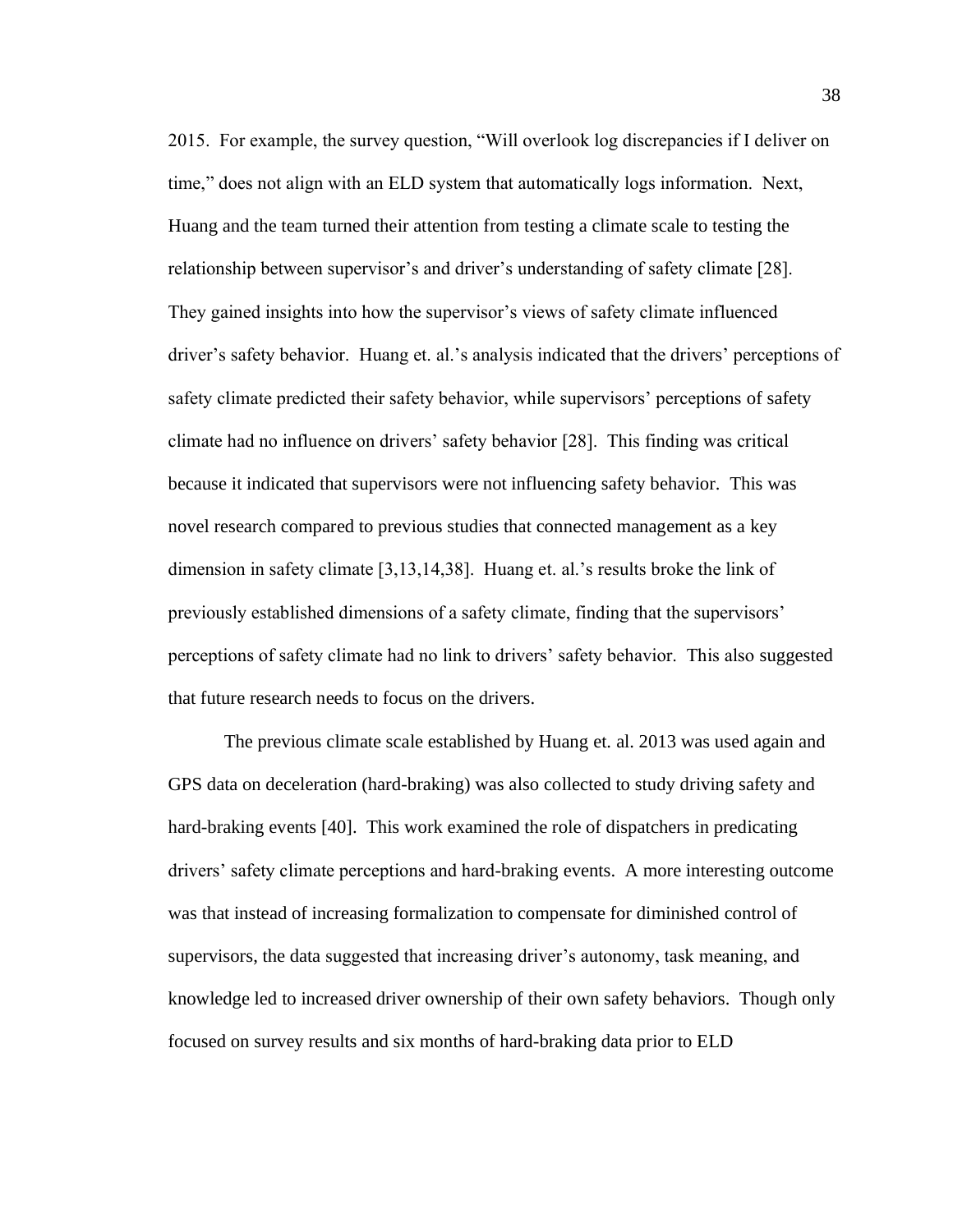implementation, it implies increased controls on drivers may result in less ownership and may result in unpredictable safety behavior.

Notably, though, as the aforementioned research was published, the trucking industry started to go through a radical change. From 2015 to 2019 a new system was phased in [1]. Traditionally long-haul trucks are tracked by driving logs written by the driver. This allows drivers, companies, and regulators to track the distance and hours of a truck driver. These logs are formally called records of duty status (RODS) by the Federal Motor Carrier Safety Administration (FMCSA) [41]. As technology advanced, regulations adapted and shifted to a digital records system. This system was called the electronic logging device (ELD). It started to phase in in 2015, and by 2019 was the federally mandated system for truck drivers.

An ELD is a digital system to track truck driving metrics. Specifically, it "Synchronizes with a vehicle's engine to automatically record a driver's off-duty and onduty time and securely transfer HOS data to a safety official" [42]. The ELD connects to the engine control module in the truck and tracks metrics which together comprise RODS. The expectation of the ELD system was to improve both driving economy and driving safety. By using a digital system, the expectation was data logging would become more accurate and easier on drivers by removing a paperwork burden. It would also provide trucking companies and regulators with precise data that was easy to read and remove both accidental and deliberate errors. The last expectation was that the system would force compliance with driving time rules, and insure a driver has regular opportunities to rest. The regulations cover a 14-hour, 11-hour, 30-min break, and 60/70 hour rules that the ELD system monitors [43]. Once a driver starts their day, a clock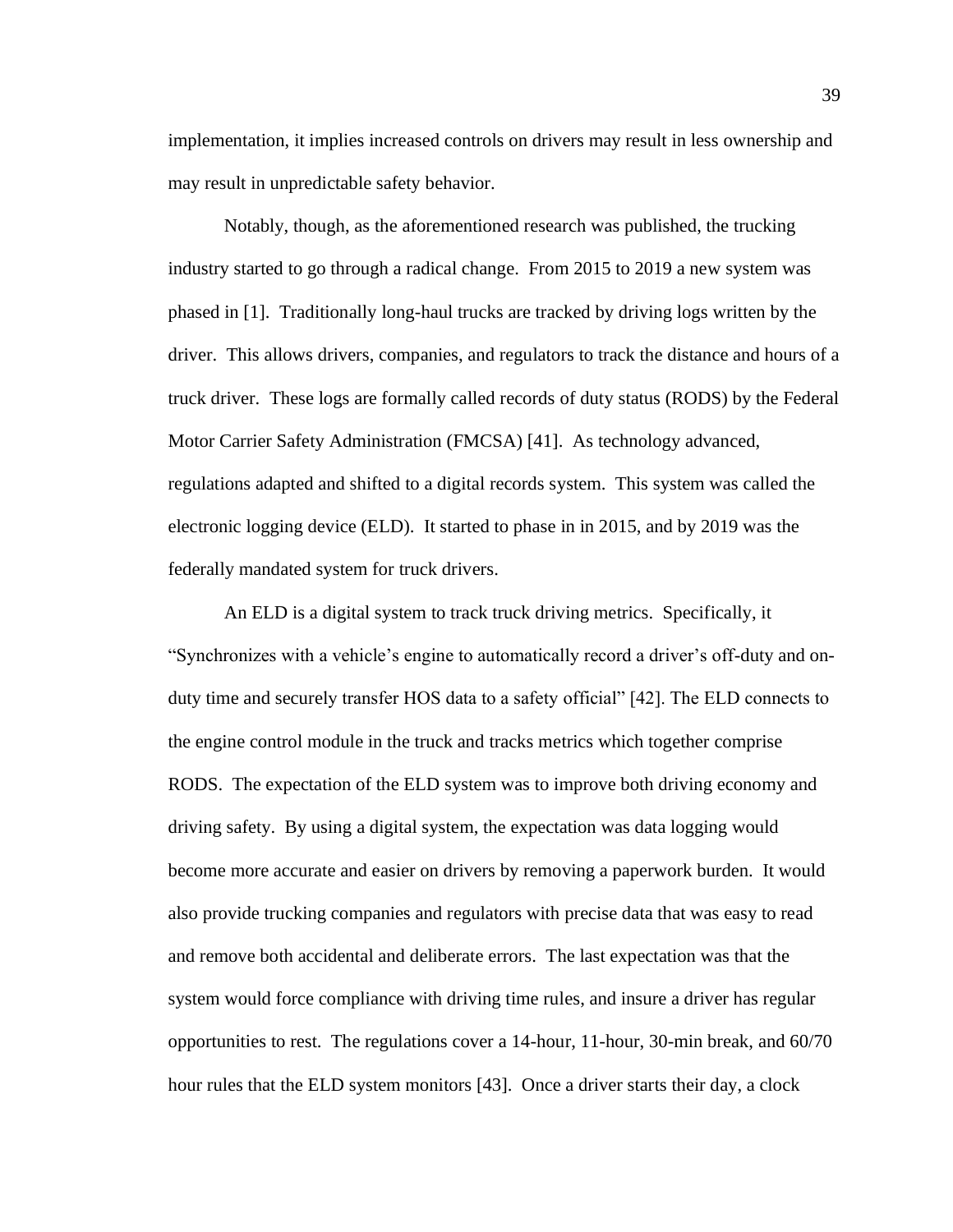starts counting down from 14 hours. Within the first eight hours of driving they need to take a 30-minute break. Drivers have 11 hours of driving within the 14-hour time. Once their 14 hours ends a truck must stay stationary for 10 hours, allowing drivers to rest. Then the clock rests to another 14 hours and will start to count down once the truck move more than 5 miles per hour. The 5mph allows trucks to move among parking spaces if needed. The 60/70-hour rule depends on a driver's regular schedule. If a driver drives in a 7-day cycle they cannot drive after 60 hours, and if they drive on an 8-day cycle it's 70 hours. The weekly clock resets once the truck is stationary for 34 consecutive hours.

The implementation of the ELD system changed the dynamic of long-haul trucking and may have altered the influences drivers experience in regard to safety. Pressures from their supervisors to drive longer, to maintain multiple logbooks, and to push themselves to complete a delivery all changed. A system was constantly monitoring aspects of their driving performance, with a clock constantly counting down. This raised several questions around the safety influences on a driver, a driver's perception of safety in regard to these new rules and processes, and safety behavior changes the driver may exhibit.

The research questions explored in this study include:

RQ #1, Can a safety culture be identified among long-haul truck drivers, particularly considering their lone-worker status?

RQ #2, Given that long-haul truck drivers are classified as lone-workers, what influence does the ELD system have on their safety behaviors?

RQ #3, Do links exist between safety culture, safety influences, safety climate, and safety outcomes for long-haul truck drivers?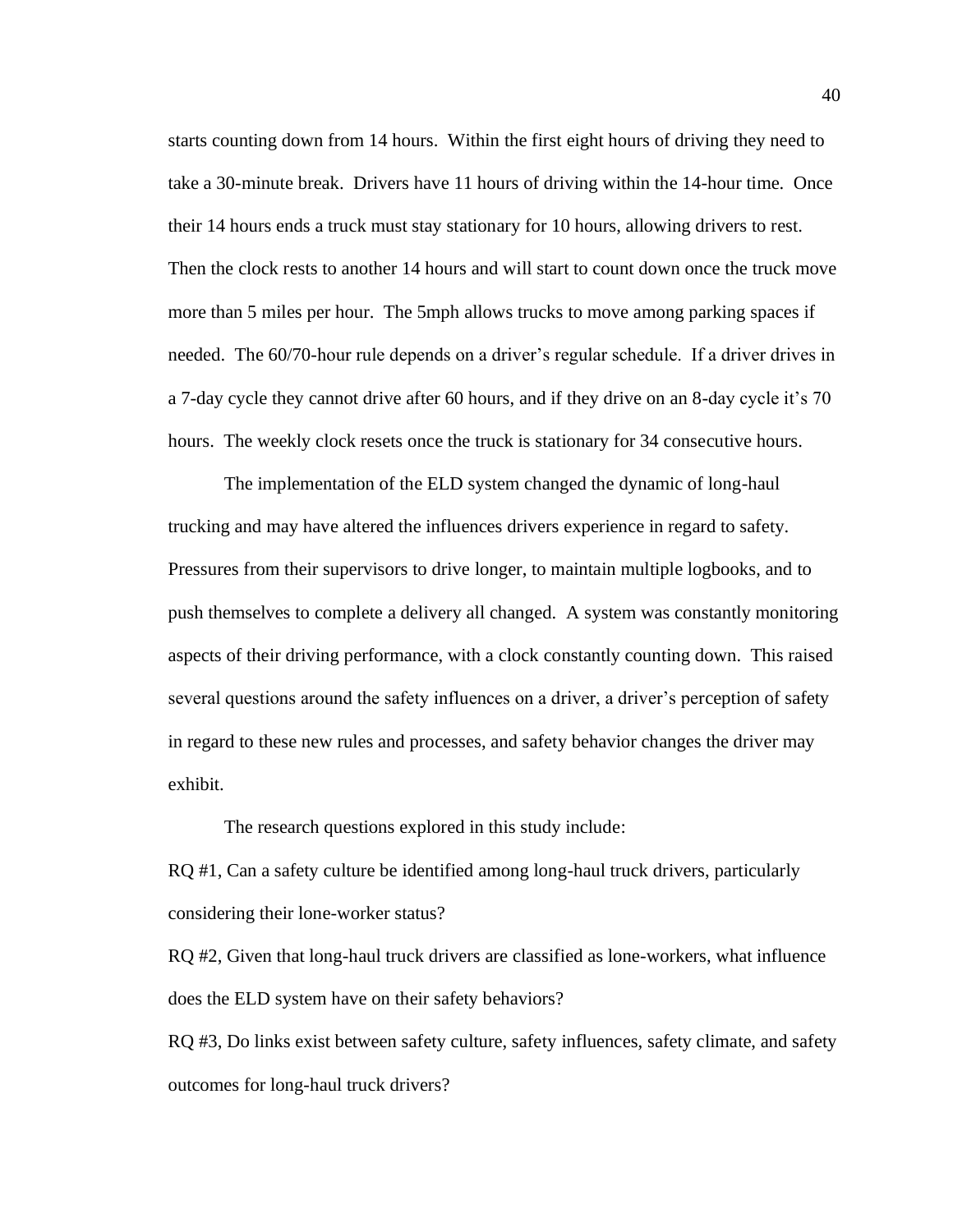RQ #4, Since the ELD system is both a safety system and a proxy for supervision, did the implementation of the ELD system positively associate with safety outcomes?

### **3. MATERIALS AND METHODS**

### **3.1. RESEARCH PROCESS**

Until recently the main tool for research into safety behaviors has been surveys, and then applying the results to a climate scale. Surveys limit how deep an analysis can get and do not allow for probing questions that can illuminate understanding. To both reach an understanding of culture and to connect the links between culture and outcomes, semi-structured surveys were chosen as the research method for the current study.

Previous studies have started to link outcomes like hard breaking to climate perceptions but lacked insight into what needs to change to reduce hard breaking. To understand how to improve safety systems, deeper insights are needed. Schneider explained that people are the fundamental determinants of organizational behavior, and people and their settings are inseparable since people make the setting [34]. Researching lone-workers such as long-haul truck drivers meant that they need to be approached in their work setting.

After institutional review board (IRB) approval for the research was obtained, a series of semi-structured interviews were conducted through 2019 and early 2020 with long-haul truck drivers. The majority of the interviews were conducted at a truck stop in the Midwest. The process consisted of asking if a possible participant was a truck driver. If they were, then a \$10 gift card was offered in exchange for completing a permission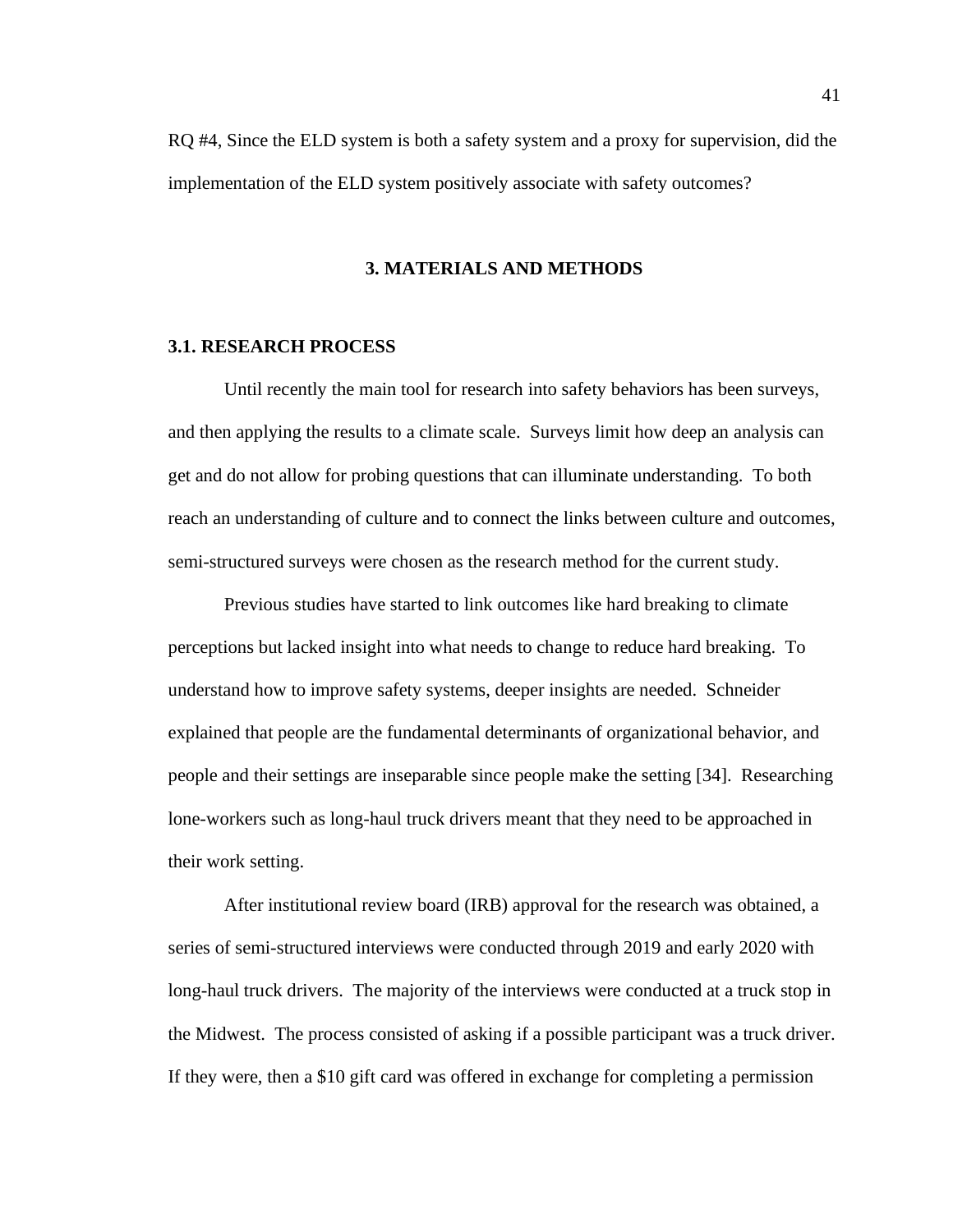form, demographic survey, and answering interview questions. Each one-on-one interview took approximately 10 minutes. The results were written down, as the ambient noise of the truck stop caused audio recording issues.

This approach was designed to access drivers in their lone-worker setting, and to provide the opportunity to delve into safety culture. By talking with drivers at a truck stop, it removed the influence of both supervisors and colleagues. The semi-structured interviews each started with the same set of open-ended questions around safety behaviors and what was motivating them as drivers. Then probing questions were added depending on how the participate answered. Examples of starting questions are shown in Table 1.

Table 1. Example interview questions

| How has the ELD system changed your driving habits?    |
|--------------------------------------------------------|
| Do you feel the ELD system has changed driving safety? |
| What would motivate you to be safer?                   |
| What would make you feel safer as a driver?            |

The inclusion of the two ELD questions was designed to take advantage of a recent regulations change that phased in ELDs for truck drivers. The recent implementation of this system presented an opportunity to see how it affected driving safety behaviors and safety outcomes. It also provided a safety topic common to longhaul truck drivers that the interview could be structured around.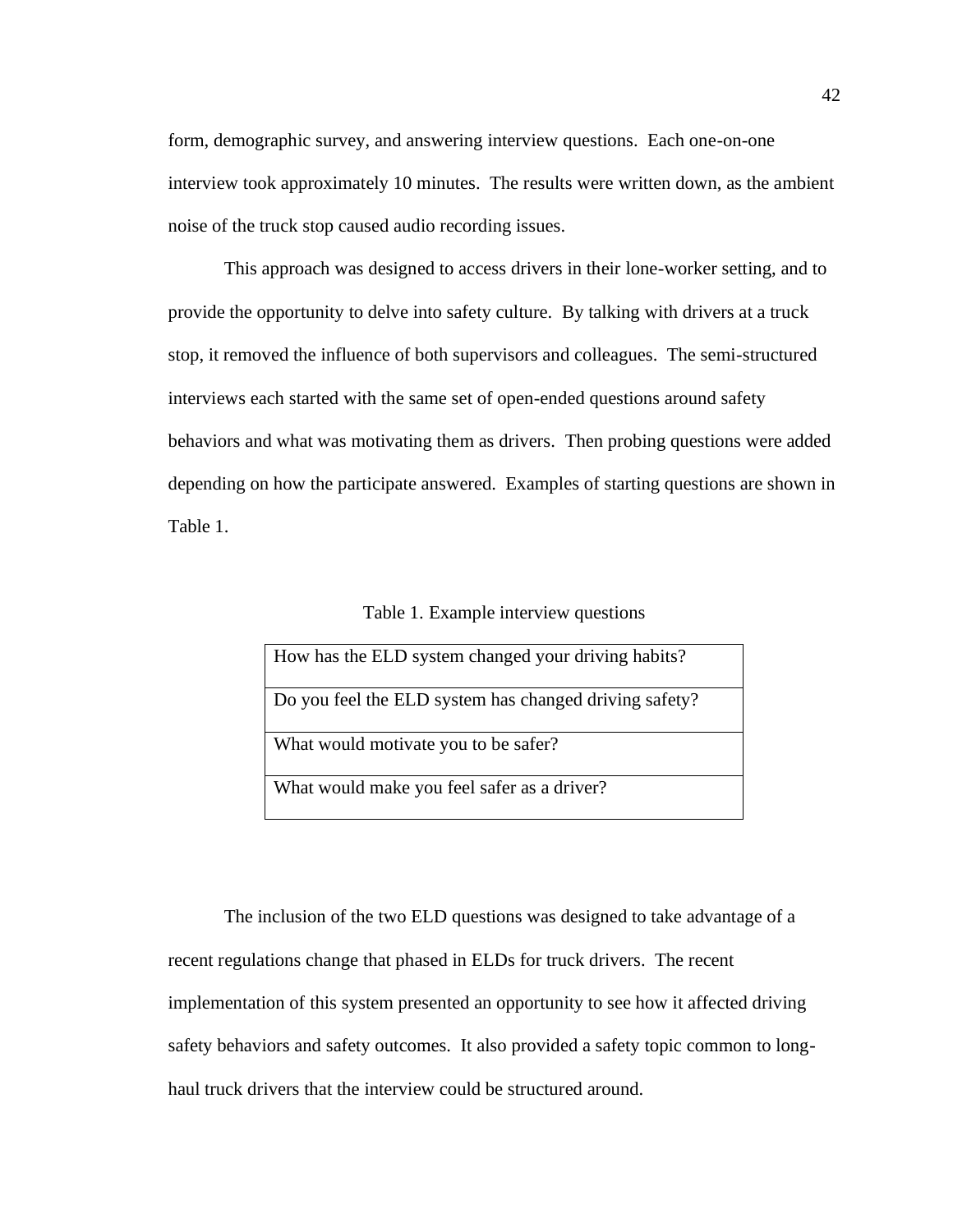# **3.2. PARTICIPANTS**

In total, 40 truck drivers agreed to participate, completed both a consent form and demographic survey form, and the interview. At 25 interviews it appeared data saturation had been reached, where the same answers were being captured. We gathered an additional 15 interviews to ensure a variety of driving experiences and diversity were captured in the data. After 40 interviews the research concluded.

The demographic survey spanned a variety of backgrounds and a partial representation of the data is shown in Table 2. The interviews covered 32 different trucking companies and drivers that filed taxes across 17 states. The majority of the drivers were licensed for Class A trucks, with one driver licensed for Class E, and another was licensed for a CDL flatbed. The ages of the drivers spanned 23 years old to 68 years. The experience ranged from 3 days of truck driving experience to 40 years. One driver was female, and the other 39 were male.

## **3.3. DATA ANALYSIS**

Interview data were recorded in writing on-site during the interviews and then transcribed each evening into a database. Once all the interviews were complete the data were coded first by categories and then by themes, with alignment to the four research questions. Figure 1 shows a simplified schematic of how this was done. Each colored block in Figure 1 represents a piece of data. These data were responses to questions from the participants. Each interview was broken down into categories. This is shown in Figure 1 by the green, yellow, and blue data that aligned with a category. Then the categories were analyzed for themes as shown in Figure 1 by both the groupings of the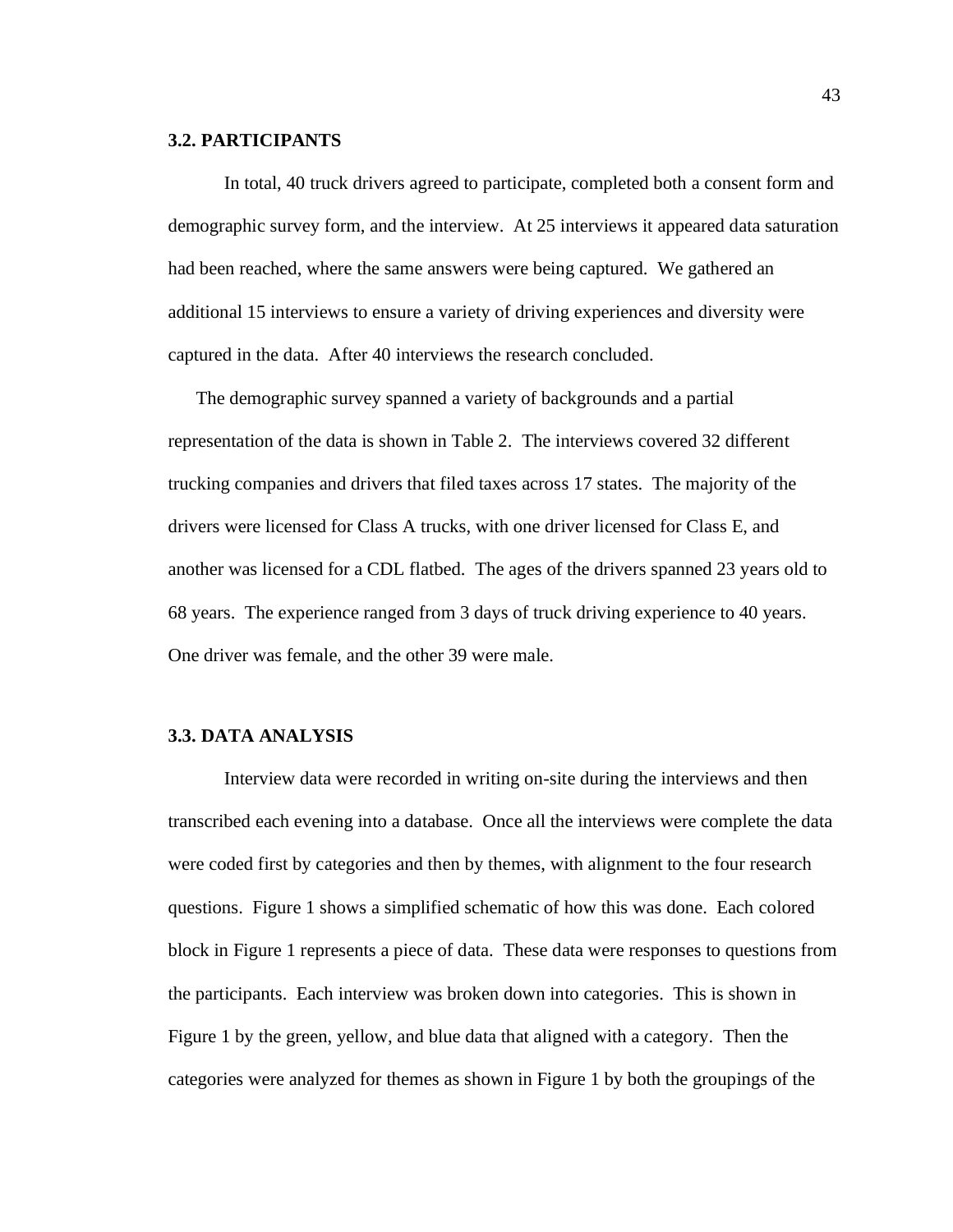colored blocks and the theme titles with asterisks. The themes were then used to see if they answered a research question. This is represented in Figure 1 by the grouping of the themes to the RQ's.

|                                         | Mean | Min   | Max | <b>STD</b> | Count          | Percent |
|-----------------------------------------|------|-------|-----|------------|----------------|---------|
| Age                                     | 45.5 | 23    | 68  | 13.4       |                |         |
| Years of experience                     | 14.2 | 0.008 | 40  | 10.7       |                |         |
| Sex                                     |      |       |     |            |                |         |
| Men                                     |      |       |     |            | 39             | 98%     |
| Women                                   |      |       |     |            | 1              | 2.5%    |
| Type of truck are you licensed to drive |      |       |     |            |                |         |
| Class A                                 |      |       |     |            | 38             | 95%     |
| Class E                                 |      |       |     |            | $\mathbf{1}$   | 2.5%    |
| <b>CDL Flatbed Auto</b>                 |      |       |     |            | $\mathbf{1}$   | 2.5%    |
| Level of education                      |      |       |     |            |                |         |
| High school degree or equivalent        |      |       |     |            | 18             | 45%     |
| Some college but no degree              |      |       |     |            | 12             | 30%     |
| <b>Bachelor Degree</b>                  |      |       |     |            | 5              | 13%     |
| Associate degree                        |      |       |     |            | 4              | 10%     |
| Less than high school degree            |      |       |     |            | 1              | 2.5%    |
| Ethnicity origin (or Race):             |      |       |     |            |                |         |
| White                                   |      |       |     |            | 27             | 68%     |
| <b>Black or African American</b>        |      |       |     |            | 6              | 15%     |
| Hispanic or Latino                      |      |       |     |            | 3              | 7.5%    |
| Other                                   |      |       |     |            | $\overline{2}$ | 5%      |
| Native American or American Indian      |      |       |     |            | $\mathbf{1}$   | 2.5%    |
| Asian / Pacific Islander                |      |       |     |            | 1              | 2.5%    |
| Tobacco use                             |      |       |     |            |                |         |
| None                                    |      |       |     |            | 25             | 63%     |
| Multiple time a day                     |      |       |     |            | 13             | 33%     |
| Once a week                             |      |       |     |            | $\mathbf{1}$   | 3%      |
| Alcohol use                             |      |       |     |            |                |         |
| Once a month                            |      |       |     |            | 18             | 45%     |
| None                                    |      |       |     |            | 15             | 38%     |
| Once a week                             |      |       |     |            | 5              | 13%     |
| Once a day                              |      |       |     |            | $\mathbf{1}$   | 2.5%    |
| Twice a year                            |      |       |     |            | 1              | 2.5%    |
| Seatbelt use during off hours           |      |       |     |            |                |         |
| Always                                  |      |       |     |            | 30             | 75%     |
| Sometimes                               |      |       |     |            | 4              | 10%     |
| Never                                   |      |       |     |            | 4              | 10%     |
| Frequently                              |      |       |     |            | $\mathbf{1}$   | 2.5%    |
| N/A                                     |      |       |     |            | $\mathbf{1}$   | 2.5%    |

Table 2. Example of demographic data  $(N = 40)$ 

Note: Numerical data is shown as Mean, Minimum, Maximum, and Standard Deviation. Categorical data is shown as Count and Percentage.

To apply the method outlined in Figure 1 we will detail out the process for how RQ#1 was addressed. The categories came from the definitions detailed earlier in this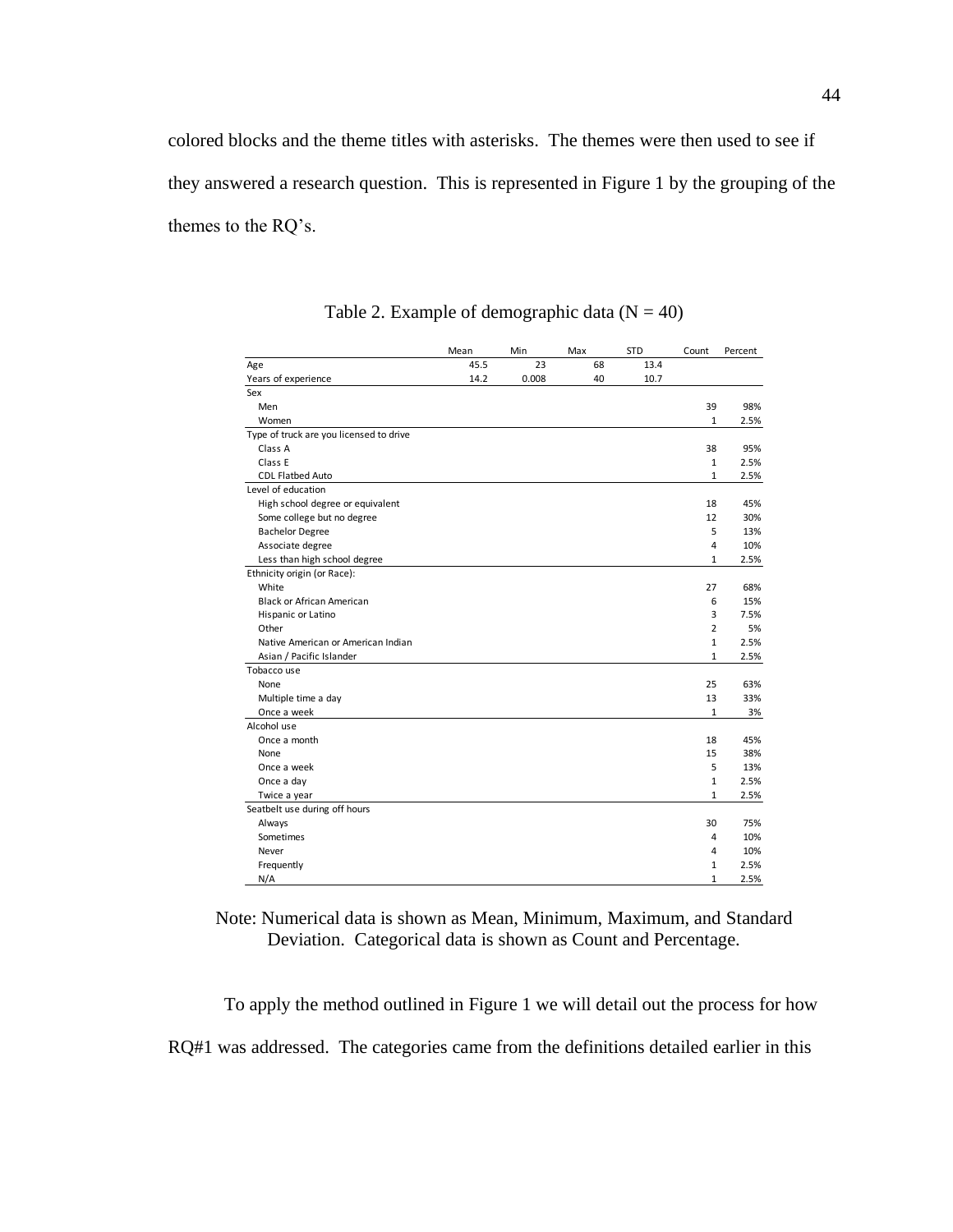paper. For example, the definition of culture in the background section of this paper included a set of common beliefs, values, practices, and attitudes.



To answer RQ #1, "Can a safety culture be identified among long-haul truck drivers, particularly considering their lone-worker status", the categories of Belief, Value, Practice, and Attitude were assigned to screen for culture signals. When analyzing the data APA definitions (see Table 3) of each category were screened against participant responses. As evidence supporting each category was found it was copied into the specific row in the spreadsheet. For example participant #2 explained that, "There are few rewards [incentives] other than the paycheck. If you do well, you get to keep running and have a job." Participant # 40 provided that he was motivated to use the ELD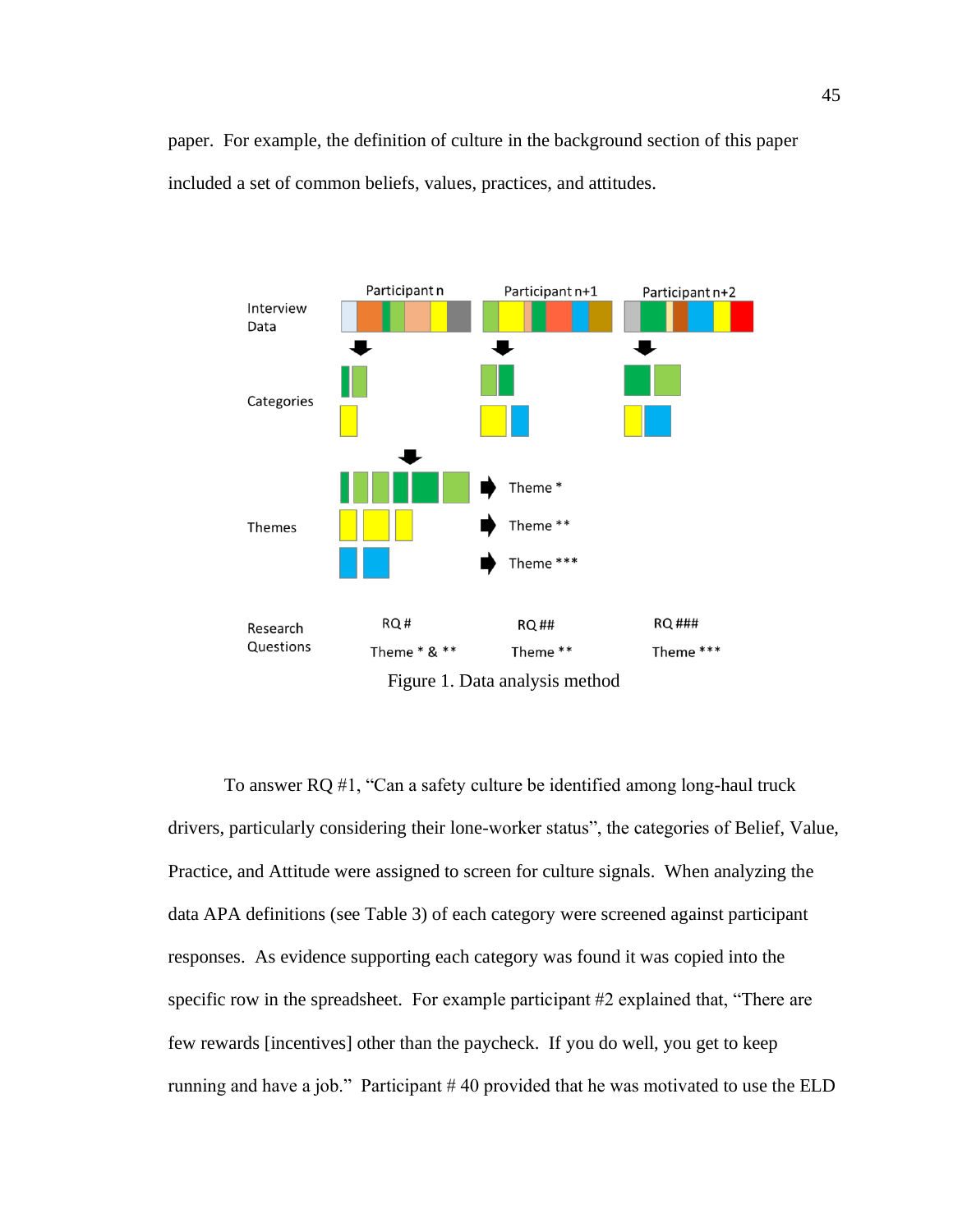because he could get a ticket if he is caught not using it and the ticket fee comes out of his pocket, and also counts against his insurance. Comments like these connected to a Belief that an unsafe behavior or complying with the ELD mandate would change how much money they would make were grouped.

As comments were coded in categories, the categories were then grouped together to form themes. These themes were then examined to understand what patterns were pervasive across the research. In the example above in the Belief category, one of the themes that emerged was Theme #3: Motivated by money. As themes emerged during the analysis they were color coded. This was done to make it easy to group and organize the themes across the rows in the spreadsheet.

| Categories for RQ #1 | <b>APA</b> Definition                                                                                         |  |  |  |  |
|----------------------|---------------------------------------------------------------------------------------------------------------|--|--|--|--|
| <b>Belief</b>        | Acceptance of the truth, reality, or validity of something,<br>particularly in the absence of substantiation. |  |  |  |  |
|                      |                                                                                                               |  |  |  |  |
|                      | A moral, social, or aesthetic principle accepted by an                                                        |  |  |  |  |
| Value                | individual or society as a guide to what is good, desirable, or                                               |  |  |  |  |
|                      | important.                                                                                                    |  |  |  |  |
| Practice             | Performance of an act one or more times, with a view to its                                                   |  |  |  |  |
|                      | fixation or improvement; any performance of an act or                                                         |  |  |  |  |
|                      | behavior that leads to learning.                                                                              |  |  |  |  |
| Attitude             | A relatively enduring and general evaluation of an object,                                                    |  |  |  |  |
|                      | person, group, issue, or concept on a dimension ranging from                                                  |  |  |  |  |
|                      | negative to positive.                                                                                         |  |  |  |  |

Table 3. Research Question #1 Categories [44]

This analysis became the foundation for understanding if a research question was answered or not. The last step was to arrange the themes according to their support of each research question. The resulting coding structure of categories and themes can been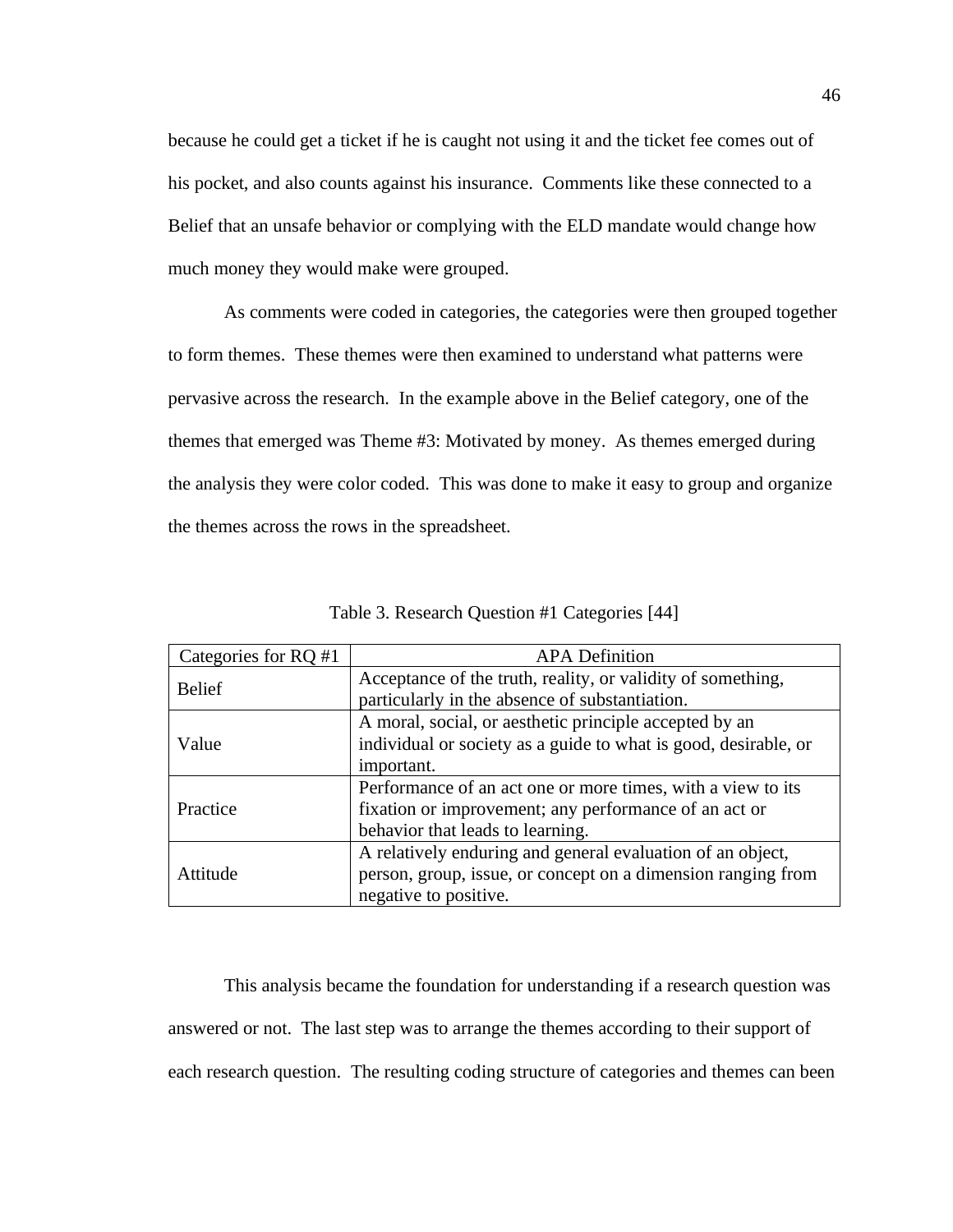seen in Table 4. Some themes addressed more than one research question while others were only helpful in answering a single question. Some themes were left out because though they were interesting they did not support the research. For example there were practices of observable safety behaviors such as wearing safety vests around truck stops, wearing sturdy shoes, checking tires and couplings, and completing a 15-min pre-trip inspection. These supported a safety habits theme, but did not support a research question.

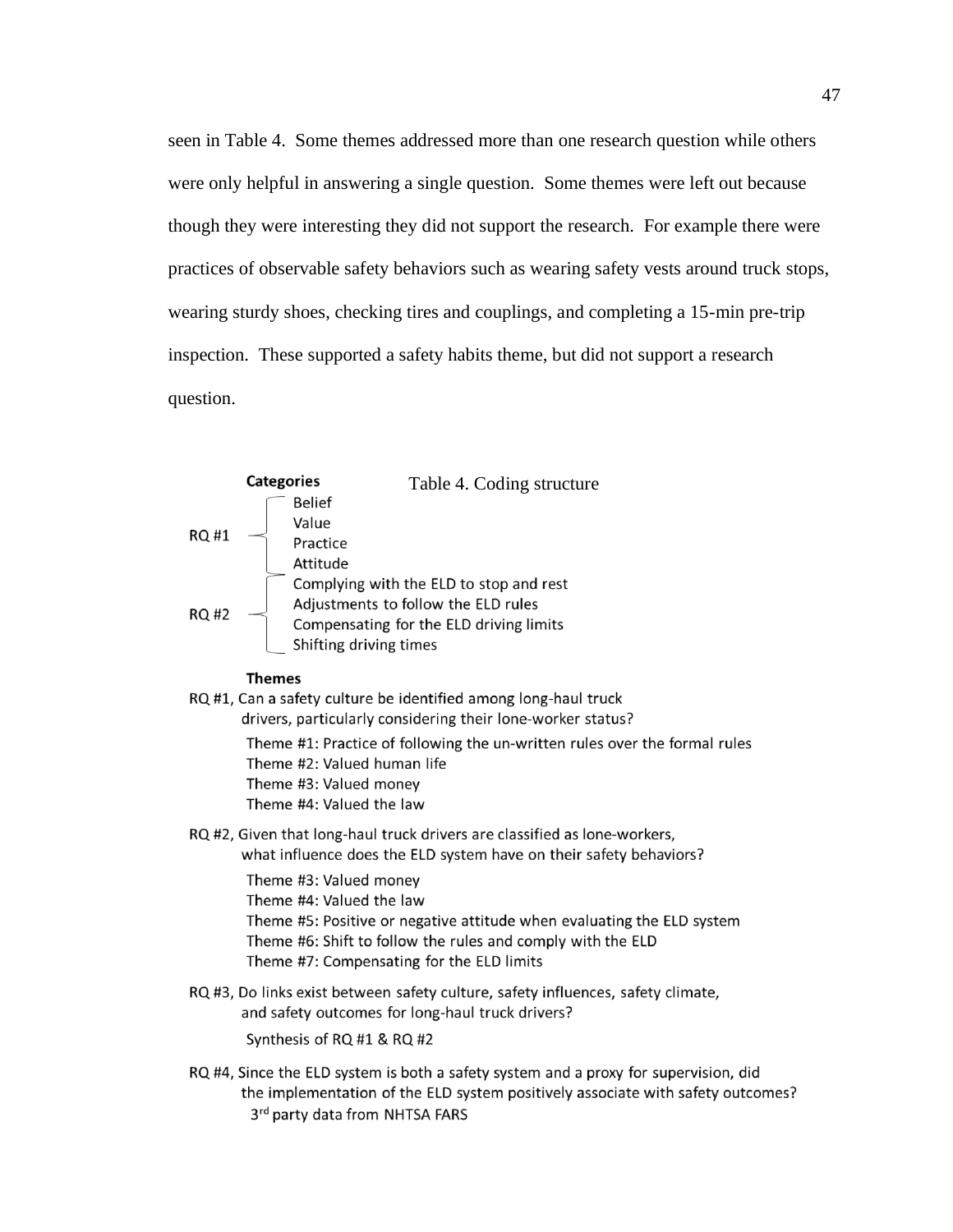## **4. RESULTS**

RQ #1, Can a safety culture be identified among long-haul truck drivers, particularly considering their lone-worker status?

The first four themes addressed the first research question. As noted previously, safety culture was defined as not quickly interpreted by outsiders and as a set of common beliefs, attitudes, practices, values, and behavior patterns among a group of people. A practice, a value, and two beliefs were described by the participants.

Theme #1: Practice of following the un-written rules over the formal rules.

When participants were asked about driving safety, six participants that had been driving for years prior to ELD implementation described that pre-ELD companies expected drivers to follow un-written rules over the formal rules. Four of the drivers shared examples of keeping multiple log books to drive longer than was legal, the other two explained that the company rewarded driving longer than was allowed. This was a shared practice among the drivers, as they all provided similar descriptions and examples. This pre-ELD practice resulted in the drivers following the unwritten rules of driving longer than allowed, and breaking the formal rules. These comments provided insight into the safety culture shared among drivers before ELD implementation. The safety culture at this time prioritized driving time and not on safety practices such as rest since the practice was to follow the unwritten and less safe rules.

Theme #2: Valued human life.

The next theme that participants discussed was that they valued human life. Thirteen participants commented that they valued human life, and that it influenced their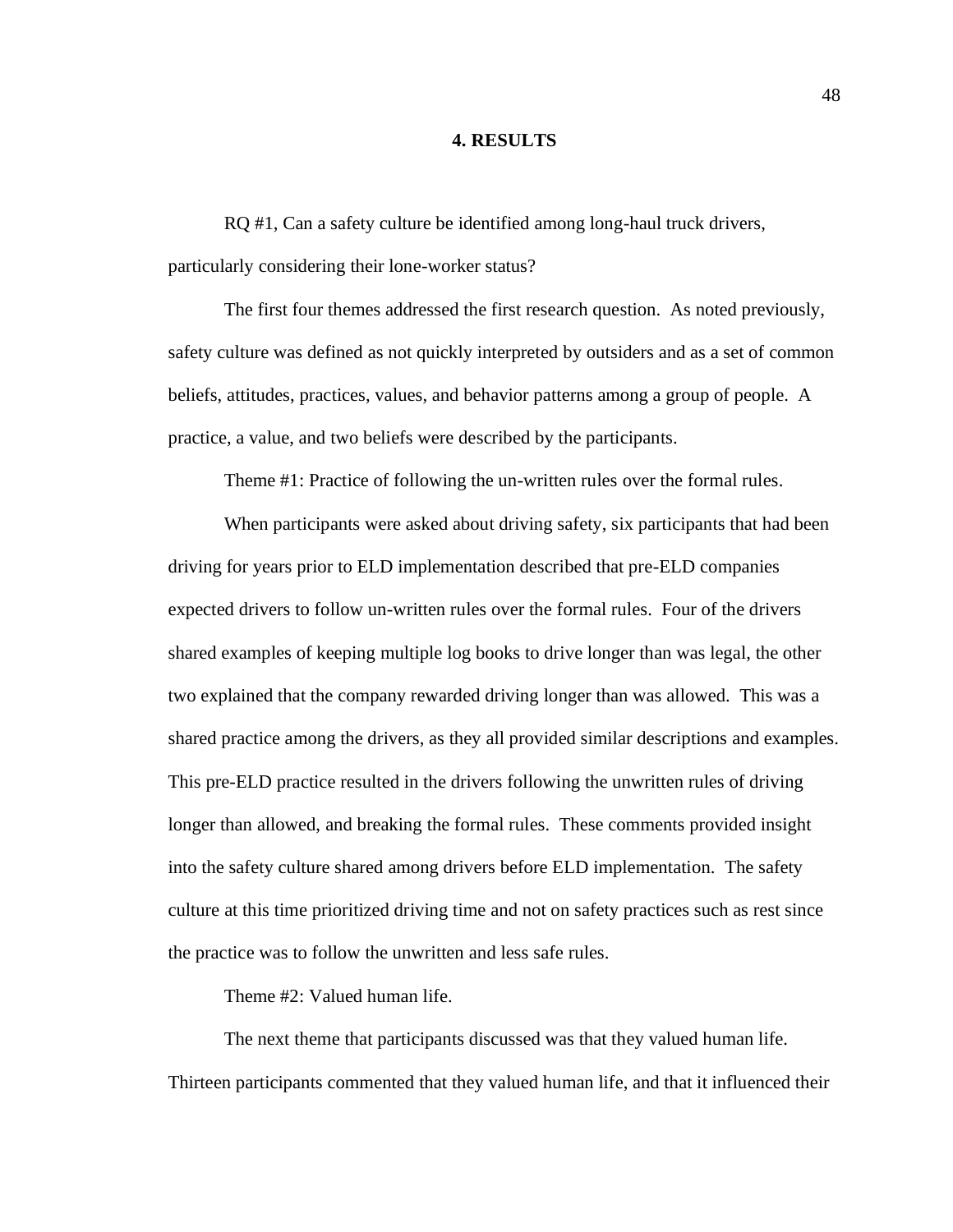decision to be safe when driving. Participants associated this value with their family, explaining that their family and other families were also on the road. They strived to be safe drivers to protect their family and other families.

Theme #3: Valued money.

The strongest feedback from the participants was how the value of money influenced them. There were 31 comments covering several perspectives, the most comments of all the themes. Some of the participants feared losing their job, others spoke of constraints on driving time and how it urged them to drive harder or rush to increase their paycheck, some commented on how fines or tickets would reduce their income. One driver made a direct comment, "If there is a money benefit, it can outweigh a safety risk." Participant 29 shared a concern around losing money by explaining that he was motivated to use the ELD because of the threat of a ticket which would make his insurance go up and cost him money. In all cases drivers valued money and this drove them to either comply with regulations or break laws depending how it might affect their income.

Theme #4: Valued the law.

Nine participants discussed how they valued the law. A sense of duty and standard of behavior were part of this theme. Whether drivers agreed with the ELD mandate or not, they respected the US Government and would abide by the law.

RQ #2, Given that long-haul truck drivers are classified as lone-workers, what influence does the ELD system have on their safety behaviors?

Five themes addressed RQ#2. Themes 3 and 4 from RQ #1 also addressed RQ #2, since they touched on the effects of the ELD implementation. Themes 6 and 7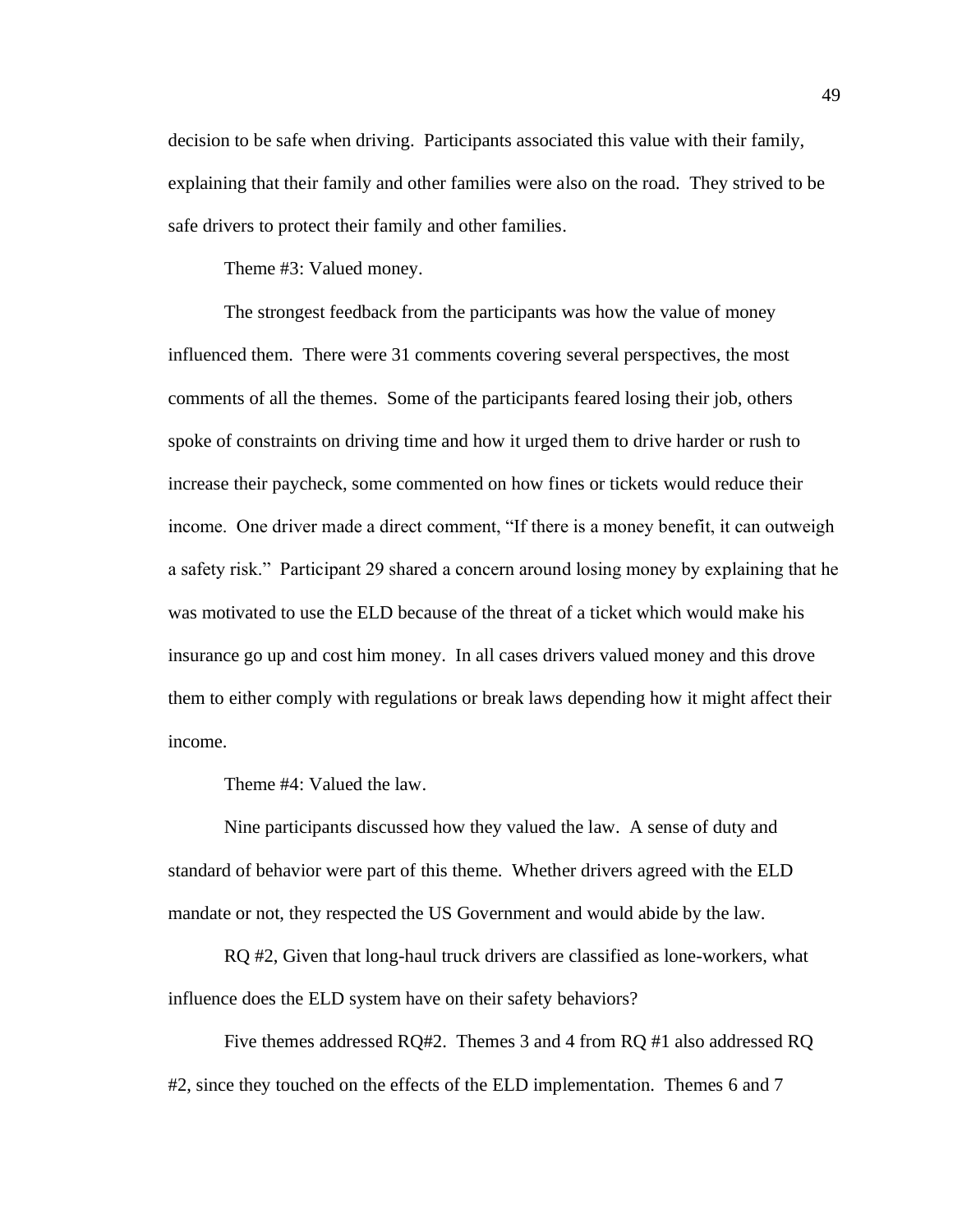contradicted each other. These opposing influences were both unexpected and interesting.

Theme #3: Valued money.

As mentioned previously, the strongest feedback from the participants was referenced to how they valued money and their safety behaviors seem most clearly motivated by money. There were 31 comments in total with several focused on the ELD system specifically. The participants expressed concerns about losing money through fines from violating the ELD limits and others contrasted this by talking of the restrictions the ELD system enacted that reduced their pay. For example one participant stated, "If you don't abide by the [ELD] laws, you get a ticket and they are expensive." This driver was concerned about potential consequence to his paycheck if he was caught not using the ELD system. This was contrasted by two other drivers. One participant explained that the ELD system restricted driving time, and another elaborated that extra driving time meant one extra load, and this load could translate to \$300 to \$400 extra in a paycheck. Though the comments ranged from drivers fearing a pay reduction or losing their job to complaints about how the constraints in driving time affected their pay, ultimately there were all essentially motivated by money.

Theme #4: Valued the law.

This theme also supported both  $RQ \#1$  and  $RQ \#2$ . When drivers were asked why they followed the ELD laws there was a theme of respect for the US government, whether they agreed with the law or not. One driver explained that though he didn't like the ELD mandate he knew the FMCSA [Federal Motor Carrier Safety Administration] implemented the ELD system and he would follow the law because it was a federal rule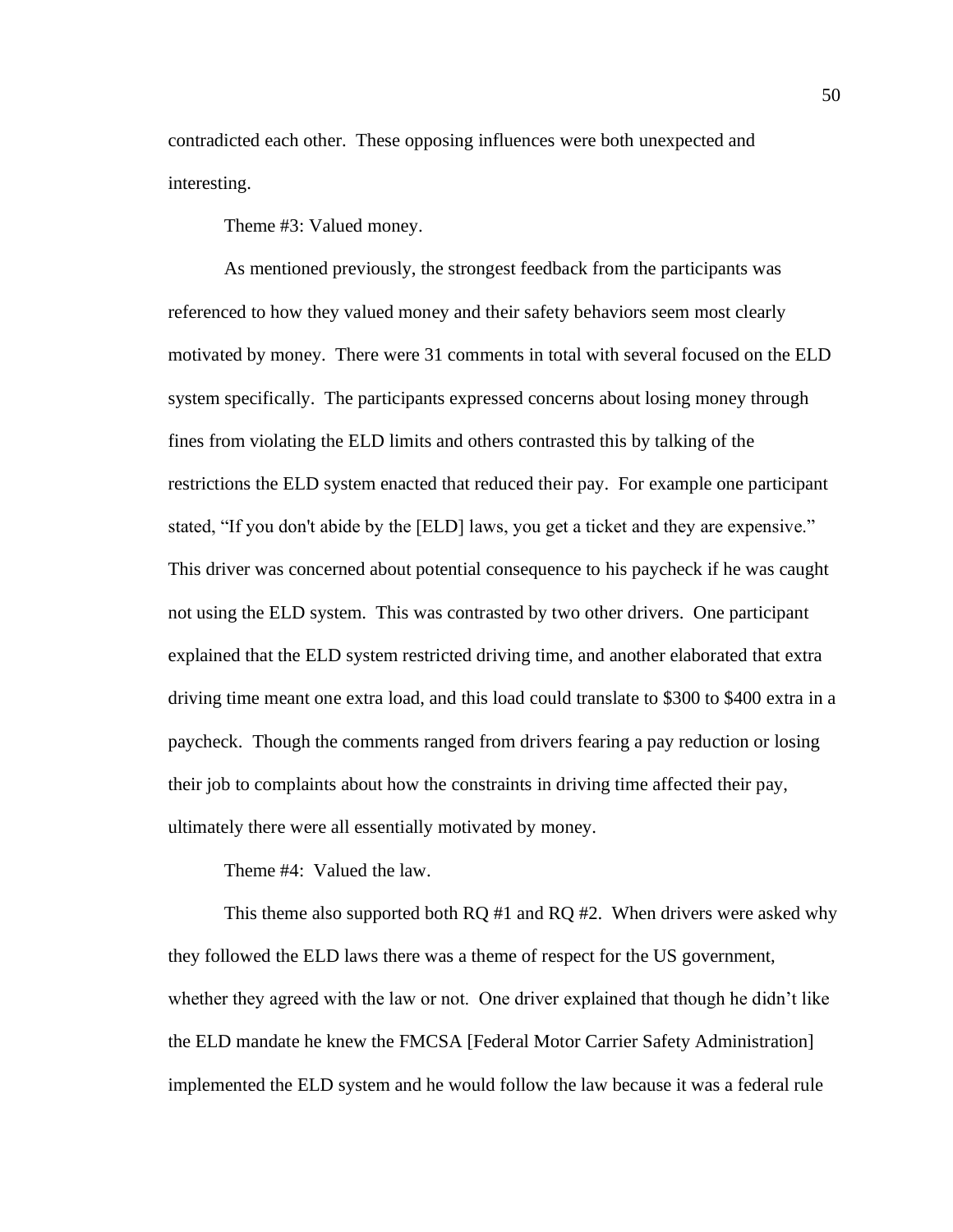and mandated. Other driver's comments were similar and supported a standard of behavior and follow the ELD mandate because it's a US law.

Theme #5: Positive or negative attitudes when evaluating the ELD system.

This theme addresses attitudes from drivers when asked directly about the ELD system. This theme was interesting because some drivers would make both positive and negative evaluations of the ELD in the same interview. Positive evaluations included comments that the ELD kept the driver from being taken advantage of. One driver stated, "ELD stops the dispatcher from driving you." This presents an example before the ELD implementation when dispatchers would give drivers instructions regardless if they had exceeded their legal driving time for the day, and thus pushing him to drive. In contrast there were negative attitudes towards the ELD. Negative comments focused on the constraints of the ELD system and included that there was no time to relax because they were, "Pushing against the clock." The clock being the ELD countdown clock that tracked driver time. A more specific comment was, "You can't pull over to rest, 30 minutes is not enough." This driver was angry about how rigid the ELD system is, because the 30 minute break in the first eight hours of driving was insufficient. As part of these attitudes an emotional response was part of this theme. Anger and frustration from the negative attitudes and relief from the positive attitudes. These emotions are part of what separated this theme from others that were similar.

Theme #6: Shift to follow the rules and comply with the ELD.

There was a theme of the positive effect of the ELD system. Fifteen drivers made comments that they shifted their habits to follow the ELD rules. This was similar to both Theme #4 and Theme #5, but different because of what motivated the drivers. The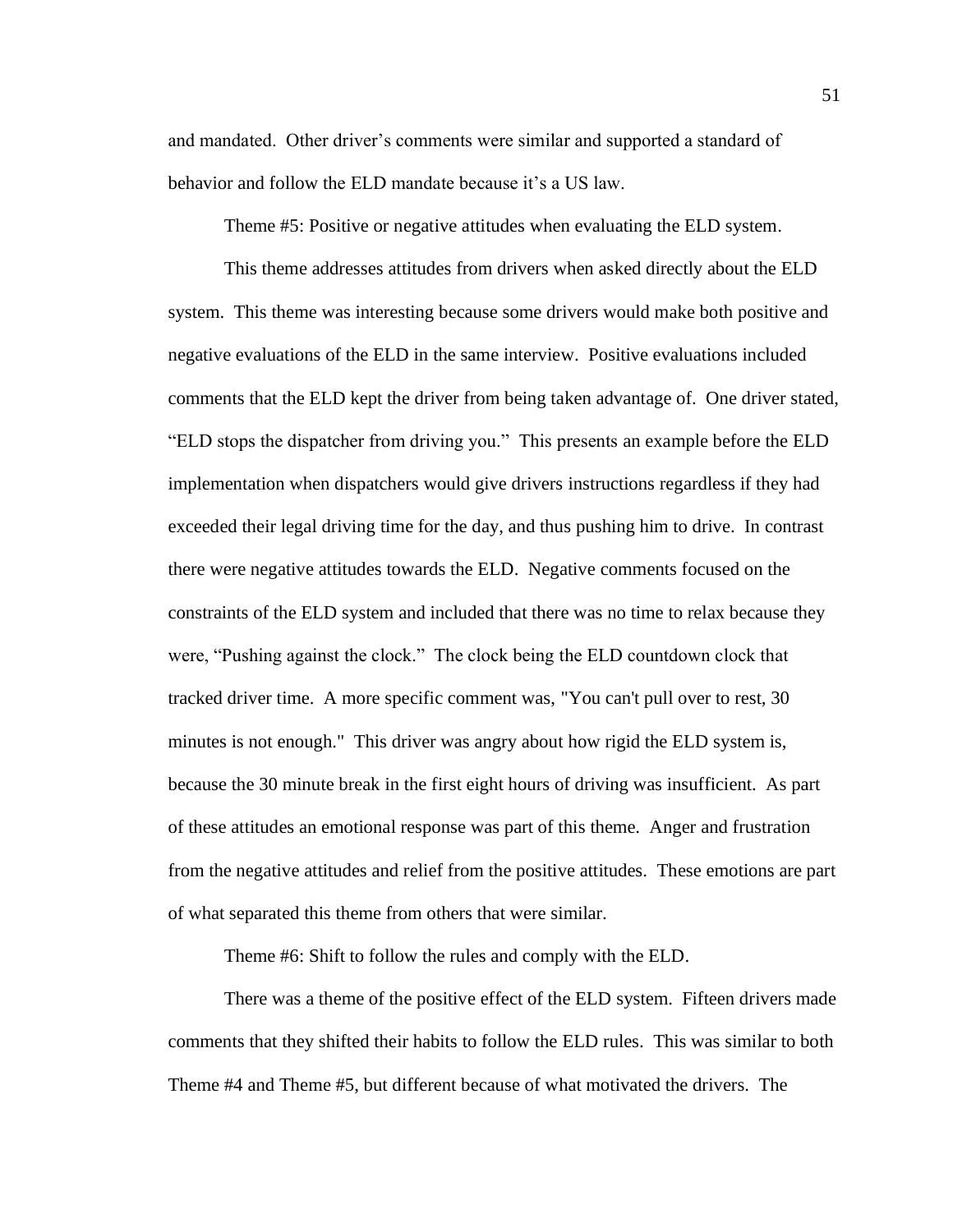drivers spoke of how they appreciated mandated time off to rest and how that time to rest limited fatigue when they drove. They also spoke about no longer using multiple log books and "running outlaw" to comply with company expectations to complete deliveries illegally. One driver explained, "The ELD system helps you get rest. The ELD stops this [pressure to drive from his dispatcher] and stops driver fatigue." He continued to explain that the ELD helps drivers relax during breaks and this is safer because they can rest.

This was different than theme #4 which came from a sense of duty, and theme #5 that had strong positive and negative evaluations including emotions. This theme came from drivers shifting to follow the ELD rules because it benefited them and it was purely logical. They gained more time to rest by complying with the laws.

Theme #7: Compensating for the ELD limits.

One of the main purposes of the ELD system is to limit how much a driver can drive in a specific period of time and drivers spoke of the negative influence this had on them. Sixteen drivers commented on how they or others compensated for the ELD time limits. They spoke of speeding, rushing, driving while tired, and parking in unsafe areas. They were trying to make up for lost time since there was a limit on how long they could drive. They also discussed the consequence when the ELD system inconveniently ended their driving time. Drivers spoke about speeding with one commenting that the 30 min break caused him to drive 70 mph, to rush to a rest area. Several talked about the influence of the ELD clock. A driver explained he was compensating for lost driving time, "You can sit 8 or 9 hours to get loaded, with the [ELD] clock running. Then you get on the road and haul ass to get some money." Another commented, "Once the clock starts, it doesn't stop." With a similar comment describing the effect of the ELD clock,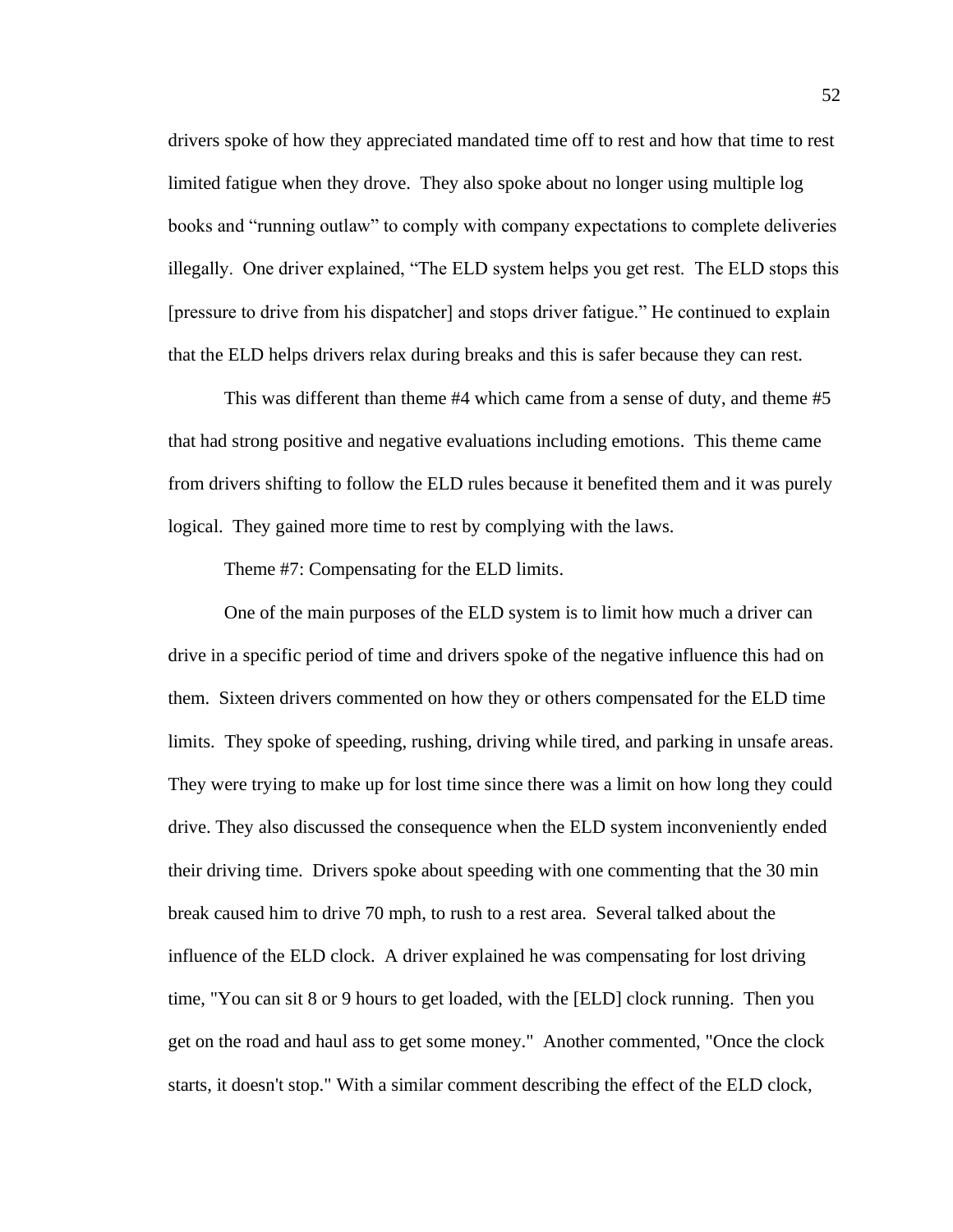"Drivers are continuously staring at it [ELD clock], it's constantly on their mind." One participant explained in detail the effect of compensating for the ELD clock, "Since most trucks have a speed limiter called a governor they can't speed on interstates and instead speed through small towns." The ELD clock was micro-managing the drivers to the point the clock was causing drivers apprehension and anxiety. The drivers were dreading the effect of the clock on their work.

RQ #3, Do links exist between safety culture, safety influences, safety climate, and safety outcomes for long-haul truck drivers?

To establish that links exist between safety culture and safety outcomes it was important to first establish that safety culture components (or layers) could be identified to address RQ #1 and RQ #2. There should also be clear relationships between the culture layers. These linkages should form a chain of understanding from what motivates a truck driver to their safety behaviors and safety outcomes. First, we will briefly summarize the themes from RQ #1 and RQ #2 and then examine possible relationships.

In RQ #1 layers of safety culture were identified supported by four different themes. Drivers provided stories following unwritten rules (i.e., practices) of driving longer than was legal, and prioritizing this over the formal rules around driving limits. Drivers also discussed how they valued human life, valued money, and valued the law. All three compelling them to be safer because of the consequences of unsafe driving. The themes provided insights into influences on their safety behaviors.

In RQ #2 drivers explained how the ELD system influenced their safety behaviors. The themes of valued money and valued the law from RQ #1 also supported RQ #2. Positive and negative attitudes were discussed in RQ #2 along with a shift to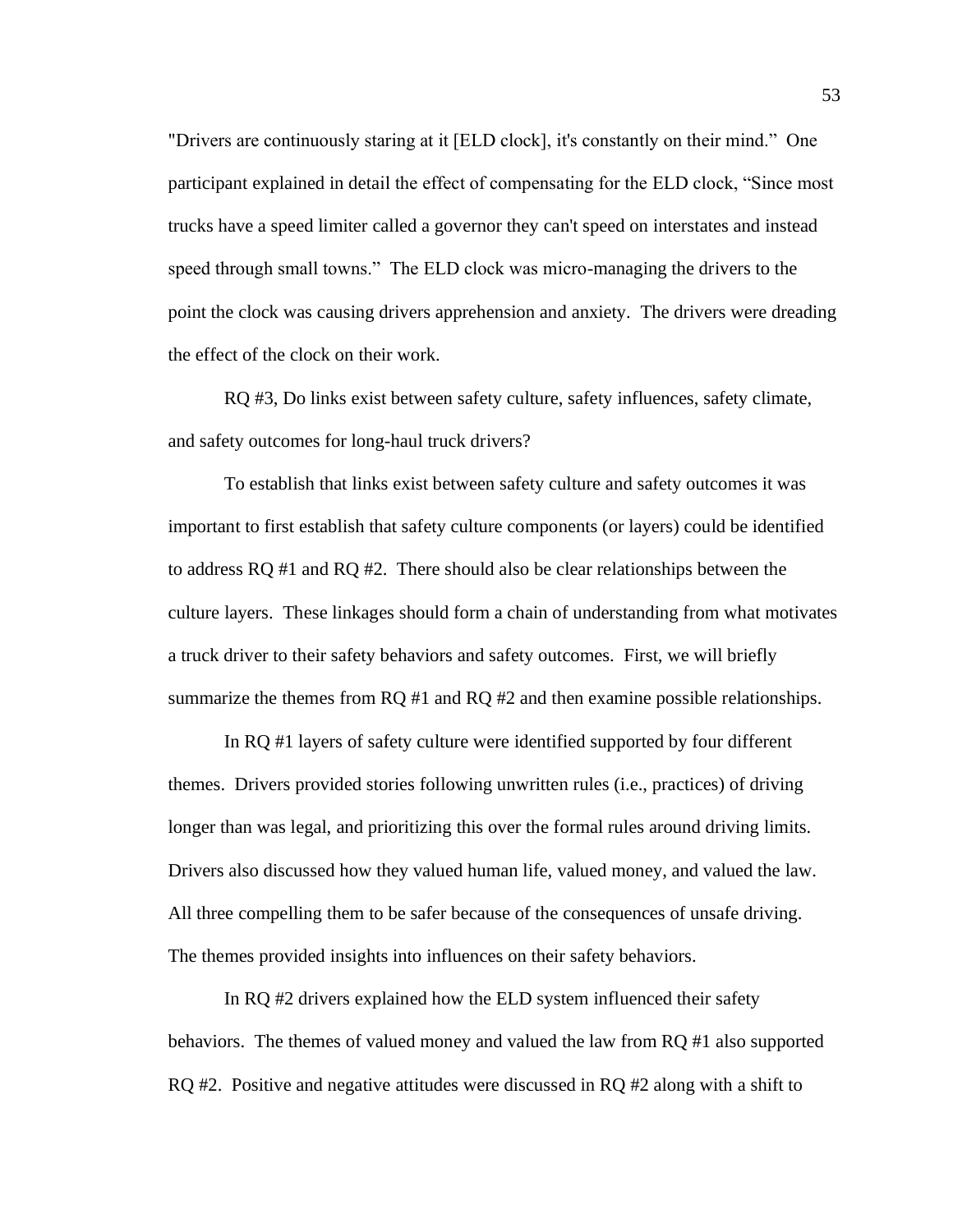comply with the ELD because it allowed drivers more time to rest. The attitudes and their associated emotions demonstrated aspects of a safety culture. There was also a behavior shift to compensate for the ELD limits. Drivers discussed unsafe behaviors such as rushing [speeding] and driving while tired. From drivers comments the ELD system has shifted their behaviors, in both positive and negative directions. These themes showed that the ELD system is particularly affecting driver's safety behavior, as lone-workers.

Two relationships were uncovered in this research. In the first relationship the participants described safety culture aspects in RQ#1 and then commented on negative safety influences in RQ#2. A clear link was described between valuing money and negative influence of the ELD system that led to drivers to compensate with unsafe behaviors such as rushing. In summary, valuing money linked to a negative ELD influence which connected to unsafe behaviors.

Another relationship found was the shift in the practice of using multiple logbooks. Drivers reported moving from following unwritten rules to the practice of following regulations monitored by the ELD system such as driving time. Drivers made comments of getting more rest and driving less fatigued because of the ELD influence. The ELD system had consequences for both drivers and dispatchers and was a significant influence on safety behaviors. In both cases safety culture aspects of shifting to following regulations, influenced by the ELD system, linked to improved rest, tied to reduced fatigue, contributing to safer driving.

Self-reporting from the participants described conflicting results from the two relationships outlined above. The first relationship resulted in unsafe behaviors of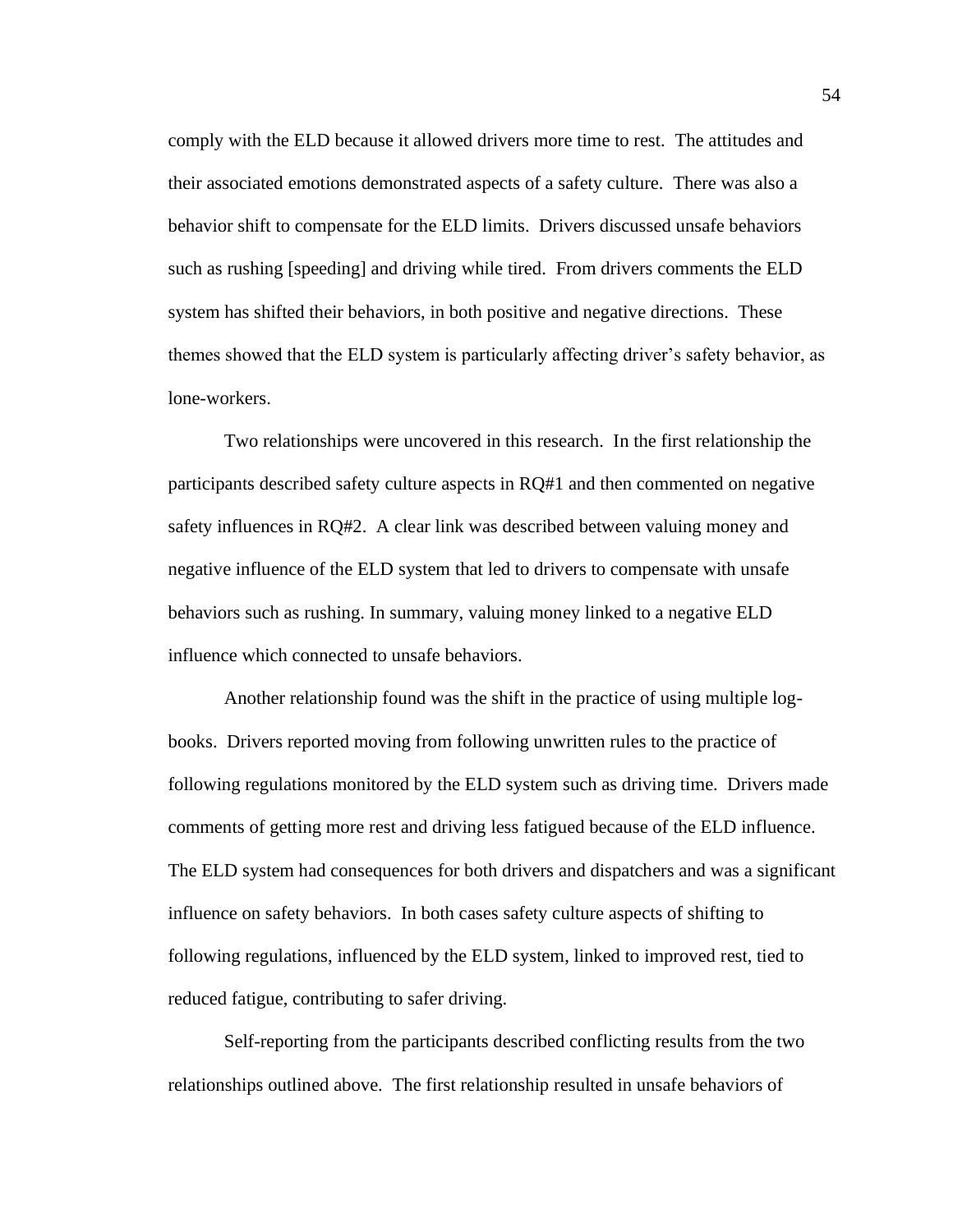rushing from the influence of the ELD time limit. The second linkage resulted in more rested drivers from the regular time-off they have from complying with the ELD system. Moving beyond safety culture, this shared perception of policy and the practices of complying with the ELD system does align with the understood definition of a safety climate.

RQ #4, Since the ELD system is both a safety system and a proxy for supervision, did the implementation of the ELD system positively associate with safety outcomes?

To understand safety outcomes that align with the implementation of the ELD system, data on crashes of large trucks were analyzed. Crash data of large trucks were used from the National Highway Traffic Safety Administration's (NHTSA) Fatality Analysis Reporting System (FARS) database [45]. This allowed a quantitative comparison with the trends from the qualitative research listed above. Data were analyzed starting in 2014 to help with a baseline since 2014 was the year before the ELD phase-in. The database contained annual data up to 2019 when full ELD compliance was completed.

The FARS database provides three sets of data with increasing normalization. For the purposes of this paper we examined the most normalized set and a full description of all three data sets can be found in previous research [46].

The third set of data normalizes the crash data to miles driven. This accounts for the actual use of large trucks on the road. The trend in Figure 2 showed a sigmoid relationship. Specifically, when the ELD system was implemented crashes continued to rise and then leveled off from 2017 to 2018, with a jump in 2019 during the final phase of implementation. The rise in crash rate may be damped by the increased rest from the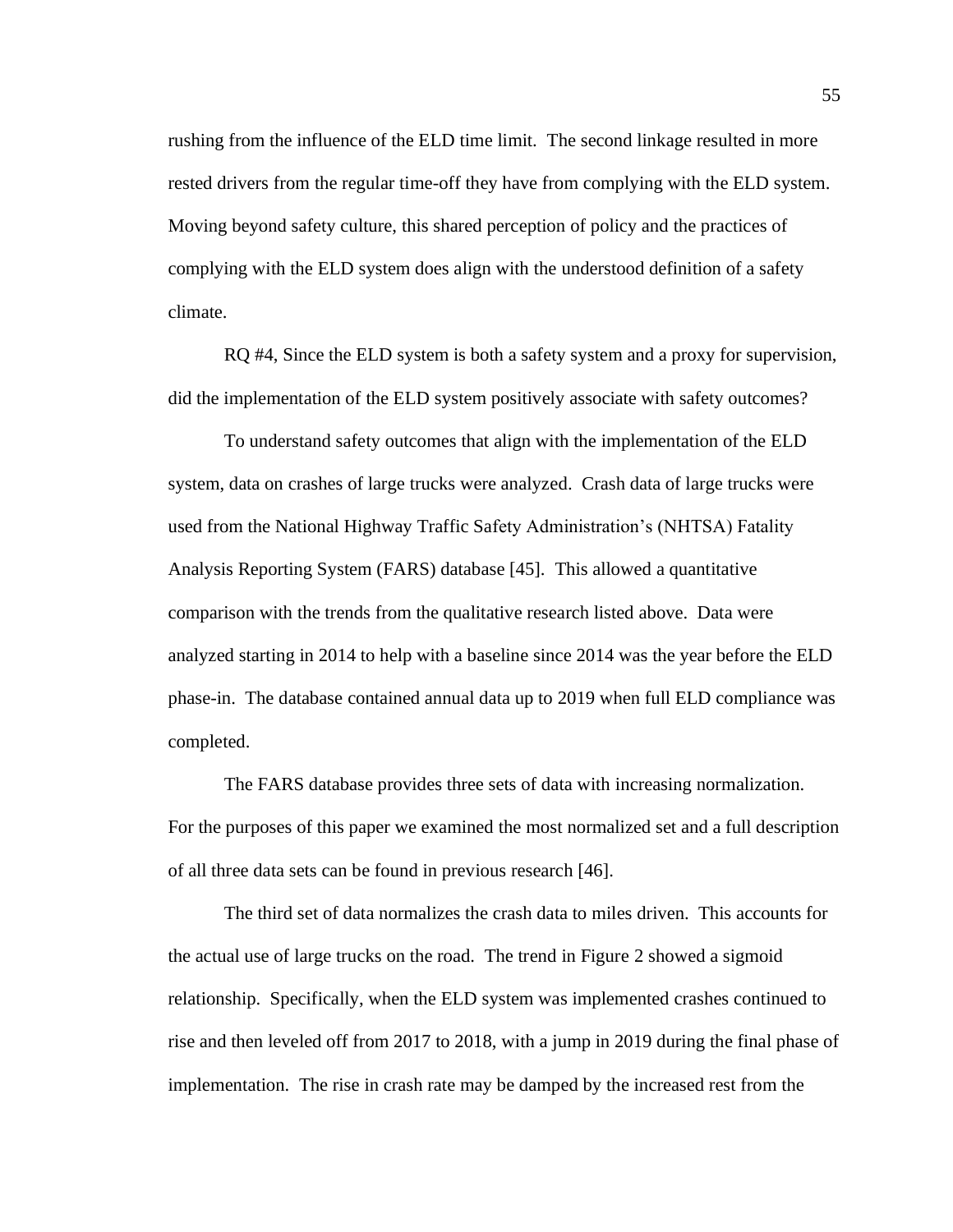mandatory break and rest period between days. However, this rise matched the comments from the drivers of speeding, driving while sick, and through heavy traffic to compensate for the ELD driving time limits. As experienced drivers who know how a workday unfolds and can adjust to unforeseen road conditions retire, they are replaced by new drivers with less experience. These new drivers join the ranks only experiencing the ELD clock and the anxiety it may bring. For example a driver with only 4 years of experience explained his experience with the ELD system this way: "[The] ELD messes you up, the clock still runs. So you rush." This suggests that early career drivers may react unpredictably compared to seasoned drivers and engage in unsafe behaviors that increase the crash rate.



Figure 2. Crash rate per 100M miles driven by large trucks [45]

# **5. DISCUSSION & CONCLUSION**

This purpose of this research was to understand the connection between safety culture and behaviors, particularly in lone-workers that may not have direct contact with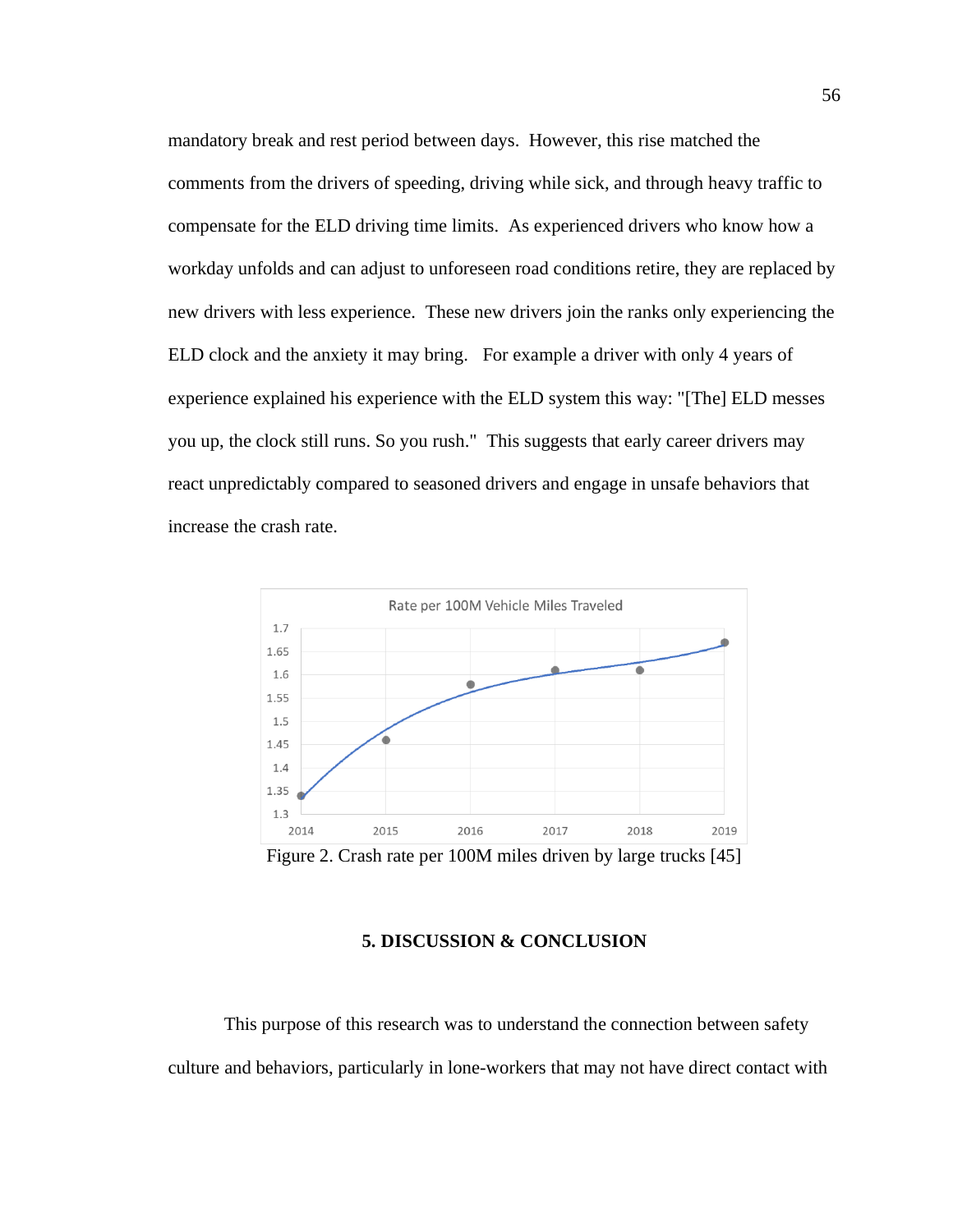their supervisor/organization on a regular basis. We examined the factors of positive and negative influence and the effect on safety behaviors in long-haul truck drivers. The implementation of the ELD system allowed us to examine the intersection of the ELD technology, regulations, and truck drivers. This was critical to understand the links between a safety culture and safety outcomes among long-haul, lone-worker truck drivers as the ELD system arguably serves as a proxy for safety supervision.

The background research helped mold four research questions. RQ #1, Can a safety culture be identified among long-haul truck drivers, particularly considering their lone-worker status? RQ #2, Given that long-haul truck drivers are classified as loneworkers, what influence does the ELD system have on their safety behaviors? RQ #3, Do links exist between safety culture, safety influences, safety climate, and safety outcomes for long-haul truck drivers? RQ #4, Since the ELD system is both a safety system and a proxy for supervision, did the implementation of the ELD system positively associate with safety outcomes? The background research also helped form our research process which included direct access to truck drivers in their working environment.

To answer the first research question, Can a safety culture be identified among long-haul truck drivers, particularly considering their lone-worker status? We were able to identify four themes tied into cultural aspects among several drivers. The four themes included a practice of following the un-written rules over the formal rules, a value focused on human life, a value of money, and a value of following the law. Practices and values comprise a culture according to the background literature. This helped build a foundation of why certain safety behaviors were later identified.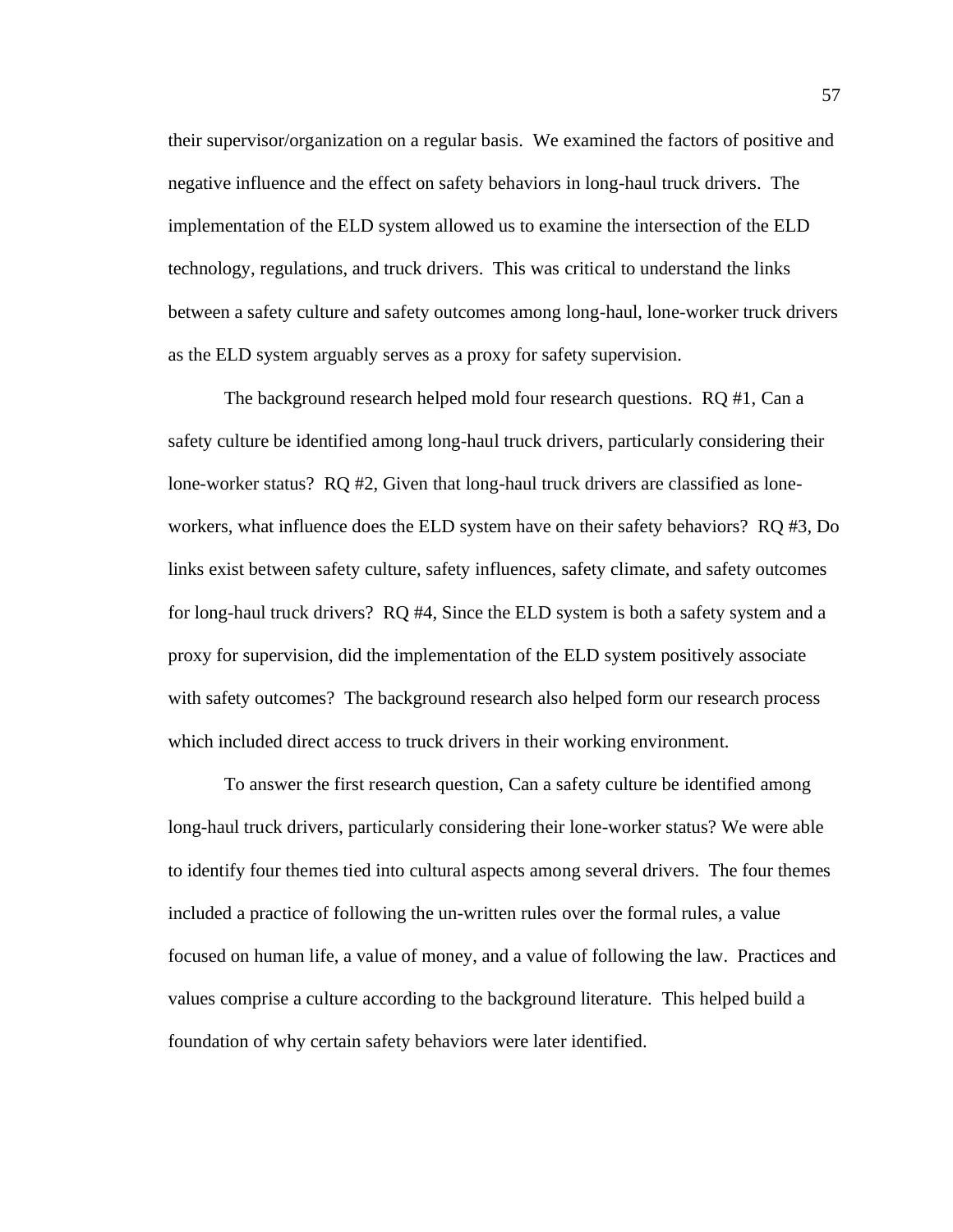The second question focused on influence and asked what influence does the ELD system have on the safety behavior of long-haul truck drivers? Two themes were identified that help answer this question. The first was a positive shift to comply with the ELD and the second was a shift to negative safety behaviors to compensate for the ELD driving limits. In both cases the ELD served as a supervisor of time for lone-worker truck drivers. The reaction to this depended on the drivers and they split in nearly identical sized groups with no connection to demographic data. Fifteen out of forty drivers took a positive approach and let the ELD system influence them to get more rest. The other group contained sixteen of the forty interviews with the remaining nine indicating they were not influenced by the ELD. The sixteen responded to a more concerning influence and reported speeding, driving while tired, and parking in unsafe areas. Though it was unexpected to have two divergent themes, they did answer the question that the ELD is having a clear influence on safety behaviors of long-haul truck drivers.

The third research question asked if links existed between safety culture, safety influences, safety climate, and safety outcomes for long-haul truck drivers? Safety culture was established by RQ #1 and influences were addressed in RQ #2. These helped identify two separate linkages that supported this third research question. Links tied to valuing money and a practice of how drivers adapted to changes in logging their driving time were documented. As the ELD system was implemented drivers reported their wages changing because they drove less to comply with the ELD system. They also reported reduced pressure to drive and more rest because of complying with the ELD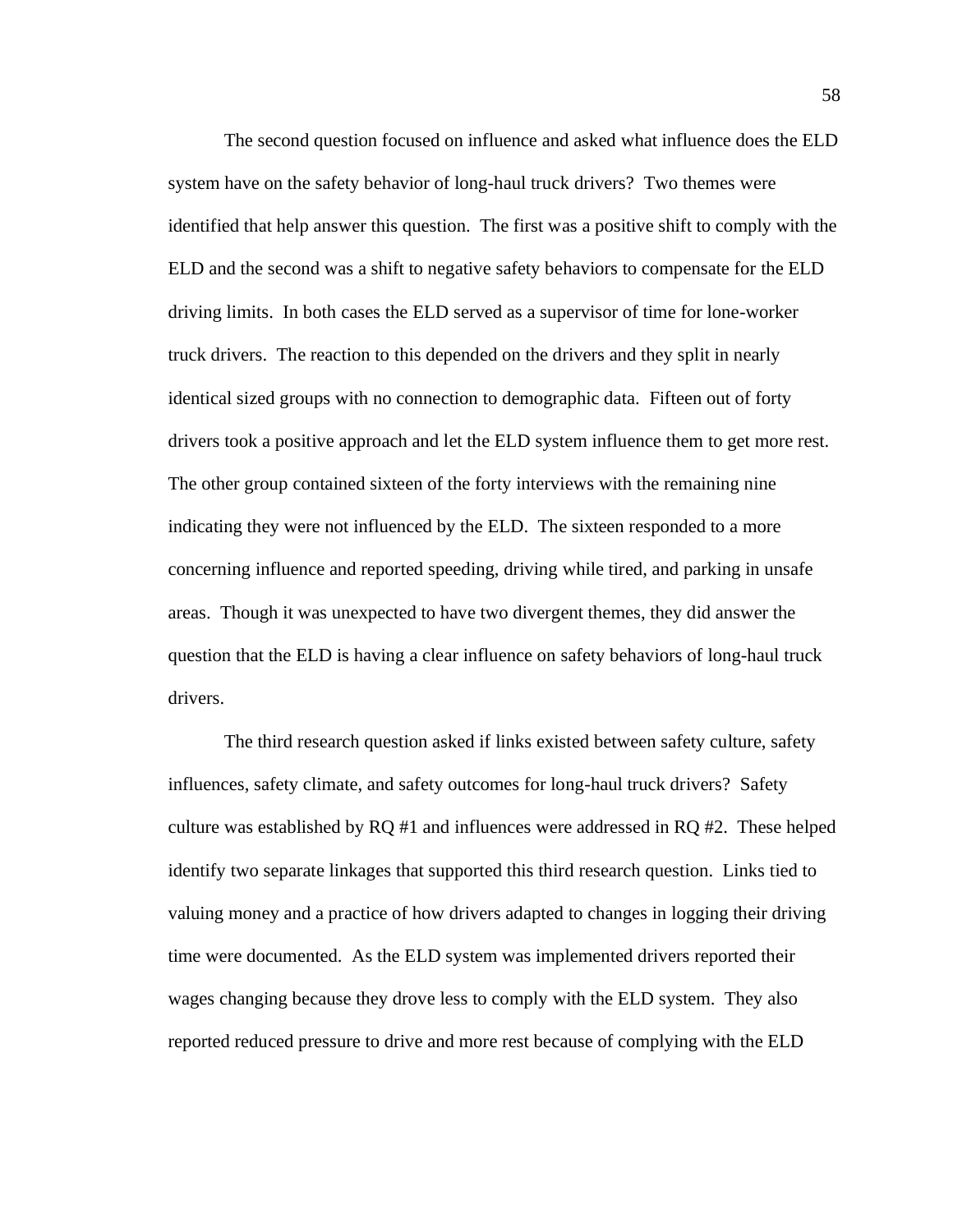system. These two responses both support that links do exist from safety culture to safety influences, to safety climate in long-haul truck drivers.

The last research question focused on safety outcomes. Given that long-haul truck drivers align with the understanding of lone-workers, did the implementation of the ELD system positively associate with safety outcomes? This question is more interesting after capturing the results above. In  $RQ \text{ } \#2$  drivers reported getting more rest which would decrease fatigue and should improve safety outcomes, while others admitted to unsafe behaviors that should lead to unsafe outcomes. Safety outcome data taken across a large group of drivers might not show a clear trend because both the safe and unsafe behaviors might cancel each other out.

We analyzed crash data from a large group of truck drivers. Of the available data the most normalized fit the context of this research best. It showed an interesting sigmoid shape to the crash rate trend with time. This shape aligned with what the drivers were reporting, that in several cases they were engaging in unsafe behaviors to compensate for the ELD driving limits. It is possible that their unsafe behavior is associated with increased crash rate and improved rest is leveling safety outcomes as the ELD system was implemented. With the increased crash rate in 2019 it is also possible that another influence is causing the trend in the data. Since we are unable to decouple the two linkages and unable to strengthen the association of ELD implementation with safety outcomes, RQ #4 remains to be answered by future research.

Research into safety culture and safety climate have largely been separate. This work was partially focused on bridging the two, along with understanding if links existed in lone-workers between safety culture, safety influences, safety climate, and safety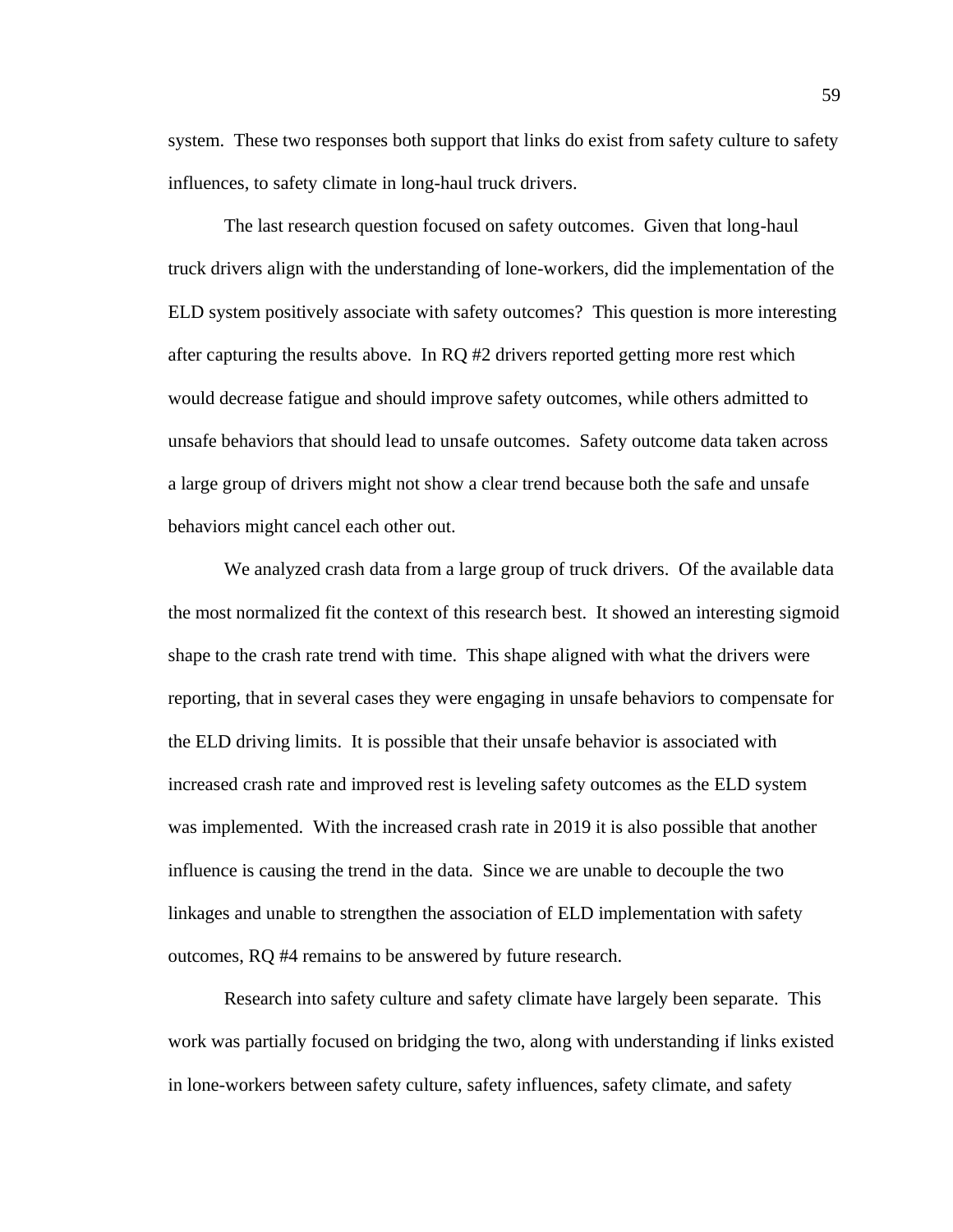outcomes. Some of these links were established, showing that a safety culture does exist in truck drivers and that safety culture can be connected to safety climate, up to the beginnings of safety outcomes. This bridged safety culture and safety climate, paving the way for future work to strengthen the connection. The ELD implementation that helped with this connection also created a valuable research opportunity for lone-workers. The ELD technology that constantly monitored drivers served as a proxy for supervision to the point drivers reported feeling anxiety and dread. There were connections of the implementation of the ELD to both positive safety behaviors like increased rest and negative safety behaviors such as speeding. This showed that in lone-workers there are common attributes that can be researched. Future research could delve into other loneworks to see if similar connections exist, or if the findings in this research are isolated to truck drivers. If a safety culture and climate do exist it opens opportunities for other systems to build on the ELD learning to improve safety outcomes.

#### **REFERENCES**

- 1. Federal Register. 2015; 80:241. Available from: https://www.govinfo.gov/content/pkg/FR-2015-12-16/pdf/FR-2015-12-16.pdf
- 2. U.S. Bureau of Labor Statistics. 2021. Available from: https://www.bls.gov/charts/census-of-fatal-occupational-injuries/fatal-occupationalinjuries-by-event-drilldown.htm
- 3. Zohar, D. Safety climate in industrial organizations: Theoretical and applied implications. Journal of Applied Psychology 1980; 65:96–102.
- 4. International Nuclear Safety Advisory Group. Summary Report on the Post-Accident Review Meeting on the Chernobyl Accident 1986; Safety Series No.75-INSAG-1.
- 5. Cox, S. and Cox, T. Safety, systems and people. Current Psychology 1996; 18:5-17.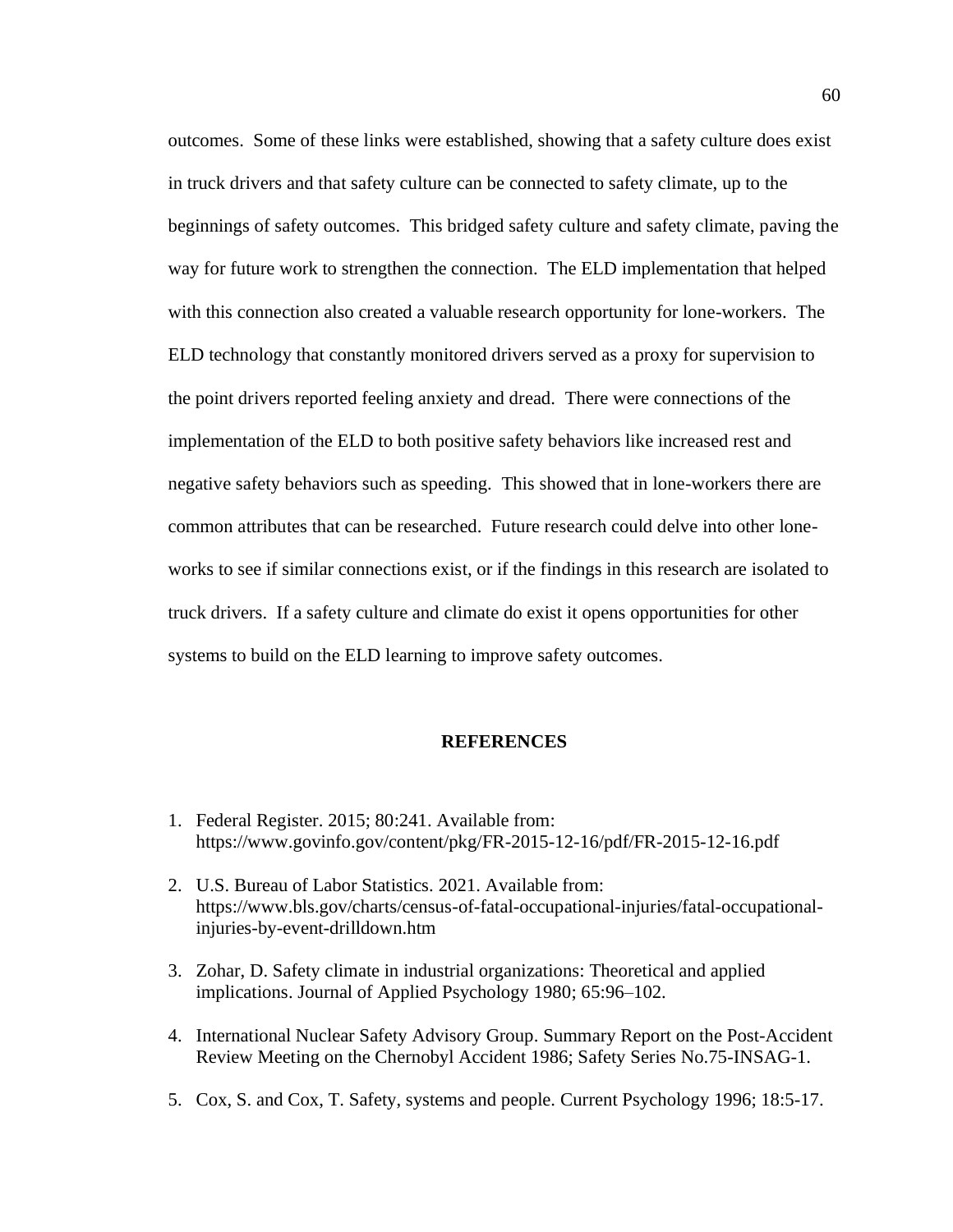- 6. Glick, W. Conceptualizing and measuring organizational and psychological climate: pitfalls in multilevel research. Academy of Management Review 1985; 10:601-616.
- 7. Reichers, A. and Schneider, B. Climate and culture: an evolution of constructs. Organizational Climate and Culture 1990; 5-39.
- 8. Moran, T. and Volkwein, F. The cultural approach to the formation of organizational climate. Human Relations 1992; 45:19-47.
- 9. Furnham. The Psychology of Behaviour at Work. Psychology Press 1997
- 10. Mearns, K., Flin, R., Fleming, M. and Gordon, R. Organizational and Human Factors in Offshore Safety. 1997, OTH 97 543.
- 11. Griffin, M. & Neal, A. Perceptions of safety at work: A framework for linking safety climate to safety performance, knowledge, and motivation. Journal of Occupational Health Psychology 2000; 5:3.
- 12. Zohar, D. A group-level model of safety climate: Testing the effect of group climate on microaccidents in manufacturing jobs. Journal of Applied Psychology 2000; 85: 587–596.
- 13. Brown, R.L. and Holmes, H. The use of factor-analytic procedure for assessing the validity of an employee safety climate model. Accident Analysis and Prevention 1986; 18:289-297.
- 14. Dedobbeleer, N., & Béland, F. A safety climate measure for construction sites. Journal of safety research 1991; 22:97-103.
- 15. Cox, S., & Flin, R. Safety culture: philosopher's stone or man of straw?. Work & Stress 1998; 12: 189-201.
- 16. Mearns, K. & Flin, R. Assessing the state of organizational safety Culture or climate? Current Psychology 1999; 18:5-17.
- 17. Ostroff, C., Kinicki, A.J. & Muhammad, R.S. Organizational culture and climate. Handbook of Psychology, Vol 12: Industrial and Organizational Psychology 2012; 643-676.
- 18. Huang, Y. H., Zohar, D., Robertson, M. M., Garabet, A., Lee, J., & Murphy, L. A. Development and validation of safety climate scales for lone workers using truck drivers as exemplar. Transportation Research Part F: Traffic Psychology and Behavior 2013; 17:5–19.
- 19. Schneider, B., Ehrhart, M., Macey, W. Organizational climate and culture. Annual Review of Psychology 2013; 64:361-388.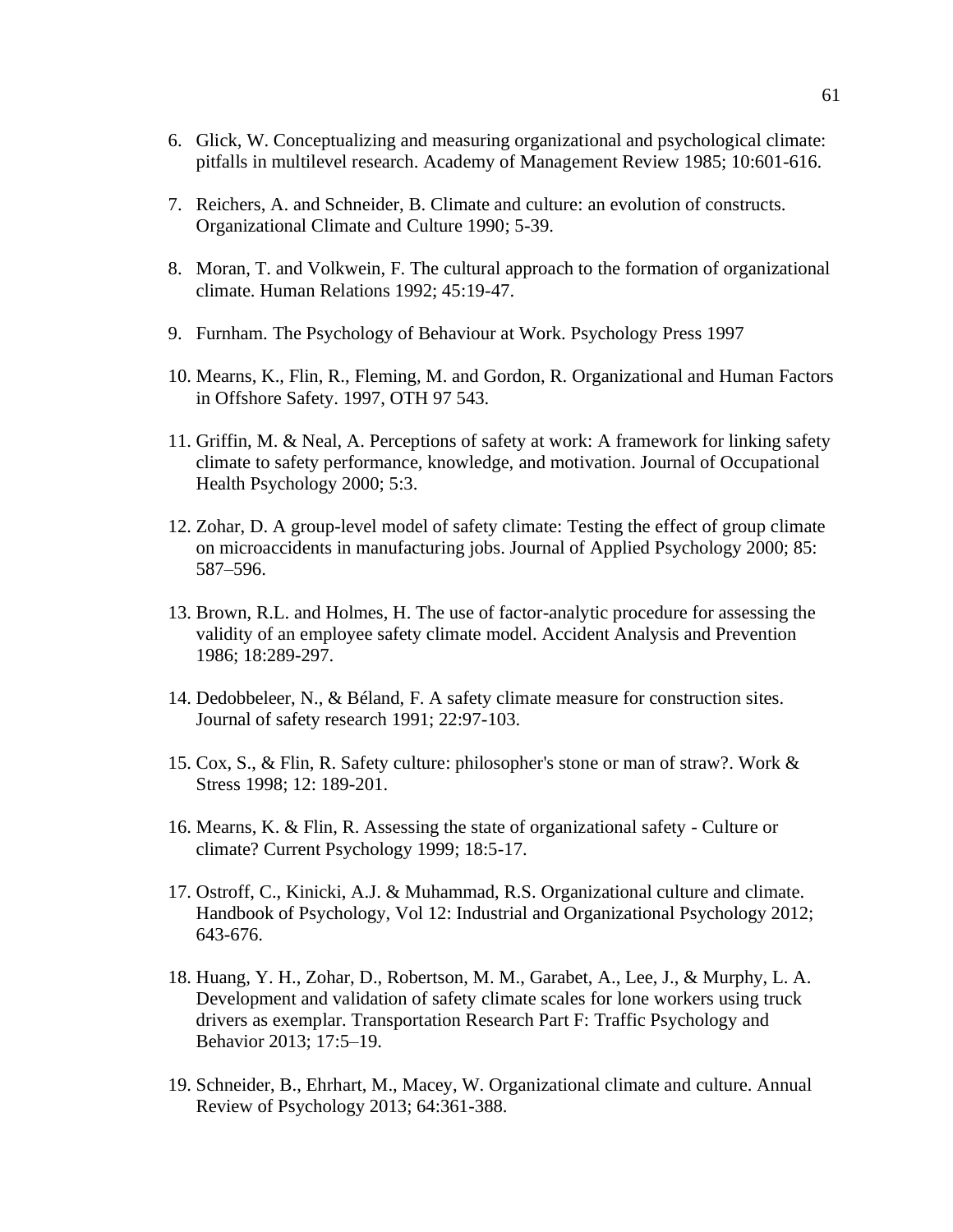- 20. Neal, A., & Griffin, M. A. A study of the lagged relationships among safety climate, safety motivation, safety behavior, and accidents at the individual and group levels. Journal of applied psychology 2006; 91:946.
- 21. Brown, R. L., & Holmes, H. The use of a factor-analytic procedure for assessing the validity of an employee safety climate model. Accident Analysis & Prevention 1986; 18:455-470.
- 22. Cox, S. and Cox, T. The structure of employee attitudes to safety: a European example. Work and Stress 1991; 5:93-106.
- 23. Alexander, M., Cox, S., and Cheyne, A. UK Offshore Safety Culture. Paper presented at the "Understanding Risk Perception" Conference. Aberdeen 1995.
- 24. Lee. T.R. The role of attitudes in the safety culture and how to change them. Paper presented at the "Understanding Risk Perception" Conference. Aberdeen 1995.
- 25. Williamson, A., Feyer, A-M., Cairns, D., and Biancotti, D. The development of a measure of safety climate: the role of safety perceptions and attitudes. Safety Science 1997; 25:15-27.
- 26. Schneider, B., Salvaggio, A. N., & Subirats, M. Climate strength: a new direction for climate research. Journal of applied psychology 2002; 87:220.
- 27. Zohar, D., Huang, Y. H., Lee, J., & Robertson, M. A mediation model linking dispatcher leadership and work ownership with safety climate as predictors of truck driver safety performance. Accident Analysis & Prevention 2014; 62:17-25.
- 28. Huang, Y. H., Robertson, M. M., Lee, J., Rineer, J., Murphy, L. A., Garabet, A., & Dainoff, M. J. Supervisory interpretation of safety climate versus employee safety climate perception: Association with safety behavior and outcomes for lone workers. Transportation research part F: traffic psychology and behavior 2014; 26:348-360.
- 29. Mearns, K., Flirt, A., Gordon, R., and O'Connor, P. Factoring the human into safety: Translating research into practice. Department of Psychology, University of Aberdeen 1997.
- 30. Hughes, P., & Ferrett, E. Introduction to Health and Safety at Work Revision Cards. Routledge. 2009; 117.
- 31. British Security Industry Association (BSIA). Lone workers guidance. 2010. Available from: https://www.bsia.co.uk/publications/lone-worker
- 32. Brennan, W. Managing risks to lone workers. Occupational Health & Wellbeing. 2012; 64:27.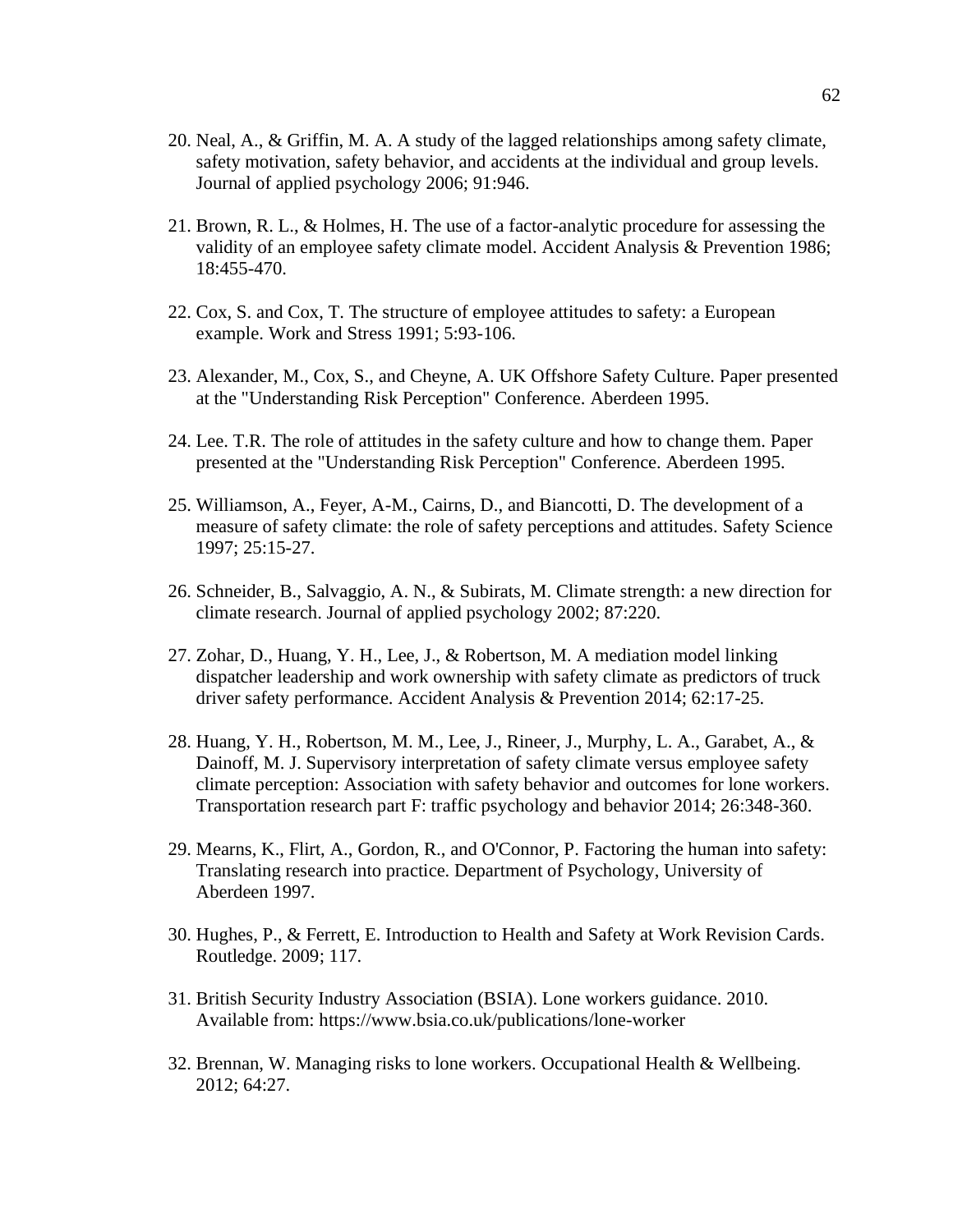- 33. Agnew, J., Hyten, C., & Sevin, B. Lone Worker Safety. Professional Safety 2017; 62: 22.
- 34. Schneider, B. The People Make the Place. Personnel Psychology. 1987; 40: 437 453.
- 35. Arboleda, A., Morrow, P. C., Crum, M. R., & Shelley, M. C. II. Management practices as antecedents of safety culture within the trucking industry: Similarities and differences by hierarchical level. Journal of Safety Research 2003; 34:189–197.
- 36. Geller, E. S. The psychology of safety: How to improve behaviors and attitudes on the job. Chilton Book Company 1996.
- 37. Wills, A. R., Watson, B., & Biggs, H. C. Comparing safety climate factors as predictors of work-related driving behavior. Journal of safety research 2006; 37:375- 383.
- 38. Wallace, J.C., Popp, E., Mondore, S., Safety climate as a mediator between foundation climates and occupational accidents: a group-level investigation. Journal of Applied Psychology 2006; 91:681–688.
- 39. Strahan, C., Watson, B., & Lennonb, A. Can organisational safety climate and occupational stress predict work-related driver fatigue?. Transportation research part F: traffic psychology and behavior 2008; 11:418-426.
- 40. Zohar, D., Huang, Y. H., Lee, J., & Robertson, M. A mediation model linking dispatcher leadership and work ownership with safety climate as predictors of truck driver safety performance. Accident Analysis & Prevention 2014; 62:17-25.
- 41. Federal Motor Carrier Safety Administration. Driver's Record of Duty Status. 2021. Available from: https://csa.fmcsa.dot.gov/safetyplanner/MyFiles/SubSections.aspx?ch=23&sec=69&s ub=178
- 42. Federal Motor Carrier Safety Administration. Electronic Logging Devices 2021. Available from: https://eld.fmcsa.dot.gov/About
- 43. Federal Motor Carrier Safety Administration. Summary of Hours of Service Regulations 2021. Available from: https://www.fmcsa.dot.gov/regulations/hoursservice/summary-hours-service-regulations
- 44. APA Dictionary of Psychology. Belief, Value, Practice, Attitude. 2021. Available from: https://dictionary.apa.org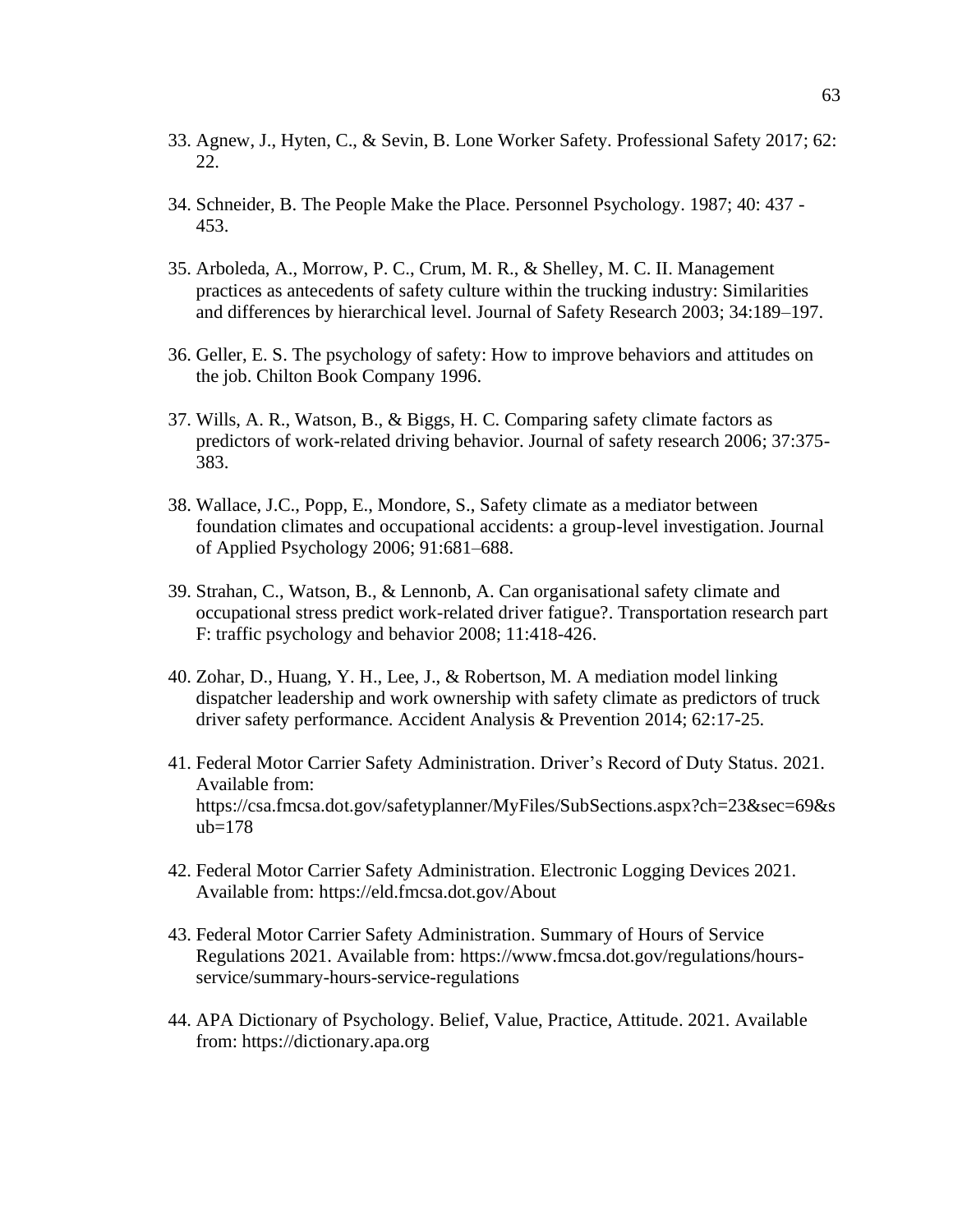- 45. National Highway Traffic Safety Administration. FARS Encyclopedia: Trends General. 2021. Available from: https://wwwfars.nhtsa.dot.gov/Trends/TrendsGeneral.aspx
- 46. Washburn, C., Murray, S., Kueny, C. Early Outcomes of the ELD System in the Trucking Industry. Professional Safety. in press.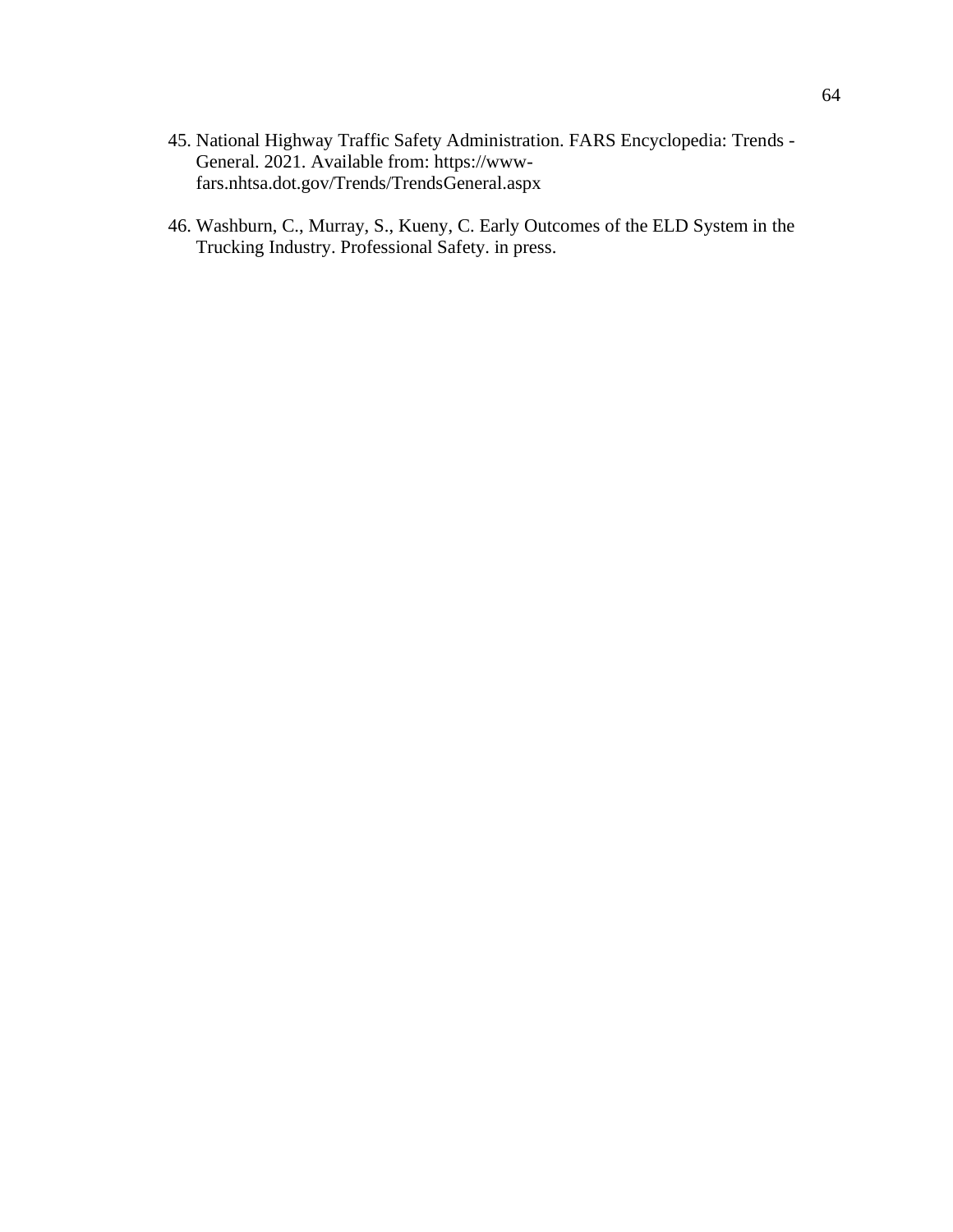### **SECTION**

### **3. CONCLUSIONS AND RECOMMENDATIONS**

# **3.1. CONCLUSIONS**

This researched aimed to understand if a safety culture could be identified among long-haul truck drivers, and to identify the links between safety culture, safety climate, safety influences, safety behaviors, and safety outcomes in this group of lone-workers. This work also sought to understand when new safety technology is implemented, is there a positive association with safety outcomes? Qualitative research was undertaken to find answers to these questions.

**3.1.1. Paper #1.** The first paper explored how the implementation of the ELD system affected drivers. The intention of the ELD systems was to improve both safety on the roads and the economy of the trucking industry. The goal was to dig into this and understand what was motivating the driver's behavior. It was learned that drivers were compensating for the limited driving time the ELD place on them by driving faster. Additional knowledge was gained around how the ELD made them feel. With a rigid system and a clock counting down drivers reported feeling like robots and not being able to use their professional judgment to manage challenges on the road. The ELD system also alleviated pressure on drivers to alter their records and drive when they were tired.

To compare driver's comments about increased crashes from the ELD implementation, data from the National Highway Traffic Safety Administration's (NHTSA) Fatality Analysis Reporting System (FARS) was plotted to see if there was an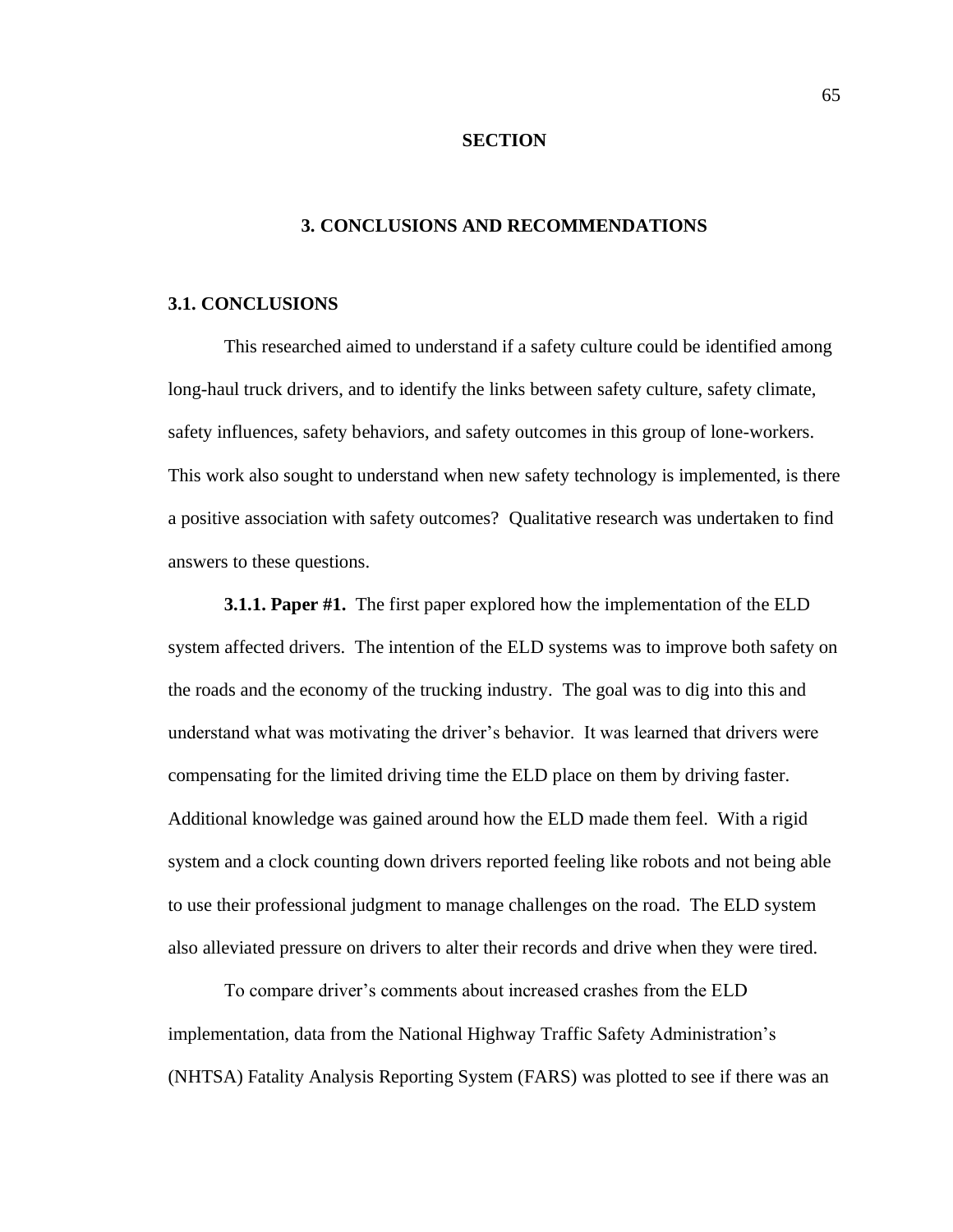association. Three charts were examined and did show an increase in crashes through ELD implementation, up to 2018. After the first paper was submitted for publication 2019 data was released and showed a more complex sigmoid relationship, indicating after an increase crashes started to level off.

This first paper helped to understand that a rigid system with no flexibility removes the ability for drivers to alter their records and also removes some of the value of having a human as part of the system. There were also reports that the lack of flexibility caused unsafe behaviors of speeding and driving while sick, since drivers were unable to adapt to changing conditions. This showed that the ELD implementation did have the desired effect of improving the economy of trucking and increased opportunities for drivers to rest, but it also created an unintended effect of motivating drivers to engage in unsafe behaviors which was supported by crash data.

**3.1.2. Paper #2.** The second paper went deep into the relationships of safety concepts. Four research questions were formed to understand these relationships, which included identifying a safety culture, influence of the ELD system, links between safety concepts, and association with safety outcomes. Themes from coding the research helped to positively answer the first two research questions. This established that a safety culture did exist in long-haul truck drivers, and both positive and negative influences on safety behavior came from the ELD implementation. The first question increased knowledge by broadening the understanding of what groups a safety culture can exist in. The second question provided insight into how a safety system is influencing this same group, providing knowledge on how to improve future systems.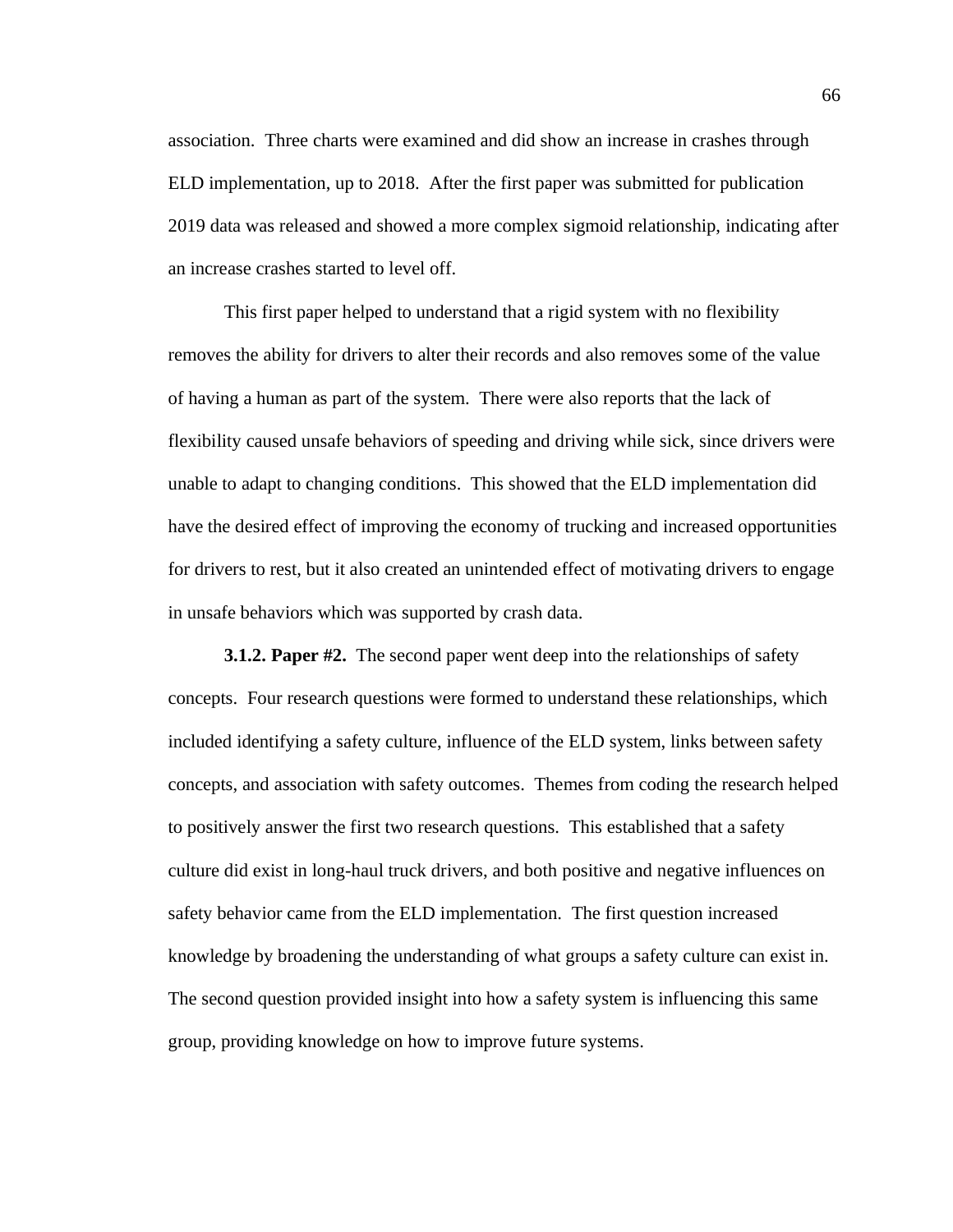By integrating the first two research questions the answer for the third research question emerged. It was shown that links do exist between safety culture, safety influences, and safety climate. This was important because the understanding of safety culture and climate indicated they might not exist in workers who are away from others while doing their job. The last research question was not answered due to constraints in associating the implementation in the ELD across the uncontrolled environment of the open road and many years to phase in the ELD system. The knowledge gained from the research did indicate that the positive and negative behaviors might cancel each other out across a large enough data set. There was a near 50/50 split across the participants on the positive and negative sides and the sample was diverse, so this split supports the theory.

#### **3.2. REFLECTIONS & RECOMMENDATIONS**

This research addressed gaps in our knowledge of safety culture and safety climate in lone-workers noted above. It also brought both safety culture and safety climate together, which have been separate for the majority of research prior to this study. It's important to connect them to further our understanding because of the links between them. It's also important to connect them if we want to improve safety, because of the influence they have on behaviors.

The timing of this work was fortuitous. Right after the interviews were complete, the world plunged into a pandemic. The driving conditions changed as people stayed home. To improve the flow of goods the Federal Motor Carrier Safety Association (FMCSA) changed driving rules. The new rules allowed drivers with learning permits to drive before they earned their CDL and increased the time limits so drivers could drive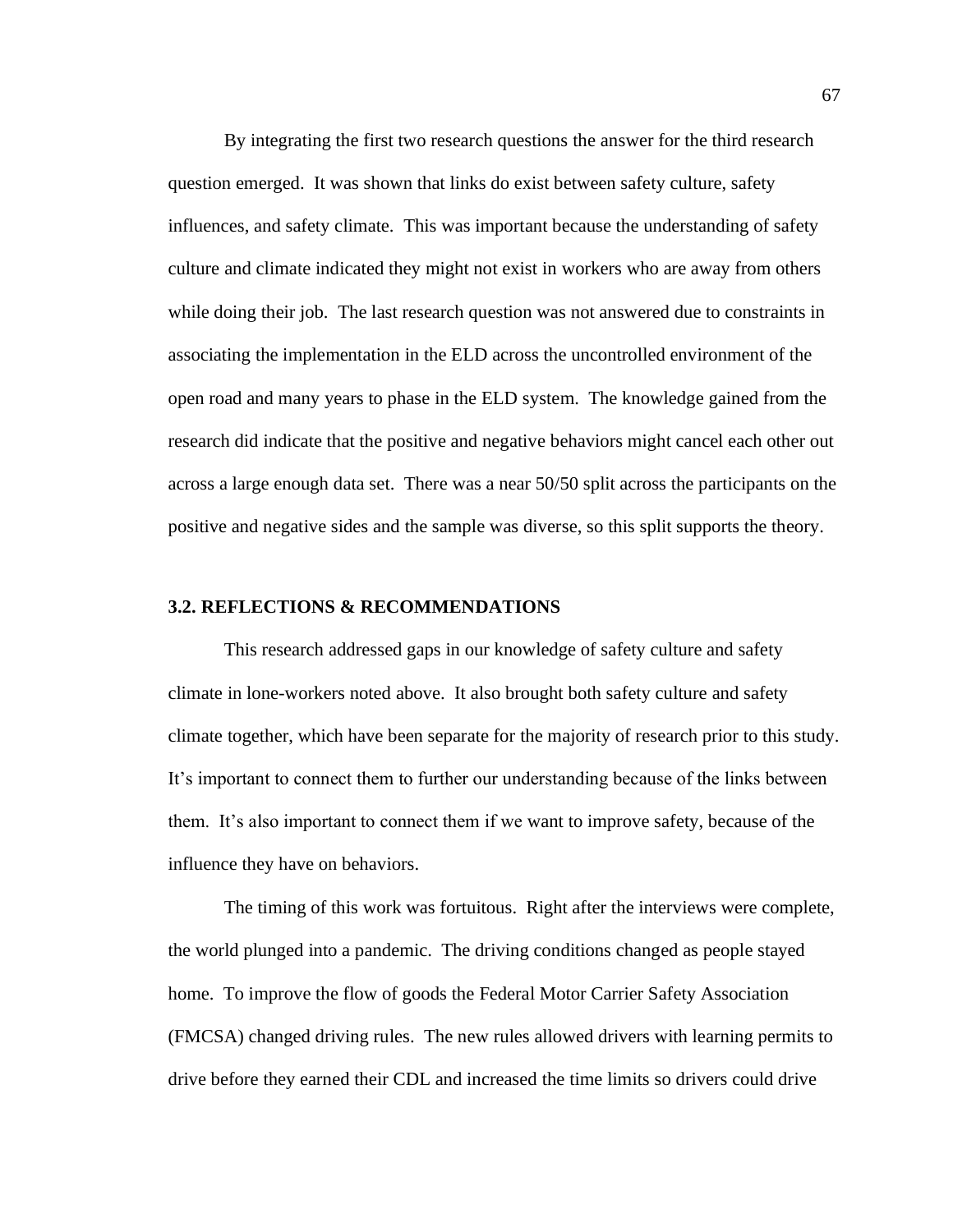longer (FMCSA 2020). This created a temporary new normal. Until the world fully recovers from the pandemic the pre-pandemic context of this research should be considered.

Complex problems often need complex solutions. When trying to determine how to improve driver safety the solution was a rigid ELD system. This did place hard limits on how long drivers were driving and how long they had to rest. The consequence was that some drivers responded with dread and anxiety of not completing a delivery or being caught on the open road in an unsafe location. The risk of too simple a solution is that it can create a secondary problem, which appeared to be the case with the ELD system. Future safety systems should consider how to build in flexibility so that drivers can get credit for resting when they are loading, can stop to avoid traffic or weather, and can take a break for biologic needs without fear of consequences. Possibly a combination of hours and miles as a limit similar to gaining status on airlines. This would allow drivers to compensate for unplanned events while increasing opportunities for them to be safer. Future safety systems should also consider how to limit unsafe behaviors such as speeding, which counteract the intent of improving road safety.

An understanding of safety culture could be used to improve safety behaviors. With the links established between safety culture, safety climate, safety influences and safety behaviors, changing safety culture of truck drivers can adjust safety behaviors. The values and the practice that signaled a safety culture can become mechanisms to adjust safety climate, shift safety influences, and improve safety behaviors.

Future work could include understanding the cause-and-effect of these mechanisms to produce improved safety behaviors. Future work could also explore if the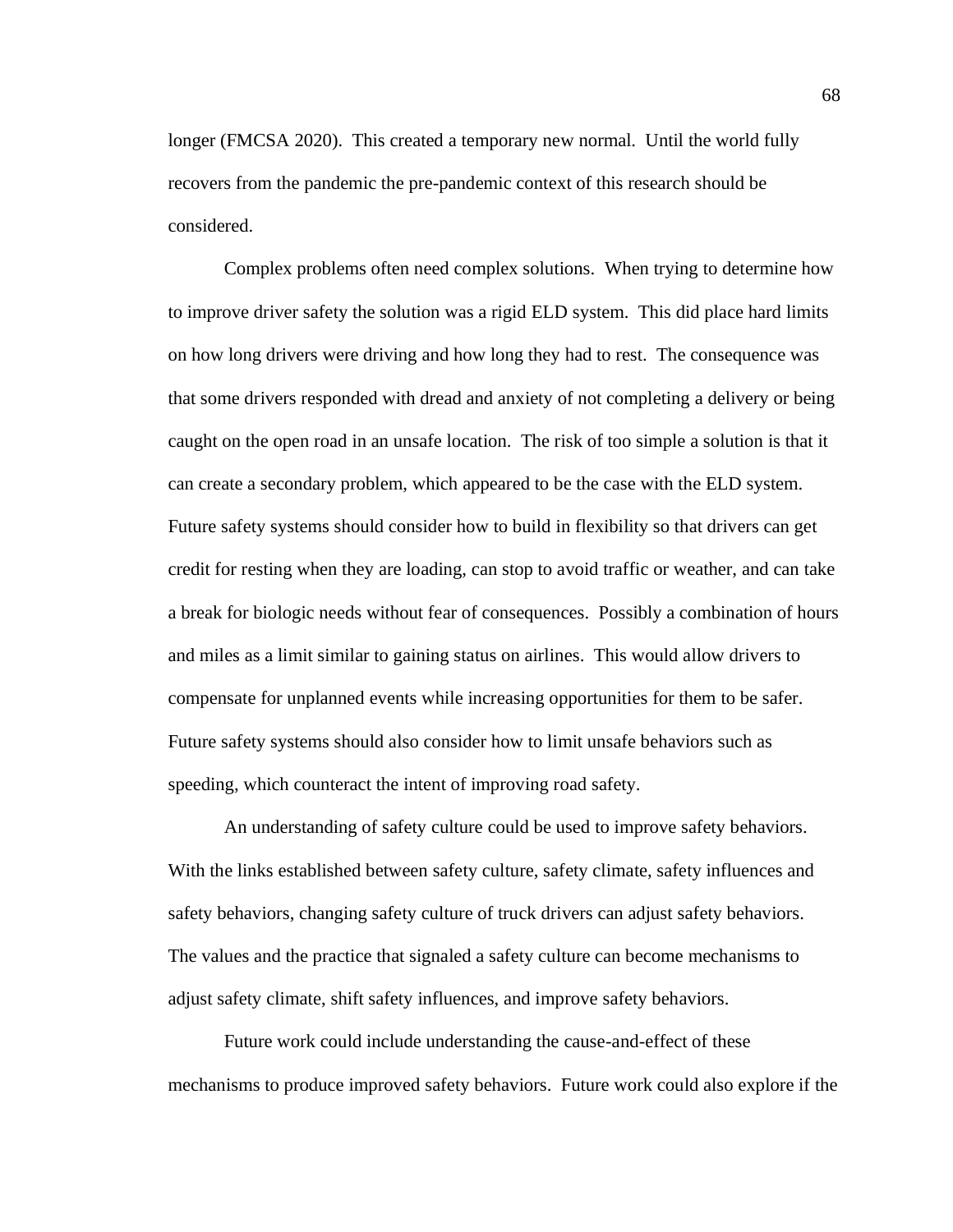knowledge gained through this research applies to other lone-worker groups. This work could help to understand if a safety culture is similar among similar groups or not, and help to understand if cause-and-effect would work the same way. Future work is also needed to explore the connection of safety culture and safety climate across other areas of industry. Work is also needed to connect this research to safety outcomes so that road safety such as incidents and accidents can be reduced.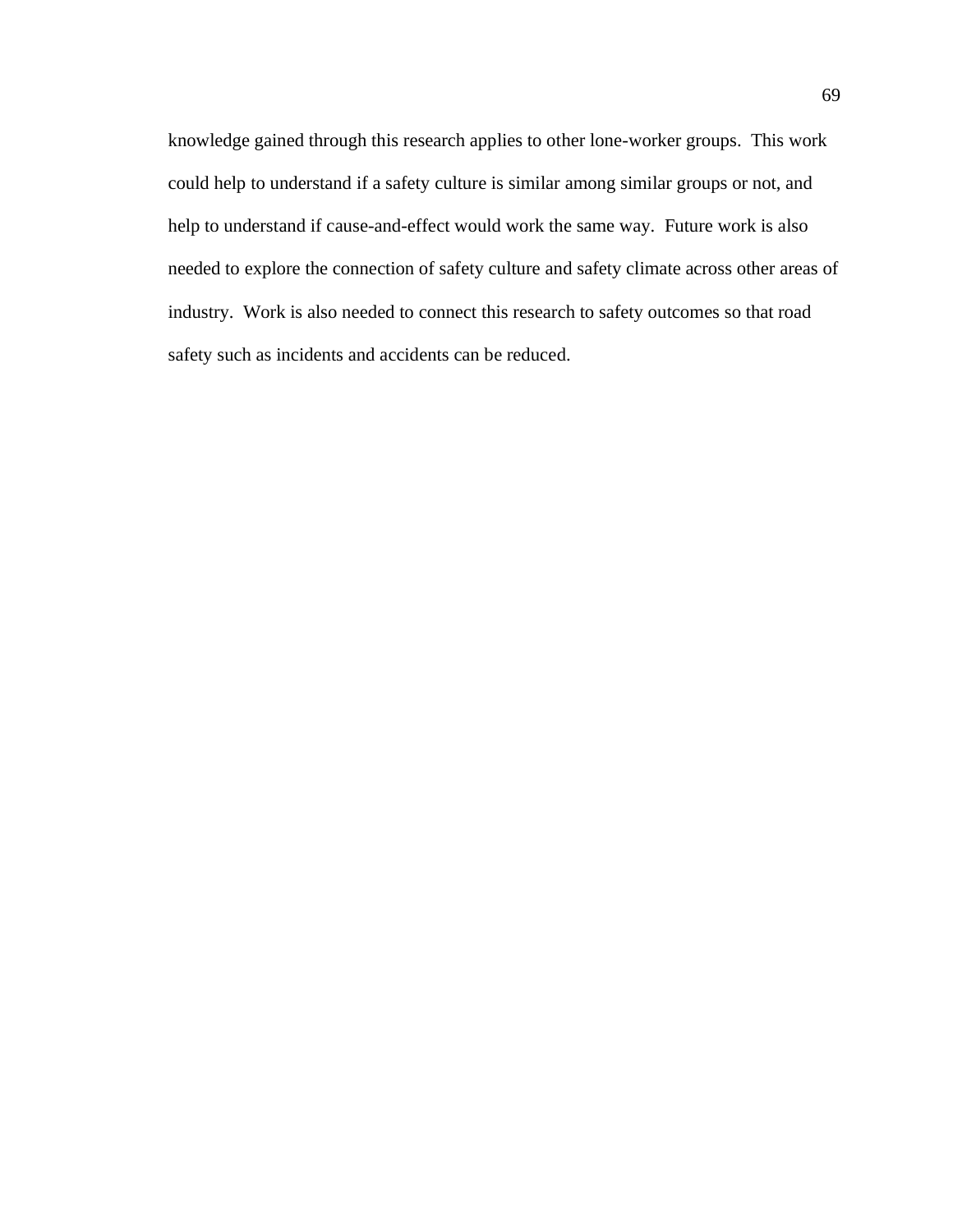## **BIBLIOGRAPHY**

- Agnew, J., Hyten, C., & Sevin, B. (2017). Lone Worker Safety. Professional Safety, 62(1), 22.
- Alruqi, W., Hallowell, M., Techera, U. (2018). Safety climate dimensions and their relationship to construction safety performance: A meta-analytic review. Safety Science, 109, 165-173.
- Andersen, L., Nørdam, L., Joensson, T., Kines, P., Nielsen, K. (2018). Social identity, safety climate and self-reported accidents among construction workers, Construction Management and Economics, 36:1, 22-31.
- Arboleda, A., Morrow, P. C., Crum, M. R., & Shelley II, M. C. (2003). Management practices as antecedents of safety culture within the trucking industry: similarities and differences by hierarchical level. Journal of safety research, 34(2), 189-197.
- Bamel, U., Pandey, R., Gupta, A. (2020). Safety climate: Systematic literature network analysis of 38 years (1980-2018) of research. Accident Analysis & Prevention, 135.
- Bergman, M. E., Payne, S. C., Taylor, A. B., & Beus, J. M. (2014). The Shelf Life of a Safety Climate Assessment: How Long Until the Relationship with Safety-Critical Incidents Expires?. Journal of business and psychology, 29(4), 519–540.
- Beus, J. M., Payne, S. C., Bergman, M. E., & Arthur, W. (2010). Safety climate and injuries: an examination of theoretical and empirical relationships. The Journal of applied psychology, 95(4), 713–727.
- Brennan, W. (2012). Managing risks to lone workers. Occupational Health & Wellbeing, 64(12), 27.
- British Security Industry Association (BSIA). (2010) Lone workers guidance. Available from: https://www.bsia.co.uk/publications/lone-worker
- Brown, R. L., & Holmes, H. (1986). The use of a factor-analytic procedure for assessing the validity of an employee safety climate model. Accident Analysis & Prevention, 18(6), 455-470.
- Carroll, J. S. (1998). Safety culture as an ongoing process: Culture surveys as opportunities for enquiry and change. Work and Stress, 12(3), 272-284.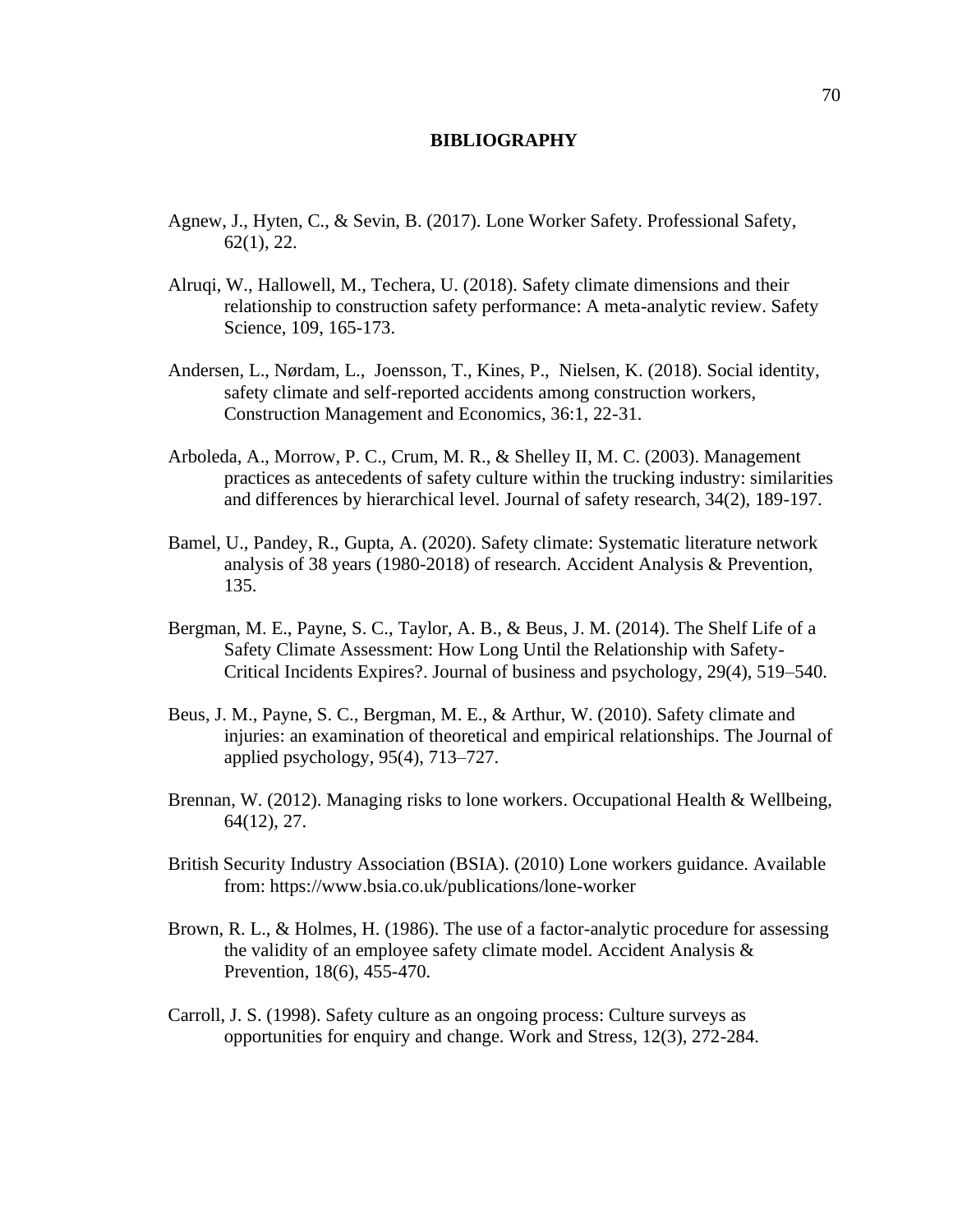- Christian, M. S., Bradley, J. C., Wallace, J. C., & Burke, M. J. (2009). Workplace safety: A meta-analysis of the roles of person and situation factors. Journal of Applied Psychology, 94(5), 1103–1127.
- Clarke, J. (2010). An integrative model of safety climate: Linking psychological climate and work attitudes to individual safety outcomes using meta-analysis. Occup. Org. Psychol., 83 (3), 553-578.
- Clarke, S. (1999). Perceptions of organizational safety: Implications for the development of safety culture. Journal of Organizational Behaviour, 20, 185-198.
- Collins, J. A., Hagan, B. T., & Bratt, H. M. (1976). The failure-experience matrix—a useful design tool.
- Cooke, R. A., & Lafferty, J. C. (1989). Organizational Culture Inventory: OCI. Plymouth, MI: Human Synergistics.
- Cox, S., & Cox, T. (1996). Safety, Systems and People. Oxford: Butterworth-Heinemann.
- Cox, S., & Flin, R. (1998). Safety culture: philosopher's stone or man of straw?. Work & stress, 12(3), 189-201.
- Dedobbeleer, N., & Béland, F. (1991). A safety climate measure for construction sites. Journal of safety research, 22(2), 97-103.
- DeJoy, D. M., Schaffer, B. S., Wilson, M. G., Vandenberg, R. J., & Butts, M. M. (2004). Creating safer workplaces: assessing the determinants and role of safety climate. Journal of safety research, 35(1), 81–90.
- Denison, D. R. (1996). What is the difference between organizational culture and organizational climate. A native's point of view on a decade of paradigm wars.
- Department of Defense. (1949). Procedure for performing a failure mode effect and criticality analysis. (MIL-P-1629). Washington, DC: U.S. Government Printing Office.
- Ericson, C. (1999). "Fault tree analysis a history". Proceedings of the 17th International System Safety Conference, Orlando Florida.
- Federal Motor Carrier Safety Administration. (2020). US Department of Transportation Issues National Emergency Declaration for Commercial Vehicles Delivering Relief in Response to the Coronavirus Outbreak [press release]. Retrieved from https://www.fmcsa.dot.gov/newsroom/us-department-transportation-issuesnational-emergency-declaration-commercial-vehicles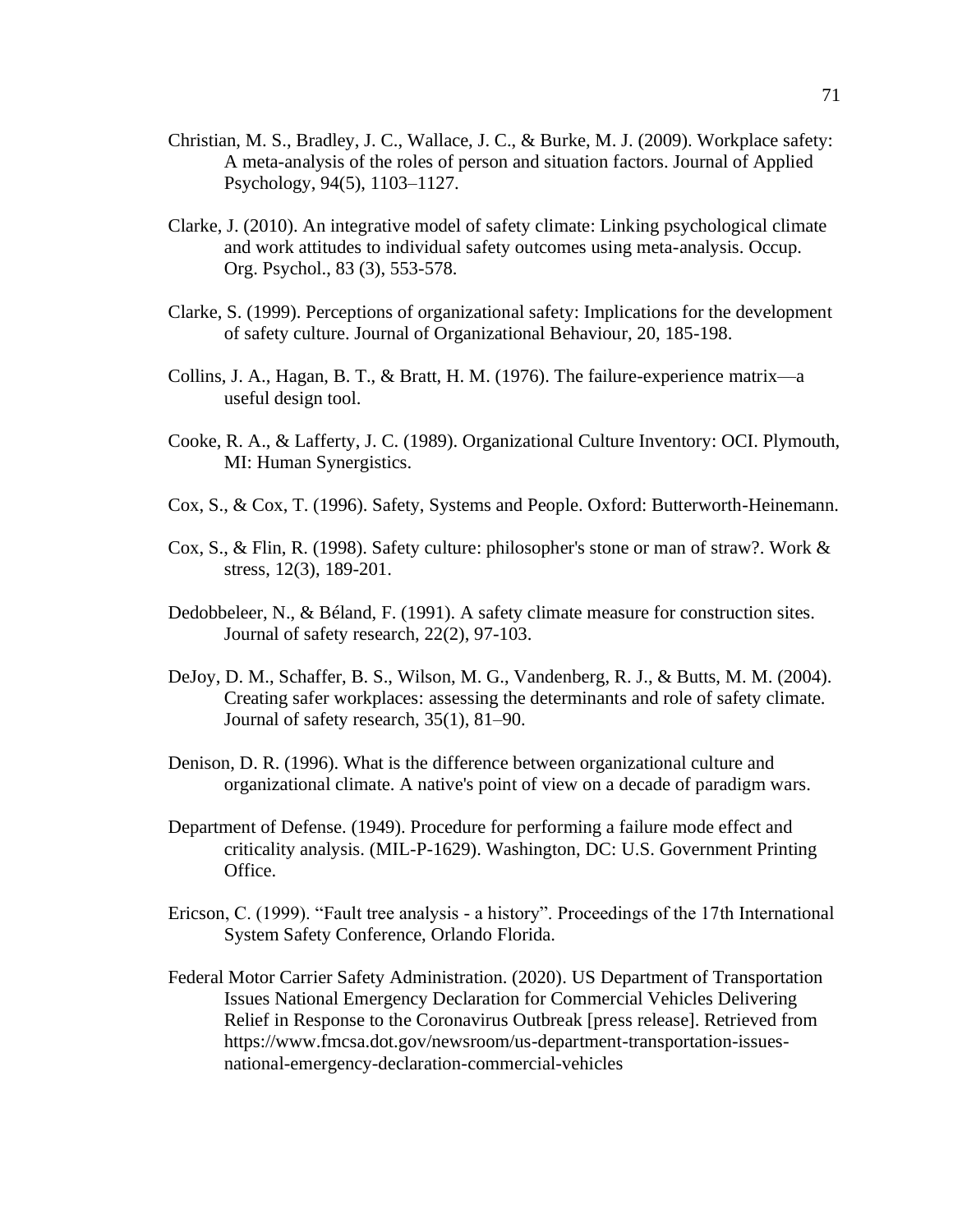- Federal Register. (2008, November 19). Federal Register Vol. 73, No.224. https://www.govinfo.gov/content/pkg/FR-2008-11-19/pdf/FR-2008-11-19.pdf
- Federal Register. (2015). 80:241. Available from: https://www.govinfo.gov/content/pkg/FR-2015-12-16/pdf/FR-2015-12-16.pdf
- Ferrett, E. (2009). Introduction to Health and Safety at Work Revision Cards. Routledge. FMCSA. ELD Fact Sheet. https://www.fmcsa.dot.gov/hours-service/elds/eld-factsheet-english-version
- Furnham, A. (2012). The psychology of behaviour at work: The individual in the organization. Psychology press.
- Geller, E. S. (1996). The psychology of safety: How to improve behaviors and attitudes on the job. Chilton Book Company.
- Ginsburg, L., & Gilin Oore, D. (2016). Patient safety climate strength: a concept that requires more attention. BMJ quality & safety, 25(9), 680–687.
- Glick, W. H. (1985). Conceptualizing and Measuring Organizational and Psychological Climate: Pitfalls in Multilevel Research. The Academy of Management Review, 10(3), 601–616.
- Goldenhar, L. J., Williams, L. J., Swanson, N. G. (2003). Modelling relationships between job stressors and near-miss outcomes for construction labourers. Work&Stress.
- Grantham Lough, K., Stone, R., & Tumer, I. (2008). Failure Prevention in Design Through Effective Catalogue Utilization of Historical Failure Events. Journal of Failure Analysis & Prevention, 8(5).
- Griffin, M. & Neal, A. (2000). Perceptions of safety at work: A framework for linking safety climate to safety performance, knowledge, and motivation. Journal of Occupational Health Psychology. 5(3).
- Haque, M. M., & Washington, S. (2014). A parametric duration model of the reaction times of drivers distracted by mobile phone conversations. Accident; analysis and prevention, 62, 42–53.
- Hawkins, P. G., & Woollons, D. J. (1998). Failure modes and effects analysis of complex engineering systems using functional models. Artificial intelligence in engineering, 12(4), 375-397.
- He, Y., Wang, Y., Payne, S. (2019). How is safety climate formed? A meta-analysis of the antecedents of safety climate. Organizational Psychology Review. 9.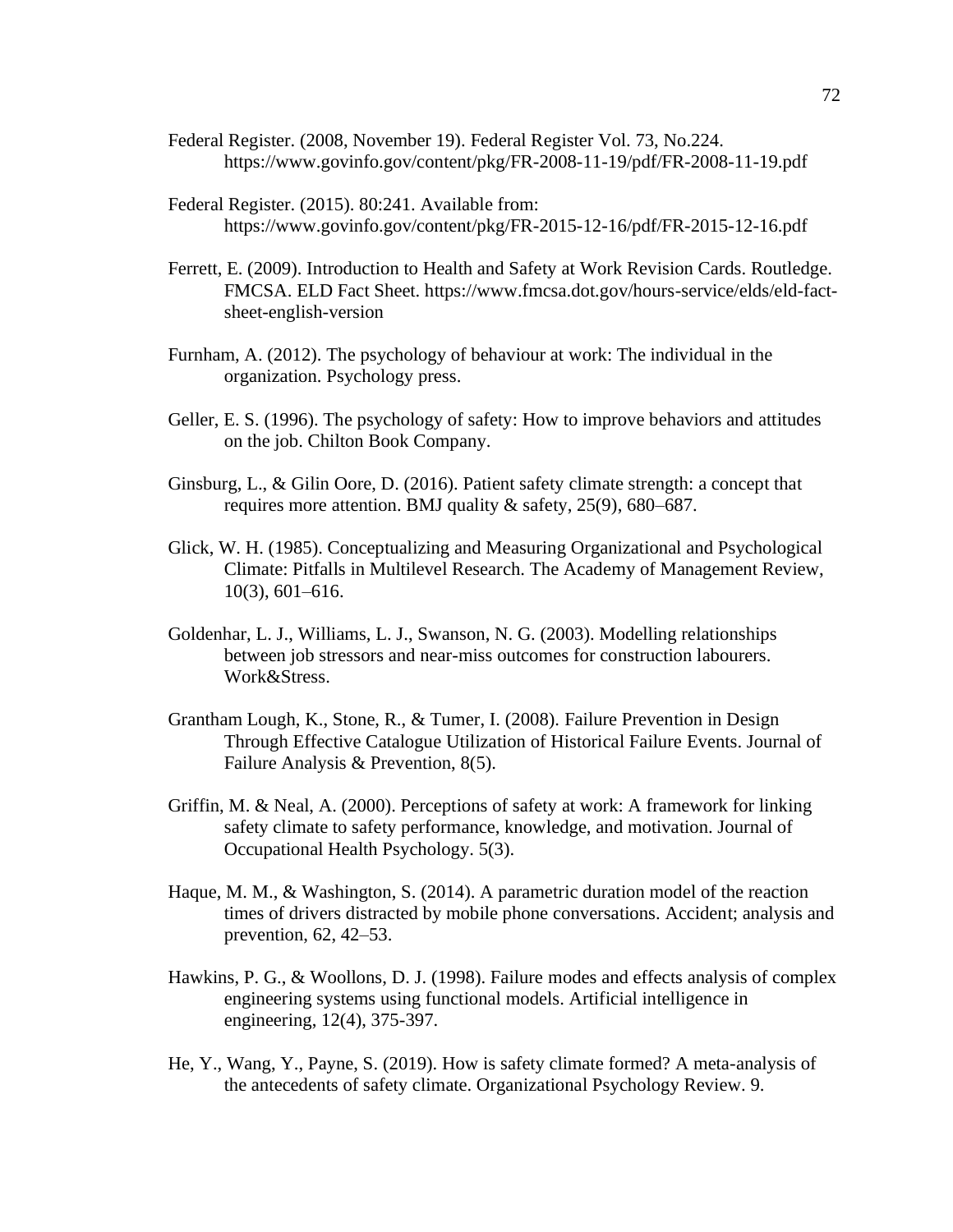- Hofmann, D. A., & Mark, B. (2006). An investigation of the relationship between safety climate and medication errors as well as other nurse and patient outcomes. Personnel Psychology, 59(4), 847–869.
- Holland, C., & Rathod, V. (2013). Influence of personal mobile phone ringing and usual intention to answer on driver error. Accident; analysis and prevention, 50, 793– 800.
- Hon, C. K., Hinze, J., & Chan, A. P. (2014). Safety climate and injury occurrence of repair, maintenance, minor alteration and addition works: A comparison of workers, supervisors and managers. Facilities.

Hours of Service of Drivers, 49 C.F.R. § 395 (2021).

- Huang, Y. H., Robertson, M. M., Lee, J., Rineer, J., Murphy, L. A., Garabet, A., & Dainoff, M. J. (2014). Supervisory interpretation of safety climate versus employee safety climate perception: Association with safety behavior and outcomes for lone workers. Transportation research part F: traffic psychology and behaviour, 26, 348-360.
- Huang, Y. H., Zohar, D., Robertson, M. M., Garabet, A., Lee, J., & Murphy, L. A. (2013). Development and validation of safety climate scales for lone workers using truck drivers as exemplar. Transportation Research Part F: Traffic Psychology and Behavior, 17, 5–19.
- Hughes, P., & Ferret, E. (2009). Introduction to health and safety at work. Oxford: Butterworth-Heinemann.
- International Nuclear Safety Advisory Group. (1986). Summary Report on the Post-Accident Review Meeting on the Chernobyl Accident. Safety Series No.75- INSAG-1.
- Jiang, L., Lavaysse, L. M., & Probst, T. M. (2019). Safety climate and safety outcomes: A meta-analytic comparison of universal vs. industry-specific safety climate predictive validity. Work & Stress, 33(1), 41-57.
- Kletz, T.A. (1988). What went wrong? case histories of process plant disasters ( $2<sup>nd</sup>$ ed.). Houston, TX : Gulf Publishing.
- Kumamoto, H., Henley, E. (1996) Probabilistic Risk Assessment and Management for Engineers and Scientists. New York: IEEE Press.
- Lee, T. (1998). Assessment of safety culture at a nuclear reprocessing plant. Work and Stress, 12, 217-237.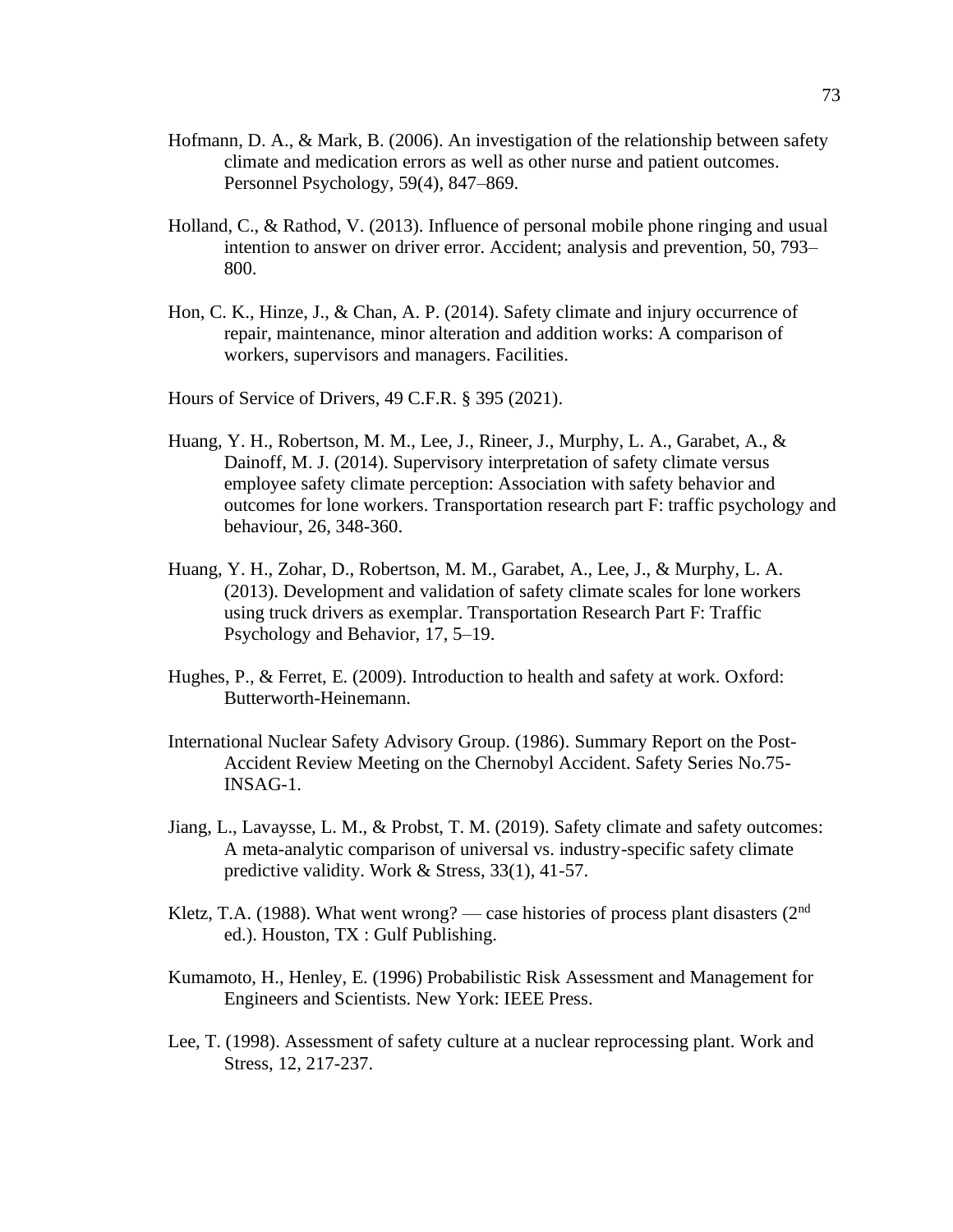- Lingard, H., Cooke, T., & Blismas, N. (2012). Do perceptions of supervisors' safety responses mediate the relationship between perceptions of the organizational safety climate and incident rates in the construction supply chain?. Journal of Construction Engineering and Management, 138(2), 234-241.
- Luo, T. (2020). Safety climate: Current status of the research and future prospects. Journal of Safety Science and Resilience, 1 (2), 106-119.
- Mearns, K. & Flin, R. (1999). Assessing the state of organizational safety Culture or climate? Current Psychology, Spring, vol. 18(1), 5-17.
- Mearns, K. Flin, R., Gordon R., Fleming, M. (2001). Human and organizational factors in offshore safety, Work & Stress, 15(2), 144-160.
- Moran, E. & Volkwein, J.. (1992). The Cultural Approach to the Formation of Organizational Climate. Human Relations - HUM RELAT. 45. 19-47.
- Nahrgang, J. D., Morgeson, F. P., & Hofmann, D. A. (2007). Predicting safety performance: A meta-analysis of safety and organizational constructs. In 22nd annual conference of the society for industrial and organizational psychology, New York.
- Neal, A., & Griffin, M. A. (2006). A study of the lagged relationships among safety climate, safety motivation, safety behavior, and accidents at the individual and group levels. Journal of Applied Psychology, 91(4), 946–953.
- Neal, A., & Griffin, M. A. (2006). A study of the lagged relationships among safety climate, safety motivation, safety behavior, and accidents at the individual and group levels. Journal of applied psychology, 91(4), 946.
- Ochs, M. (2017). How A Trucker's Protest Anthem Became A '70s Hit [Radio broadcast]. National Public Radio https://www.npr.org/2017/06/06/531749486/the-legacy-ofconvoy-how-a-trucker-s-protest-anthem-became-a-70s-hit
- Ostroff, C., Kinicki, A.J. & Muhammad, R.S. (2012) Organizational culture and climate. In Weiner, I.B., Schmitt, N.W. & Highhouse, S., Handbook of Psychology, Vol 12: Industrial and Organizational Psychology, 643-676. Hoboken, NJ: John Wiley & Sons.
- Reichers, A. and Schneider, B. (1990). Climate and culture: an evolution of constructs. In B. Schneider (ed.) Organisational Climate and Culture, 5-39. San Francisco, Jossey Bass.
- Roberts, K. H., Rousseau, D. M., & La Porte, T. R. (1994). The culture of high reliability: Quantitative and qualitative assessment aboard nuclear-powered aircraft carriers. Journal of High Technology Management Research, 5, 141-161.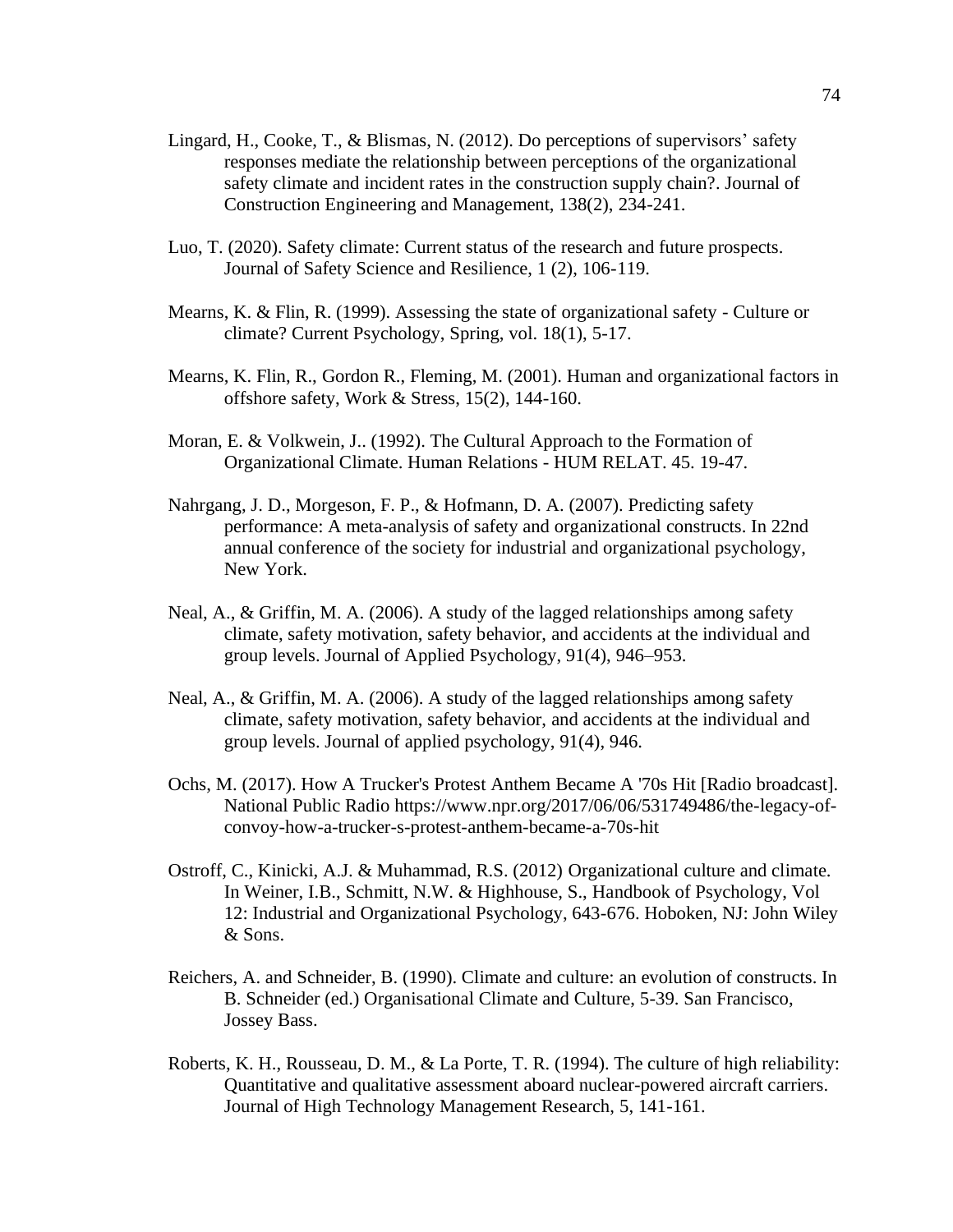Schneider, B. (1987). The people make the place. Personnel psychology, 40(3), 437-453.

- Schneider, B. (1990). Organizational climate and culture. San Francisco: Jossey-Bass.
- Schneider, B., Ehrhart, M. G., & Macey, W. H. (2013). Organizational climate and culture. Annual review of psychology, 64, 361-388.
- Strahan, C., Watson, B., & Lennonb, A. (2008). Can organisational safety climate and occupational stress predict work-related driver fatigue?. Transportation research part F: traffic psychology and behaviour, 11(6), 418-426.
- Strayer, D., Cooper, J., Turrill, J., Coleman, J., Ward, N., Biondi, F. (2013). Measuring Cognitive Distraction in the Automobile. AAA foundation for traffic Safety.
- Tumer, I. Y., Stone, R. B., & Bell, D. G. (2003). Requirements for a failure mode taxonomy for use in conceptual design. In DS 31: Proceedings of ICED 03, the 14th International Conference on Engineering Design, Stockholm.
- U.S. Bureau of Labor Statistics (2019). Census of Fatal Occupational Injuries. Retrieved October 9, 2021, from https://www.bls.gov/charts/census-of-fatal-occupationalinjuries/fatal-occupational-injuries-by-event-drilldown.htm
- U.S. Bureau of Labor Statistics (2019). Injuries, illnesses, and fatalities. Retrieved October 9, 2021, from https://www.bls.gov/iif/oshover.htm
- Venkatasubramanian, V., Zhao, J., & Viswanathan, S. (2000). Intelligent systems for HAZOP analysis of complex process plants. Computers & Chemical Engineering, 24(9-10), 2291-2302.
- Vogus T. J. (2016). Safety climate strength: a promising construct for safety research and practice. BMJ quality  $\&$  safety, 25(9), 649–652.
- Walker, E., Hernandex, A., Kattan, M. (2008). Meta-analysis: Its strengths and limitations. Cleveland Clinic Journal of Medicine, 75 (6) 431-439.
- Wallace, J. C., Popp, E., & Mondore, S. (2006). Safety climate as a mediator between foundation climates and occupational accidents: A group-level investigation. Journal of applied psychology, 91(3), 681.
- Washburn, C. A. (2012). Chemical risk in early design. Missouri University of Science and Technology. Masters Theses.
- Wickens, C., Lee, J., Liu, Y., Gordon-Becker, S. (2015) Introduction to Human Factors Engineering (2nd edition). Pearson.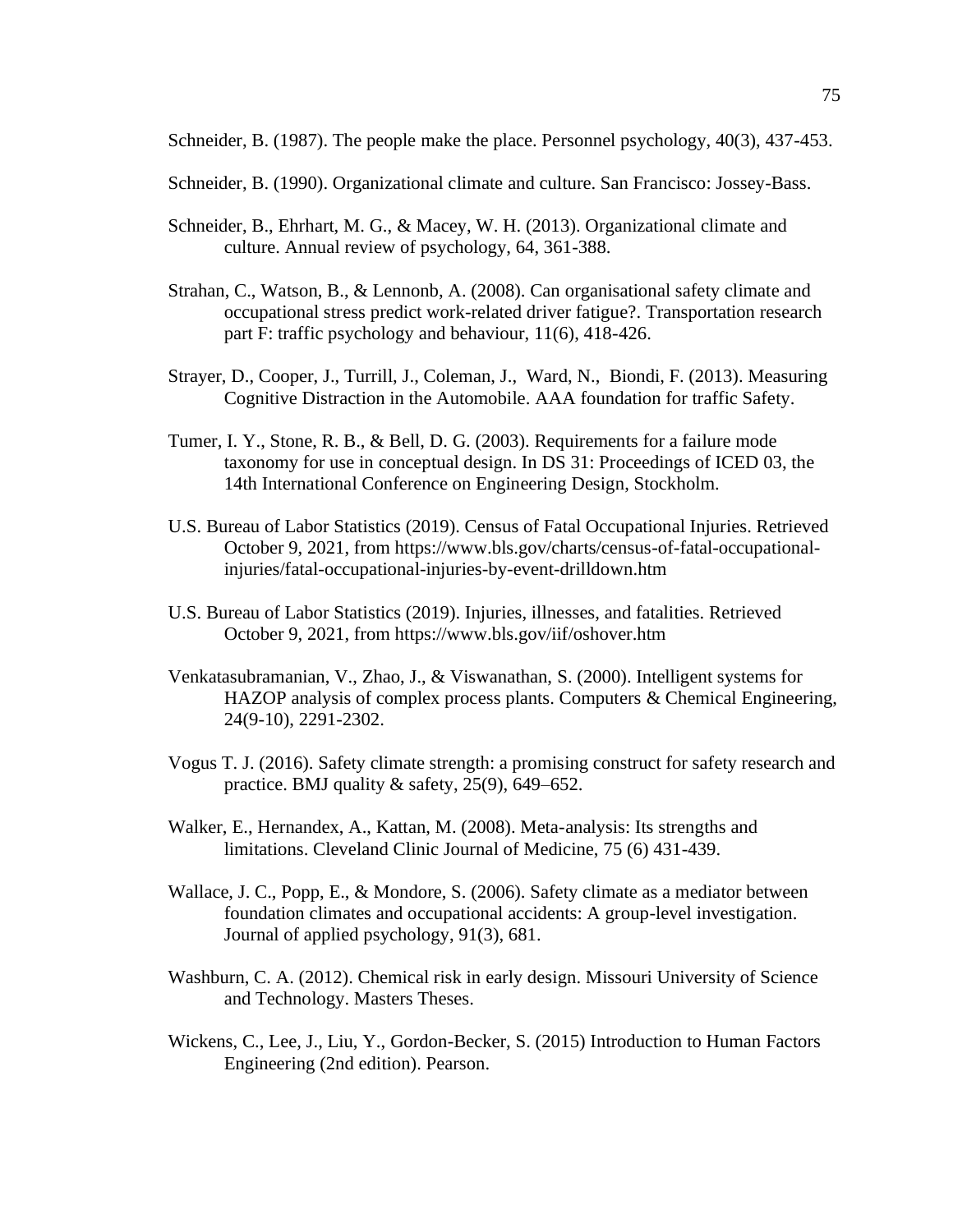- Wills, A. R., Watson, B., & Biggs, H. C. (2006). Comparing safety climate factors as predictors of work-related driving behavior. Journal of safety research, 37(4), 375-383.
- Zohar, D. (1980). Safety climate in industrial organizations: Theoretical and applied implications. Journal of Applied Psychology, 65, 96–102.
- Zohar, D. (2000). A group-level model of safety climate: Testing the effect of group climate on microaccidents in manufacturing jobs. Journal of Applied Psychology, 85(4), 587–596.
- Zohar D. (2003). Safety climate: Conceptual and measurement issues. In: Tetrick LE, Quick JC, editors. Handbook of occupational health psychology. Washington, DC: American Psychological Association. 123–142.
- Zohar D. (2011). Safety climate: Conceptual and measurement issues. In: Quick JC, Tetrick LE, editors. Handbook of Occupational Health Psychology. 2. Washington, DC: American Psychological Association. 141–164.
- Zohar, D., Huang, Y. H., Lee, J., & Robertson, M. (2014). A mediation model linking dispatcher leadership and work ownership with safety climate as predictors of truck driver safety performance. *Accident Analysis & Prevention*, *62*, 17-25.